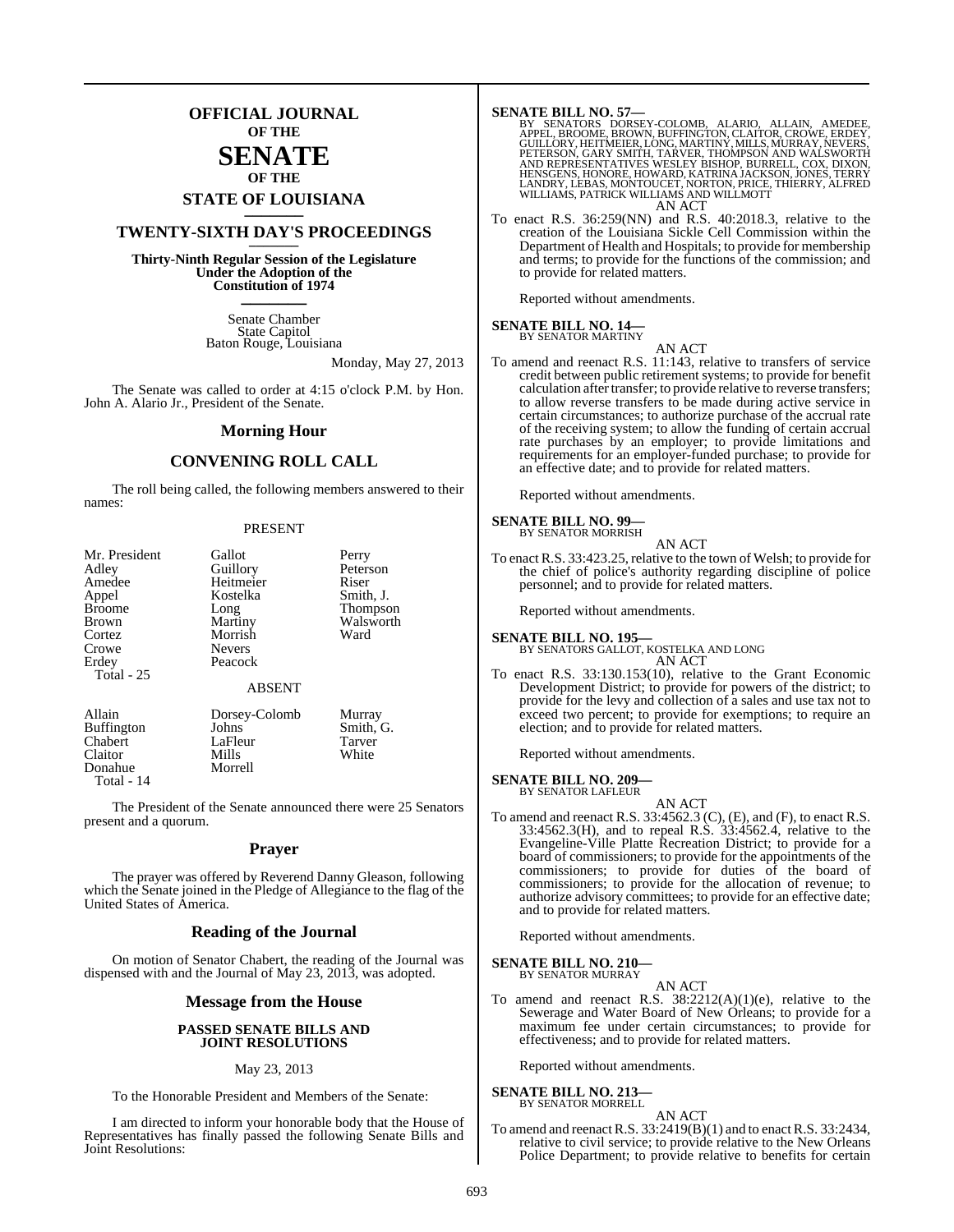# **Page 2 SENATE 26th DAY'S PROCEEDINGS**

employees in certain positions; to provide for definitions; and to provide for related matters.

Reported without amendments.

#### **SENATE BILL NO. 103—** BY SENATOR WHITE

AN ACT

To amend and reenact the introductory paragraph of R.S. 32:415.1(A)(1) and to enact R.S. 32:415.1(A)(3), relative to drivers licenses; to provide for issuance of a restricted license for economic and medical hardship under certain conditions; and to provide for related matters.

Reported without amendments.

**SENATE BILL NO. 131—** BY SENATORS JOHN SMITH AND JOHNS AN ACT

To amend and reenact R.S. 37:1973(A) and (C), relative to scrap metal recyclers; to provide for the forms of payment for copper or other metals; to provide terms and conditions; and to provide for related matters.

Reported without amendments.

#### **SENATE BILL NO. 144—** BY SENATOR MORRELL

AN ACT

To enact R.S. 47:13, relative to tax exemptions; to provide for renewal of certain tax exemption certificates once granted; to require the Department of Revenue to promulgate necessary rules and regulations; to provide for an effective date; and to provide for related matters.

Reported without amendments.

#### **SENATE BILL NO. 113—** BY SENATOR GALLOT

AN ACT

To amend and reenact R.S. 15:147(E), 149.2(B)(1) and (D),  $154(A)(2)$  and  $(B)(1)$ , and  $158(A)(3)$ , relative to the Louisiana Public Defender Board; to provide for the status of persons who are employed by or serve under contract in a district public defender office; to provide for the number and location of board meetings; to provide for the qualifications and duties of certain employees; and to provide for related matters.

Reported without amendments.

#### **SENATE BILL NO. 141—** BY SENATOR BROWN

AN ACT

To amend and reenact R.S. 27:421(B), relative to the licensing and operation of video draw poker devices in qualified truck stop facilities; to provide authority for the temporary operation of video draw poker devices; to provide with respect to force majeure; to provide for applicability; and to provide for related matters.

Reported without amendments.

#### **SENATE BILL NO. 169—** BY SENATOR WALSWORTH

AN ACT

To amend and reenact the introductory paragraph of R.S.  $47:305(D)(2)(a)$  and  $305(D)(2)(a)(ii)$ , relative to exemptions and exclusions from sales taxes; to provide an exemption for the sale of meals furnished to staff and residents of nursing homes, adult residential care providers, and continuing care retirement communities; to provide for retroactive application; to provide for an effective date; and to provide for related matters.

Reported without amendments.

**SENATE BILL NO. 216—** BY SENATORS WALSWORTH, GALLOT, RISER AND THOMPSON AN ACT

To authorize and provide for the transfer of certain state property; to authorize the transfer of certain state property in Ouachita and Iberville parishes; to provide for the property description; to provide for reservation of mineral rights; to provide terms and conditions; and to provide for related matters.

Reported without amendments.

# **SENATE BILL NO. 62—** BY SENATOR MURRAY

AN ACT To amend and reenact Code of Civil Procedure Articles 4461 and 4464, and to enact Code of Civil Procedure Article 4463(C), relative to small tutorships; to provide certain definitions, procedures, requirements, terms, and conditions; to provide relative to certain costs; and to provide for related matters.

Reported without amendments.

**SENATE BILL NO. 243—**

BY SENATOR PERRY AN ACT

To enact R.S. 33:4574.1.1(Q)(4), relative to Vermilion Parish Tourist Commission; to provide for expenditure of funds; to provide relative to certain municipalities; to provide for an effective date; and to provide for related matters.

Reported without amendments.

Respectfully submitted, ALFRED W. SPEER Clerk of the House of Representatives

### **Privilege Report of the Legislative Bureau**

May 27, 2013

To the President and Members of the Senate:

I am directed by your Legislative Bureau to submit the following report:

The following bills are approved as to construction and duplication. We advise and suggest the following amendments to the engrossed bills.

**HOUSE BILL NO. 17—** BY REPRESENTATIVE GUILLORY

AN ACT

To amend and reenact R.S. 32:387.12(A), relative to annual noncritical off-road equipment permits; to allow noncritical offroad equipment with additional axle configurations to obtain an annual permit; and to provide for related matters.

Reported without amendments.

**HOUSE BILL NO. 111—**

BY REPRESENTATIVE HOFFMANN AN ACT

To amend and reenact R.S. 40:1300.252, 1300.256(A)(4), and 1300.262(B)(1)(a) and (2)(a) and to enact R.S.  $40:1263$  and  $1300.256(A)(5)$ , relative to smoking regulation; to prohibit smoking in certain outdoor areas proximate to state office buildings; to provide relative to the purpose of certain smoking regulations; to provide for applicability; to provide for exceptions; to provide for penalties; to provide for an effective date; and to provide for related matters.

Reported without amendments.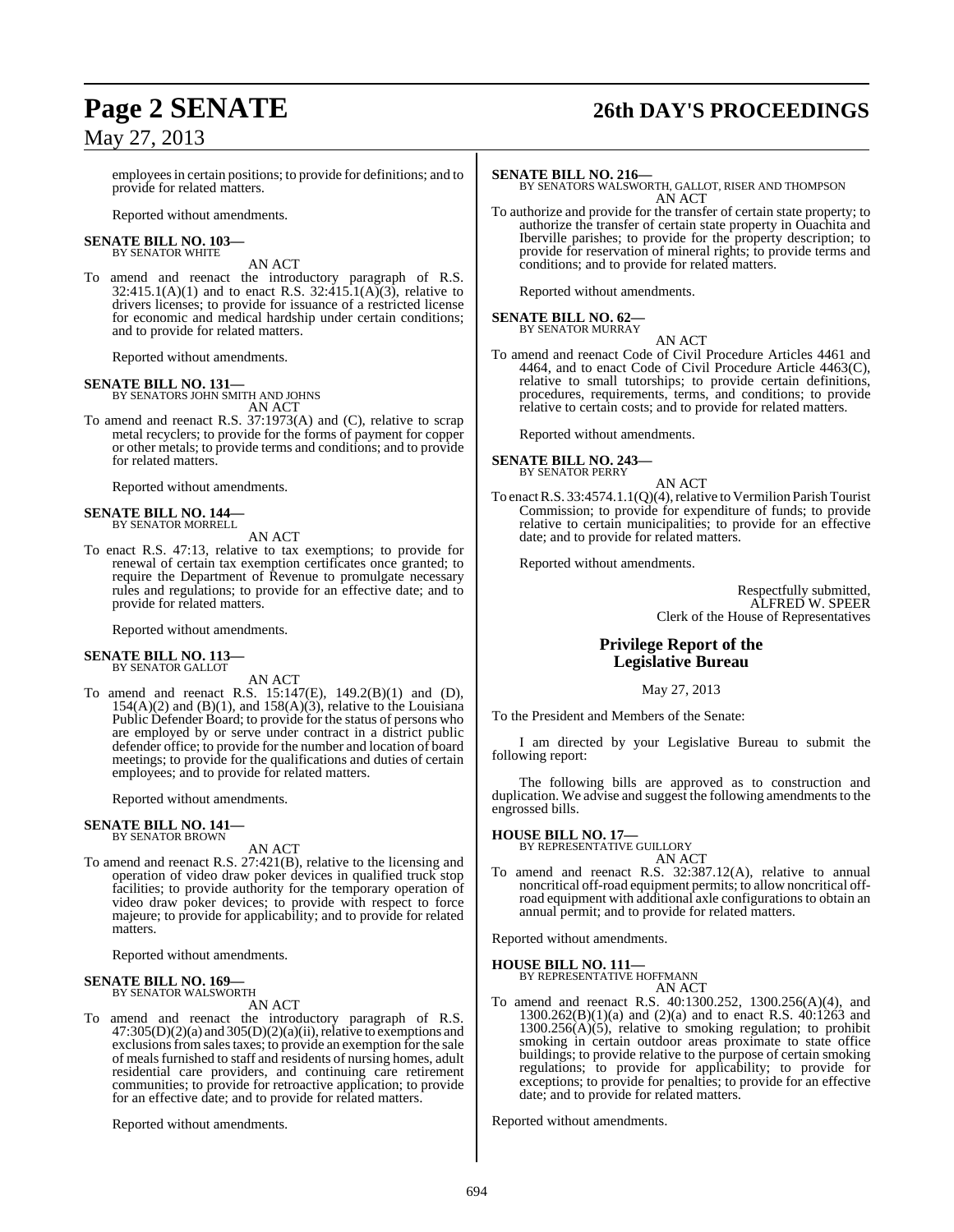# **26th DAY'S PROCEEDINGS Page 3 SENATE**

# May 27, 2013

**HOUSE BILL NO. 130—** BY REPRESENTATIVE BERTHELOT

AN ACT

To amend and reenact R.S. 47:302.21(B), relative to the Ascension Parish Visitor Enterprise Fund; to provide for distribution of monies in the fund; to provide for an effective date; and to provide for related matters.

Reported without amendments.

**HOUSE BILL NO. 173—** BY REPRESENTATIVE HAZEL

AN ACT To amend and reenact Children's Code Article 1150(3), relative to

safe haven relinquishment of infants; to provide with respect to the definition of an infant; and to provide for related matters.

Reported without amendments.

**HOUSE BILL NO. 191—** BY REPRESENTATIVE STUART BISHOP AN ACT

To amend and reenact R.S. 18:1308(A)(2)(j), relative to voting; to provide relative to the duties and authority of the secretary of state relative to absentee voting by certain persons; and to provide for related matters.

Reported without amendments.

# **HOUSE BILL NO. 204—** BY REPRESENTATIVE DOVE

AN ACT

To enact R.S. 40:1496(B)(5)(c), relative to Terrebonne Parish; to provide relative to the governing board of the Bayou Cane Fire Protection District; to authorize an increase in the membership of the governing board; and to provide for related matters.

Reported without amendments.

# **HOUSE BILL NO. 221—** BY REPRESENTATIVE CONNICK

AN ACT

To enact R.S. 42:66(O), relative to dual officeholding and dual employment; to allow a member of the faculty or staff of a public higher education institution to also hold certain appointive office or employment in the government of the United States; and to provide for related matters.

Reported with amendments.

#### **LEGISLATIVE BUREAU AMENDMENTS**

Amendments proposed by Legislative Bureau to Engrossed House Bill No. 221 by Representative Connick

#### AMENDMENT NO. 1

In Senate Committee Amendment No. 1 proposed by the Senate Committee on Governmental Affairs and adopted by the Senate on May 23, 2013, on line 3, change ""higher education; to allow" to "higher education; to allow a"

#### AMENDMENT NO. 2

In Senate Committee Amendment No. 4 proposed by the Senate Committee on Governmental Affairs and adopted by the Senate on May 23, 2013, on line 19, change "which" to "that"

#### **HOUSE BILL NO. 229—**

BY REPRESENTATIVE ANDERS AN ACT

To enact R.S. 46:1053(C)(2)(g), relative to the Concordia Parish Hospital Service District No. 1; to provide relative to the per diem paid to members of its governing board; and to provide for related matters.

Reported without amendments.

#### **HOUSE BILL NO. 242—**

BY REPRESENTATIVES CARTER AND SMITH AN ACT

To amend and reenactR.S. 17:4015(9), relative to adjustments by the state superintendent of education to the Student Scholarships for Educational Excellence Program accountability system; to authorize the state superintendent of education to make adjustments to certain targets and thresholds in the program accountability system; and to provide for related matters.

Reported without amendments.

#### **HOUSE BILL NO. 250—**

BY REPRESENTATIVE DANAHAY AN ACT

To enact R.S. 42:1170(A)(5), relative to mandatory ethics education and training; to exempt certain former public servants from such education and training; and to provide for related matters.

Reported with amendments.

#### **LEGISLATIVE BUREAU AMENDMENTS**

Amendments proposed by Legislative Bureau to Engrossed House Bill No. 250 by Representative Danahay

#### AMENDMENT NO. 1

On page 1, line 6, change "amended and reenacted" to "enacted"

#### **HOUSE BILL NO. 253—**

- BY REPRESENTATIVES LEOPOLD, BILLIOT, CONNICK, STOKES, TALBOT, AND WILLMOTT AND SENATORS APPEL AND MARTINY AN ACT
- To amend and reenact R.S. 18:428(E) and to enact R.S. 18:428(F), relative to the presence of law enforcement officers at polling places; to provide exceptions; to provide restrictions and requirements; to provide definitions; and to provide for related matters.

Reported without amendments.

#### **HOUSE BILL NO. 255—** BY REPRESENTATIVE LEGER

- AN ACT
- To amend and reenact R.S. 51:1783(10) and (12), relative to the Louisiana Enterprise Zone Act; to provide for definitions; and to provide for related matters.

Reported without amendments.

**HOUSE BILL NO. 259—**

BY REPRESENTATIVE TERRY LANDRY AN ACT

To amend and reenact R.S. 33:130.532(A), relative to the Hopkins Street Economic Development District in New Iberia; to provide relative to the membership of the district's board of commissioners; to provide for technical changes; and to provide for related matters.

Reported without amendments.

#### **HOUSE BILL NO. 260—**

BY REPRESENTATIVE ALFRED WILLIAMS

AN ACT To enact R.S. 33:9097.19, relative to East Baton Rouge Parish; to create the Goodwood Homesites Crime Prevention and Neighborhood Improvement District; to provide relative to the boundaries, purpose, governance, and powers and duties of the district; to provide relative to district funding, including the authority to impose a parcel fee within the district; to provide with respect to termination of the district; and to provide for related matters.

Reported without amendments.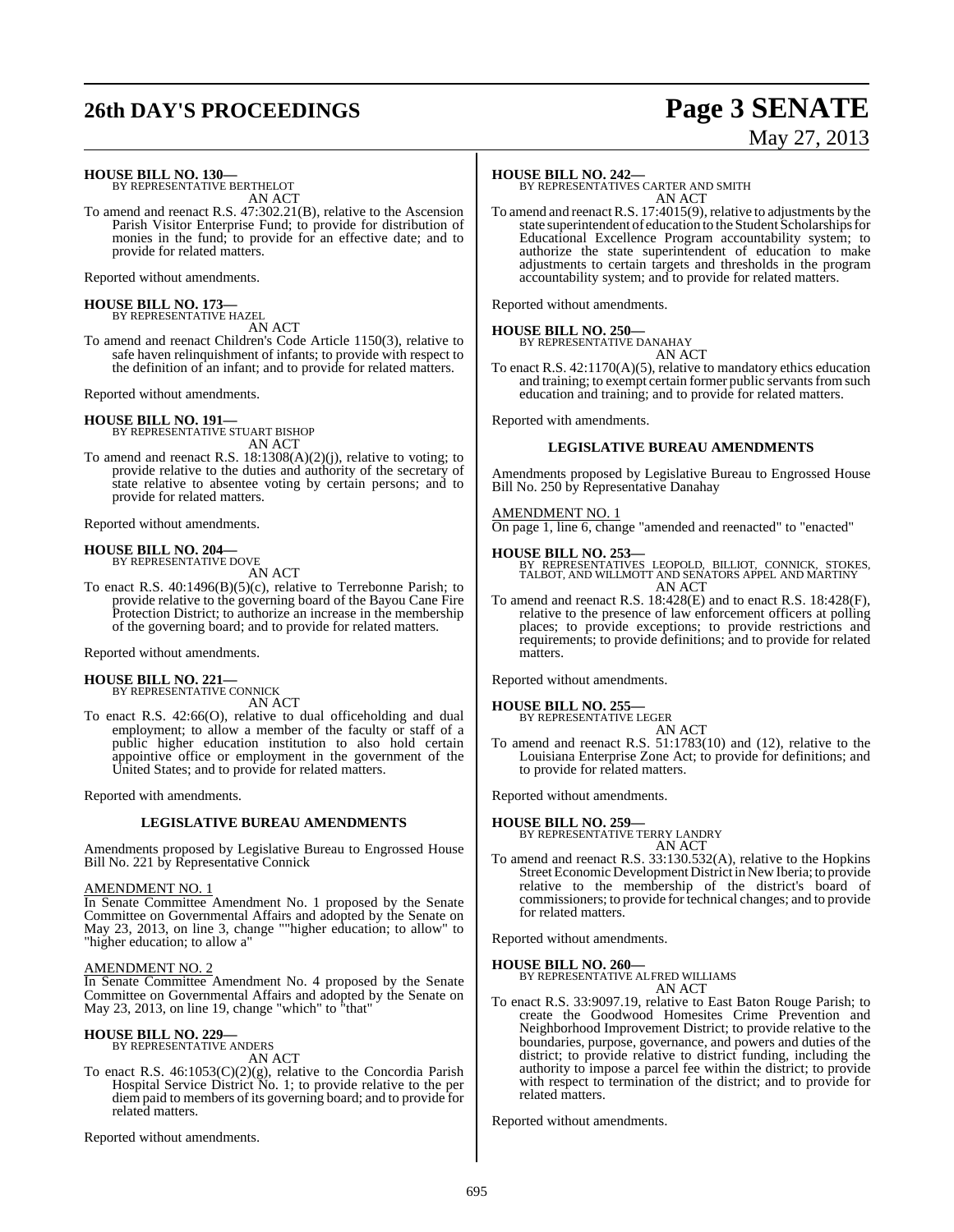# **Page 4 SENATE 26th DAY'S PROCEEDINGS**

May 27, 2013

### **HOUSE BILL NO. 280—**

BY REPRESENTATIVE HODGES AN ACT

To amend and reenact R.S. 2:319(A), relative to airport districts; to provide for the governing authority of airport districts; to provide for the membership of the board of commissioners of certain airport districts; and to provide for related matters.

Reported without amendments.

#### **HOUSE BILL NO. 288—** BY REPRESENTATIVE LEBAS

AN ACT

To enact R.S.  $40:1496(B)(5)(c)$ , relative to the Ward 5 Fire Protection District of the Parish of Evangeline; to provide for membership on its board of commissioners; and to provide for related matters.

Reported without amendments.

**HOUSE BILL NO. 292—** BY REPRESENTATIVES JEFFERSON AND SHADOIN

AN ACT

To authorize and provide for the transfer of certain state property; to authorize the transfer of certain state property in Lincoln Parish from Louisiana Tech University to the city of Ruston; to provide for the property description; to provide for reservation of mineral rights; to provide terms and conditions of such transfer; to provide an effective date; and to provide for related matters.

Reported without amendments.

#### **HOUSE BILL NO. 308—**

- BY REPRESENTATIVES ADAMS, BILLIOT, LEOPOLD, LORUSSO, TALBOT, AND WILLMOTT AND SENATORS APPEL AND MARTINY AN ACT
- To amend and reenact R.S.  $42:19(A)(1)(b)(ii)(bb)$  and to enact R.S.  $42:13(A)(4)$  and  $19(A)(1)(b)(ii)(dd)$ , relative to meetings of public bodies; to provide relative to action by parish and municipal governing authorities with lengthy meeting agendas; to provide definitions; and to provide for related matters.

Reported without amendments.

**HOUSE BILL NO. 322—**<br>BY REPRESENTATIVES THIERRY, ADAMS, ARMES, BADON,<br>BARROW, BILLIOT, WESLEY BISHOP, BROSSETT, BROWN, BURRELL,<br>CHANEY, COX, DIXON, DOVE, FRANKLIN, GISCLAIR, HARRISON,<br>HOFFMANN, HONORE, HOWARD, JAMES, JEFF

#### AN ACT

To enact Part LXXIII of Chapter 5 of Title 40 of the Louisiana Revised Statutes of 1950, to be comprised of R.S. 40:1300.361 through 1300.363, relative to newborn medical screening; to require birthing facilities to perform congenital heart defect screening by pulse oximetry on each newborn; to provide legislative intent; to provide definitions; and to provide for related matters.

Reported without amendments.

#### **HOUSE BILL NO. 323—**

BY REPRESENTATIVES BADON, BILLIOT, WESLEY BISHOP, AND **HONORE** 

#### AN ACT

To enact R.S. 33:9091.21, relative to Orleans Parish; to create the Eastover Neighborhood Improvement and Security District within the parish; to provide relative to the purpose, governance, and powers and duties of the district; to provide for the imposition of a parcel fee and for the use thereof; and to provide for related matters.

Reported without amendments.

#### **HOUSE BILL NO. 326—**

BY REPRESENTATIVE BARRAS AN ACT

To enact R.S. 47:338.211, relative to the city of Youngsville; to authorize the city to levy a hotel occupancy tax; to provide for the use of tax revenues; and to provide for related matters.

Reported without amendments.

#### **HOUSE BILL NO. 327—**

BY REPRESENTATIVE ARNOLD

AN ACT To amend and reenact R.S. 33:2740.27(H), relative to Orleans Parish; to provide relative to the Algiers Development District; to provide relative to the powers and duties of the district and its governing board, including the district's power to act as a redevelopment authority; to provide relative to the redevelopment of certain property owned by the district; and to provide for related matters.

Reported without amendments.

#### **HOUSE BILL NO. 334—** BY REPRESENTATIVE ORTEGO AND SENATOR PETERSON AN ACT

To enact R.S. 47:463.160, relative to motor vehicle special prestige license plates; to provide for the creation, issuance, and design of such license plates; to provide relative to the fee and distribution of fees for such plates; to authorize the promulgation of rules and regulations relative to the creation and implementation of a special prestige license plate; and to provide for related matters.

Reported without amendments.

#### **HOUSE BILL NO. 341—**

BY REPRESENTATIVE TIM BURNS AN ACT

To amend and reenact R.S. 18:112, 115.1(F), 116(E), 154(G), 172,  $425(A)(1)$ ,  $431(A)(2)(a)$  and  $(4)$ ,  $433(A)(1)$  and  $(5)$ ,  $(B)(1)$ , and (D), 463(D) and (E), 465(E)(1)(a), 468, 469(A) and (B), 501, 513(C), 561, 571(A)(6) and (7), 573(A)(3), 1253(E), 1254(A),  $1255(A)$ ,  $1308(A)(2)(g)$  and  $(h)(i)$ ,  $1308.2(A)(1)$ ,  $1309(I)$ ,  $1309.3(D)(1)(b)$ ,  $1313(A)$ ,  $(B)$ ,  $(C)(2)$ ,  $(F)(11)$ , and  $(I)(2)(d)$  and (3), 1314, 1373(A)(5), 1402(C), and 1462(A)(introductory paragraph) and (2), to enact R.S.  $18:18(A)(9)$ ,  $154(C)(1)(g)$ , 1402(D), and  $1461.2(A)(9)$ , and to repeal R.S.  $18:115(A)(3)$  and 1309(E)(1), relative to the Louisiana Election Code; to revise the system of laws comprising the Louisiana Election Code; to provide for the powers and duties of the secretary of state; to provide relative to voter registration; to provide relative to application for voter registration; to provide relative to the duties of a registrar of voters; to provide for electronic voter registration; to provide relative to the determination of eligibility of an applicant for voter registration; to provide relative to requirements and procedures for voting; to provide relative to the records of a registrar of voters and the Department of State; to provide for the confidentiality of certain voter information; to provide relative to the duties of a clerk of court; to provide relative to judgments of interdiction; to provide relative to publication of the inactive list of voters; to provide relative to commissioners and commissioners-in-charge; to provide relative to courses of instruction for commissioners and commissioners-in-charge; to provide for the duties of commissioners and commissioners-in-charge; to provide relative to the terms of commissioners-in-charge; to provide relative to the authority of a parish board of election supervisors; to provide relative to procedures and requirements for candidate qualifying; to provide for changes in information in a notice of candidacy; to provide relative to nominating petitions; to provide relative to the certification of nominating petitions; to provide for the qualifying period in certain elections; to provide relative to withdrawal from an election; to provide relative to the refund of qualifying fees; to provide relative to the certification of candidates elected in an election; to provide for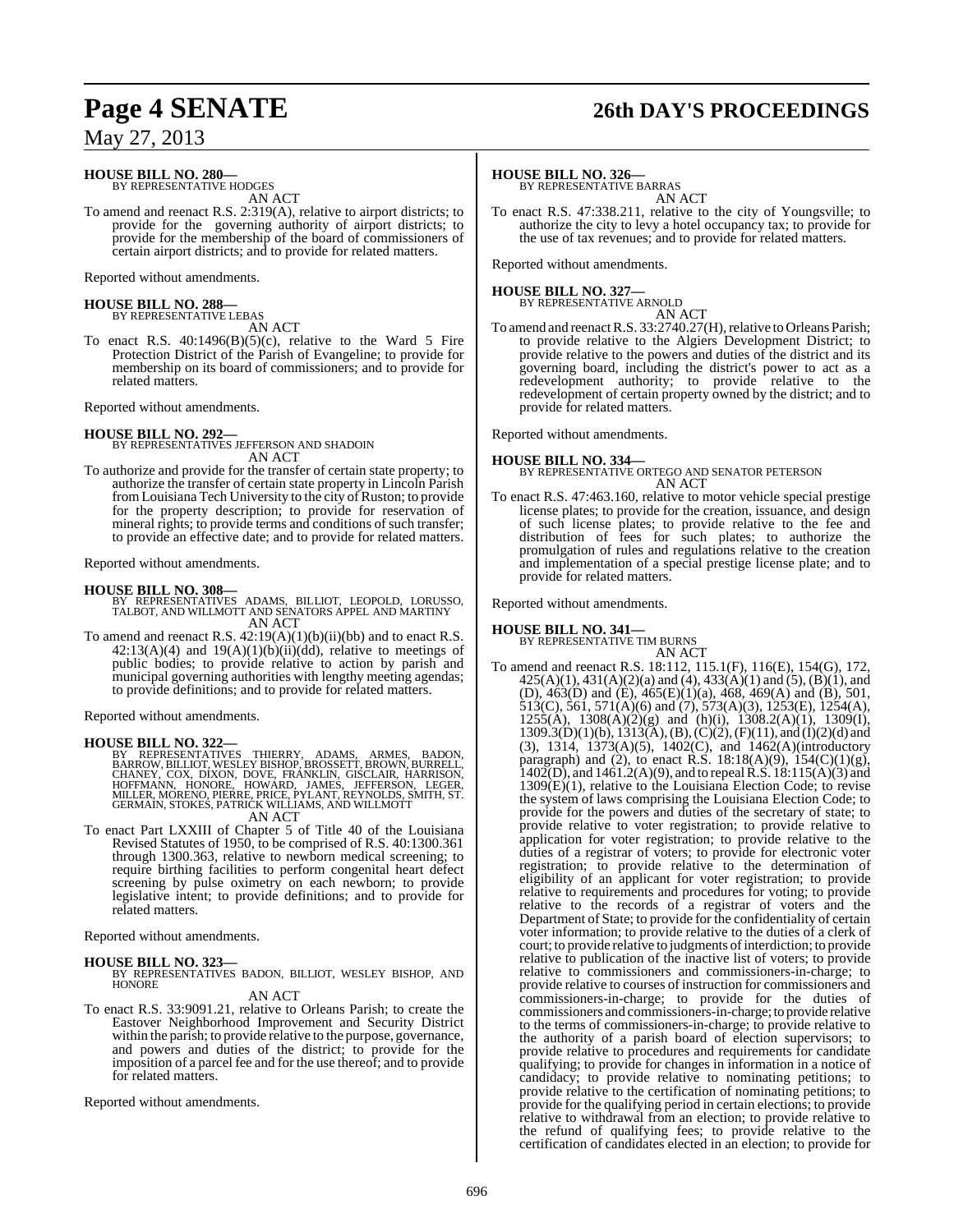# **26th DAY'S PROCEEDINGS Page 5 SENATE**

deadlines for such certification for certain elections; to provide relative to the payment of certain costs associated with an election; to provide relative to procedures and requirements for voting absentee by mail; to provide relative to the transmission of absentee by mail materials; to provide relative to absentee by mail ballots; to provide relative to the counting and tabulation and recounting of absentee by mail and early voting ballots; to provide relative to the preparation of voting machines; to provide relative to absentee by mail and early voting commissioners; to provide relative to assistance in voting; to prohibit certain conduct involving information in voter registration applications; to provide criminal penalties; to provide relative to the prohibition of certain conduct in certain areas around polling places; to provide relative to court costs in certain actions; to provide for effectiveness; and to provide for related matters.

Reported without amendments.

#### **HOUSE BILL NO. 343—**

BY REPRESENTATIVES EDWARDS AND SMITH AN ACT

To enact R.S. 17:24.4(K), relative to student assessment; to prohibit public high school students with exceptionalities who are not pursuing a high school diploma from being administered any examination pursuant to the Louisiana Educational Assessment Program or the Louisiana school and district accountability system; to provide exceptions; to prohibit penalizing a student, school, or school system for a student's lack of participation; and to provide for related matters.

Reported without amendments.

# **HOUSE BILL NO. 380—** BY REPRESENTATIVE LAMBERT

AN ACT

To amend and reenact R.S. 32:414.2 (A)(2)(c) and (4)(introductory paragraph) and (a), relative to commercial motor vehicle driver's and learner's permit holders; to provide for disqualification under certain circumstances for certain alcohol and drug driving offenses; and to provide for related matters.

Reported without amendments.

#### **HOUSE BILL NO. 399—**

BY REPRESENTATIVE DANAHAY AN ACT

To amend and reenact Subparagraphs (a), (b), (c), (d), and (e) of Paragraph 9 of Article XIV, Section 15.1 of the Louisiana Constitution of 1921, made statutory by Article X, Section 18 of the Louisiana Constitution of 1974, and R.S. 33:2479(B), (D), and (H), and to repeal Subparagraph (g) of Paragraph 9 of Article XIV, Section 15.1 of the Louisiana Constitution of 1921, made statutory by Article X, Section 18 of the Louisiana Constitution of 1974, relative to the municipal fire and police civil service; to provide relative to the offices of state examiner and deputy state examiner; to provide relative to the powers and functions of the State Civil Service Commission with respect to such offices; to provide relative to the qualifications of persons appointed to such offices and the salaries paid to such persons; and to provide for other related matters.

Reported without amendments.

#### **HOUSE BILL NO. 408—** BY REPRESENTATIVE FOIL

AN ACT

To amend and reenact R.S. 12:1501, 1502(A), and 1601 through 1604, R.S. 44:4.1(B)(5), R.S. 49:222(B)(1) and (6), and Code of Civil Procedure Article 611, to enact R.S. 12:1-101 through 1- 1704, 1702, and 1703 and to repeal R.S. 12:1 through 178 and 1605 through 1607, relative to corporations; to provide for general provisions; to provide for incorporation; to provide for the purposes and powers of corporations; to provide for names; to provide for offices and agents; to provide for shares and

# May 27, 2013

distributions; to provide with respect to shareholders; to provide with respect to directors and officers; to provide for domestication and conversion; to provide for the amendment of articles of incorporation and bylaws; to provide for mergers and share exchanges; to provide for the disposition of assets; to provide for appraisal rights; to provide for dissolution; to provide for foreign corporations; to provide for records and reports; to provide for transition provisions; to provide for the applicability of Chapter 24 of Title 12 of the Louisiana Revised Statutes of 1950; to provide for the conversion of business organizations; to provide for fees; to provide for derivative actions; to provide for the continuous revision of Title 12 of the Louisiana Revised Statutes of 1950; to provide an effective date; and to provide for related matters.

Reported with amendments.

#### **LEGISLATIVE BUREAU AMENDMENTS**

Amendments proposed by Legislative Bureau to Reengrossed House Bill No. 408 by Representative Foil

#### AMENDMENT NO. 1

In Senate Committee Amendment No. 123 proposed by the Senate Committee on Commerce, Consumer Protection and International Affairs and adopted by the Senate on May 23, 2013, on page 7, line 15, after "to" change "" $R.S. 12:1-741(A)$ " to ""Subsection A of this Section""

#### AMENDMENT NO. 2

In Senate Committee Amendment No. 125 proposed by the Senate Committee on Commerce, Consumer Protection and International Affairs and adopted by the Senate on May 23, 2013, on page 7, line 19, after "32" change "and 36" to "and 33"

#### AMENDMENT NO. 3

In Senate Committee Amendment No. 131 proposed by the Senate Committee on Commerce, Consumer Protection and International Affairs and adopted by the Senate on May 23, 2013, on page 7, line 32, after "100," change "line 9" to "lines 9 and 30"

#### AMENDMENT NO. 4

In Senate Committee Amendment No. 168 proposed by the Senate Committee on Commerce, Consumer Protection and International Affairs and adopted by the Senate on May 23, 2013, on page 9, line 33, after "to" change ""R.S. 12:1-854((A)(3)"" to ""R.S. 12:1-33, after "to" change ""R.S. 12:1-854((A)(3)"" to ""R.S. 12:1- $854(A)(3)$ ""

#### AMENDMENT NO. 5

In Senate Committee Amendment No. 204 proposed by the Senate Committee on Commerce, Consumer Protection and International Affairs and adopted by the Senate on May 23, 2013, on page 11, line 31, after "to" change ""R.S. 12:1-863"" to ""R.S. 12:1-860""

#### AMENDMENT NO. 6

In Senate Committee Amendment No. 246 proposed by the Senate Committee on Commerce, Consumer Protection and International Affairs and adopted by the Senate on May 23, 2013, on page 13, line 38, at the beginning of the line and before "" $\frac{Except}{Except}$ " insert "(2)"

#### <u>AMENDMENT NO. 7</u>

In Senate Committee Amendment No. 318 proposed by the Senate Committee on Commerce, Consumer Protection and International Affairs and adopted by the Senate on May 23, 2013, on page 17, line 33, following "1322" and before end of line, change " $((\overline{B})(2)(b))$ " to "(B)(2)(b)"

#### AMENDMENT NO. 8

In Senate Committee Amendment No. 332 proposed by the Senate Committee on Commerce, Consumer Protection and International Affairs and adopted by the Senate on May 23, 2013, on page 18, line 28, following  $\sqrt[n]{(b)}$  and before end of line, delete ")"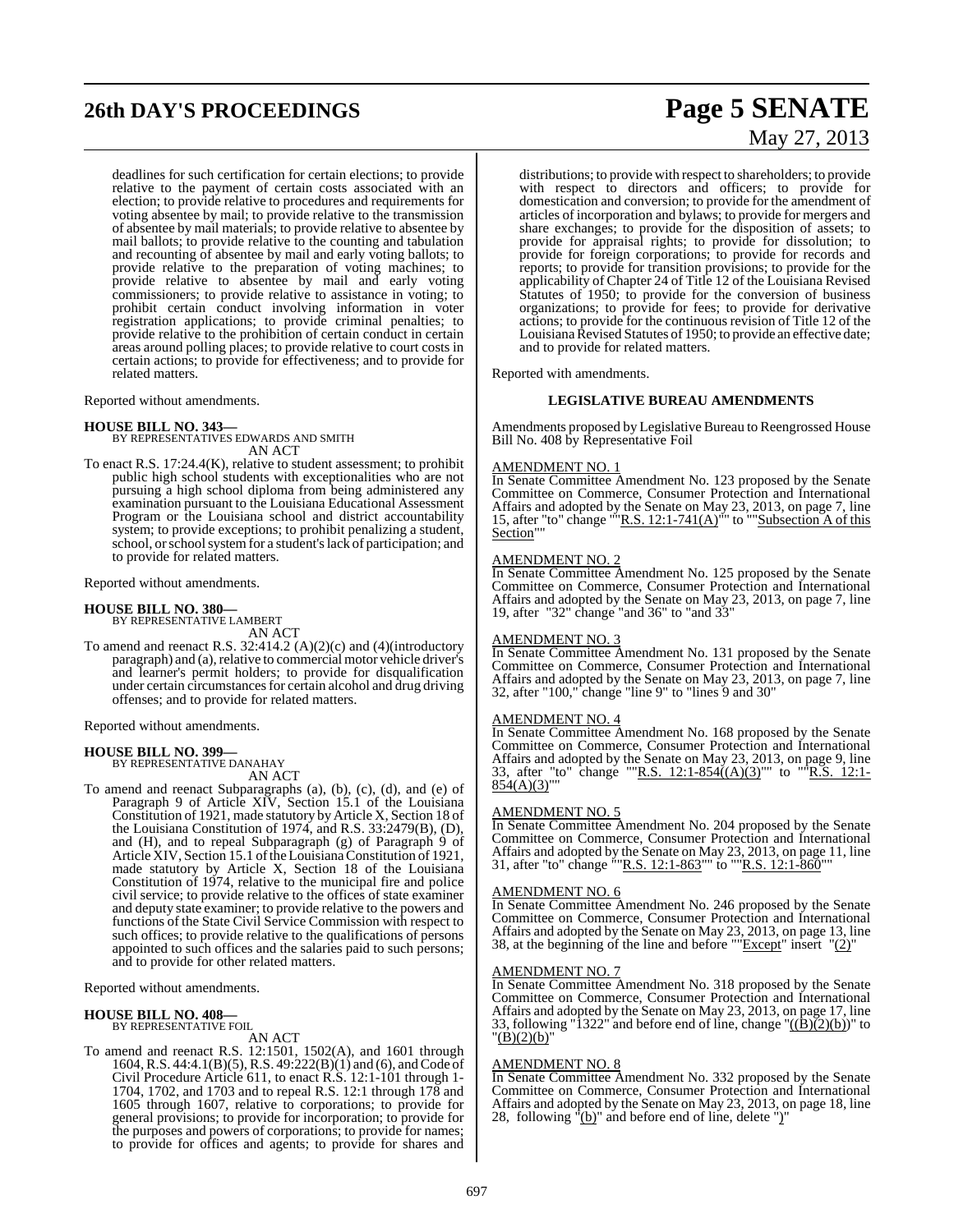# **Page 6 SENATE 26th DAY'S PROCEEDINGS**

AMENDMENT NO. 9

In Senate Committee Amendment No. 333 proposed by the Senate Committee on Commerce, Consumer Protection and International Affairs and adopted by the Senate on May 23, 2013, on page 18, line 31, following the beginning of line and before" $(B)$ ," change " $1321$ " to "1324"

#### AMENDMENT NO. 10

In Senate Committee Amendment No. 367 proposed by the Senate Committee on Commerce, Consumer Protection and International Affairs and adopted by the Senate on May 23, 2013, on page 20, lines 20 and 21, change " $R.S. 12:1-1430(A)(2)$ " to "Paragraph (A)(2) of this Section

#### AMENDMENT NO. 11

In Senate Committee Amendment No. 374 proposed by the Senate Committee on Commerce, Consumer Protection and International Affairs and adopted by the Senate on May 23, 2013, on page 20, line 36, Following "Section 1-" and before end of the line, change "1434" to "R.S. 12:1-1434"" to "1430" to R.S. 12:1-1430"

#### AMENDMENT NO. 12

In Senate Committee Amendment No. 425 proposed by the Senate Committee on Commerce, Consumer Protection and International Affairs and adopted by the Senate on May 23, 2013, on page 23, line 24, following "change" and before "1", change "Section" to "Subsection"

#### AMENDMENT NO. 13

In Senate Committee Amendment No. 426 proposed by the Senate Committee on Commerce, Consumer Protection and International Affairs and adopted by the Senate on May 23, 2013, on page 23, line 26, following "page" and before ",", change " $252$ " to " $253$ " and change "Section" to "Subsection"

#### AMENDMENT NO. 14

In Senate Committee Amendment No. 437 proposed by the Senate Committee on Commerce, Consumer Protection and International Affairs and adopted by the Senate on May 23, 2013, on page 24, line 9, change "16102" to "1602"

#### AMENDMENT NO. 15

On page 5, line 6 following " $\text{in}$ " and before " $\text{or}$ " change "Subparagraph  $(K)(2)(a)$  of this Section" to "Subparagraph  $(2)(a)$  of this Section"

AMENDMENT NO. 16 On page 42, line 8, following "Subparagraphs" and before "end of the line" change " $(A)(3)(c)$  or (d) of this Section" to " $(3)(c)$  or (d) of this Subsection"

#### AMENDMENT NO. 17

On page 105, line 23, following "this" and before "to" change "Act" to "Chapter"

#### AMENDMENT NO. 18

On page 115, line 16, before "of this Section" change "(1) through (4) of Subsection A" to " $(A)(1)$  through  $(4)$ "

#### AMENDMENT NO. 19

On page 143, line 10, following "Chapter 3 of" and before the "," change "Title 12" to "this Title"

#### AMENDMENT NO. 20

On page 162, line 22, following "filing" and before "and" delete ","

#### AMENDMENT NO. 21

On page 170, line 14, following "Paragraph" and before "of" change  $\frac{1}{2}$ (B)(3)" to "(3)"

AMENDMENT NO. 22 On page 174, line 6, following "itself," and before "which" delete "("

#### AMENDMENT NO. 23

On page 174, line 8, following "Act" delete ")"

#### AMENDMENT NO. 24

On page 176, lines 17 and 18, following "applicable" and before "reserve" change "Section 1-1022" to "R.S. 12.1-1022"

#### AMENDMENT NO. 25

On page 202, line 3, following "an" and before "management", change "open end" to "open-end"

#### AMENDMENT NO. 26

On page 202, line 6, following "Paragraph" and before "of" change  $"({\rm B})\,(1)"$  to  $"({\rm 1})"$ 

#### AMENDMENT NO. 27

On page 202, line 13, following "Paragraph" and before "of" change  $"(\underline{B})(1)"$  to  $"(\underline{1})"$ 

AMENDMENT NO. 28 On page 202, line 27, following "Paragraph" and before "of" change  $\Gamma(B)(1)$ " to  $\Gamma(1)$ "

#### AMENDMENT NO. 29

On page 225, line 24, following "be" and before "under" change "barred" to "perempted"

AMENDMENT NO. 30

On page 243, line 1, following "Paragraph" and before "," change "(E)(1) of this Section" to "(1) of this Subsection"

AMENDMENT NO. 31 On page 261, line 7, following "inspection" and before "the" insert ","

AMENDMENT NO. 32 On page 262, line 30, following "this" and before "to" change "Act" to "Chapter"

## AMENDMENT NO. 33

On page 264, line 14, following "Securities" and before "Exchange" insert "and"

### **HOUSE BILL NO. 414—**

BY REPRESENTATIVE HUVAL AN ACT

To amend and reenact R.S. 22:855(H) and to enact R.S. 22:1568, relative to producer compensation; to authorize agency fees on health and welfare plans; to provide for commissions and other forms of compensation; and to provide for related matters.

Reported with amendments.

#### **LEGISLATIVE BUREAU AMENDMENTS**

Amendments proposed by Legislative Bureau to Reengrossed House Bill No. 414 by Representative Huval

#### AMENDMENT NO. 1

In Senate Committee Amendment No. 4 proposed by the Senate Committee on Insurance and adopted by the Senate on May 23, 2013, on line 11, following " $\text{to}$ " and before " $\frac{514}{10}$ " change "section" to "Section"

#### AMENDMENT NO. 2

In Senate Committee Amendment No. 4 proposed by the Senate Committee on Insurance and adopted by the Senate on May 23, 2013, on line 12, following "or" and before "1003" change "section" to "Section"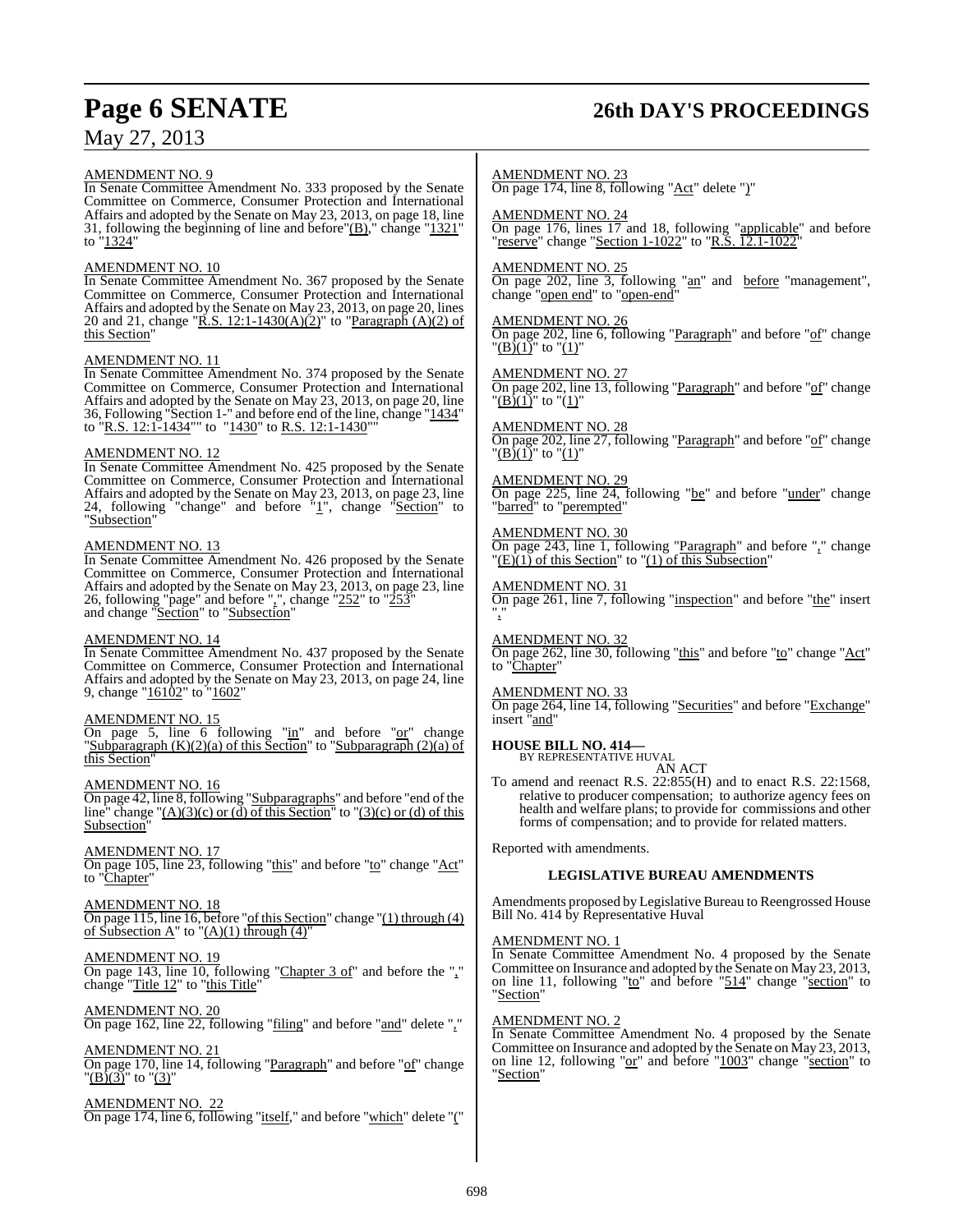# **26th DAY'S PROCEEDINGS Page 7 SENATE**

# May 27, 2013

**HOUSE BILL NO. 415—** BY REPRESENTATIVES ORTEGO,BARRAS, GUINN,JOHNSON,JONES, LEBAS, MILLER, MONTOUCET, ST. GERMAIN, THIBAUT, AND THIERRY

AN ACT

To amend and reenact R.S.  $32:235(A)(1)$  and to enact R.S.  $25:651(C)(7)$  and R.S.  $32:235(A)(3)$  and (4), relative to guide signs; to require the Department of Transportation and Development to adopt a supplement to the manual and specifications for a uniform system of traffic control devices that permits parish governing authorities to request bilingual guide signs on certain roads; to provide guidelines for the supplement to be adopted by the Department of Transportation and Development; to provide for additional authority for the Council for the Development of French in Louisiana; and to provide for related matters.

Reported with amendments.

#### **LEGISLATIVE BUREAU AMENDMENTS**

Amendments proposed by Legislative Bureau to Reengrossed House Bill No. 415 by Representative Ortego

AMENDMENT NO. 1

On page 2, line 21, change "the guide signs" to "which guide signs" that it wants to be bilingual"

AMENDMENT NO. 2 On page 2, line 22, delete "which it wants to be bilingual"

# **HOUSE BILL NO. 422—** BY REPRESENTATIVE TALBOT

AN ACT

To amend and reenact R.S. 51:935.1(A), (B)(1), (2), (4), and (5), (D), and  $(E)(1)(a)$  and  $(3)$  and to repeal R.S. 51:935.1(C), relative to the unified economic development budget report; to require an annual report; to delete need for independent economist contract and consultation requirements; to require report submission to all members of the legislature; to simplify report contents by repealing certain content requirements; and to provide for related matters.

Reported with amendments.

#### **LEGISLATIVE BUREAU AMENDMENTS**

Amendments proposed by Legislative Bureau to Reengrossed House Bill No. 422 by Representative Talbot

#### AMENDMENT NO. 1

In Senate Committee Amendment No. 9 proposed by the Senate Committee on Commerce, Consumer Protection and International Affairs and adopted by the Senate on May 23, 2013, on line 50, change "its" to "their"

# **HOUSE BILL NO. 426—** BY REPRESENTATIVE ARMES

A JOINT RESOLUTION

Proposing to amend Article IX, Section 7(A) of the Constitution of Louisiana, to provide relative to the membership of the Louisiana Wildlife and Fisheries Commission; to provide relative to members of such commission; to provide for submission of the proposed amendment to the electors; and to provide for related matters.

Reported without amendments.

# **HOUSE BILL NO. 479—** BY REPRESENTATIVE BARRAS

AN ACT

To enact R.S. 42:1170(A)(3)(c) and R.S. 46:1076.1, relative to mandatory ethics education and training; to exempt certain employees in certain hospitals from annual ethics education and training requirements; and to provide for related matters.

Reported without amendments.

#### **HOUSE BILL NO. 480—**

BY REPRESENTATIVE SCHEXNAYDER AN ACT

To amend and reenact R.S. 36:609(B)(2) and (C)(1), relative to the powers, duties, functions, and responsibilities of the Department of Wildlife and Fisheries; to provide that regulation of seismic operations is the responsibility of the office of wildlife; and to provide for related matters.

Reported without amendments.

- **HOUSE BILL NO. 493—**<br>BY REPRESENTATIVES ST. GERMAIN, ADAMS, ARNOLD, BADON,<br>BARRAS, BARROW, BERTHELOT, BILLIOT, WESLEY BISHOP, BROWN,<br>HENRY BURNS, TIM BURNS, BURRELL, CARTER, CHAMPAGNE,<br>CHANEY, CONNICK, COX, DIXON, DOVE, E AN ACT
- To enact R.S. 30:3(16) and (17) and 4(M), relative to injection wells and mined caverns; to provide for solution mining injection wells and solution mined caverns; to provide for definitions; to provide for the powers and duties of the assistant secretary and the commissioner of conservation; to authorize the adoption and promulgation of rules and regulations providing for solution mining injection wells and solution mined caverns; and to provide for related matters.

Reported without amendments.

**HOUSE BILL NO. 494—**<br>BY REPRESENTATIVES ST. GERMAIN, ADAMS, ANDERS, ARNOLD,<br>BADON, BARRAS, BARROW, BERTHELOT, WESLEY BISHOP,<br>BROSSETT, BROWN, TIM BURNS, BURRELL, CARTER, CHAMPAGNE,<br>CHANEY, CONNICK, COX, DIXON, EDWARDS, FR

AN ACT

To enact R.S. 9:3198(A)(2)(c) and R.S. 30:23.1, relative to salt domes; to require notification of the proximity of property to a salt dome in which there is solution mining and storage activity; to provide for certain penalties; and to provide for related matters.

Reported without amendments.

# **HOUSE BILL NO. 503—** BY REPRESENTATIVE ARMES

AN ACT

To amend and reenact R.S. 36:601(A) and R.S. 56:1(C) and (D), relative to the Wildlife and Fisheries Commission; to provide relative to the membership of the commission; to provide for appointment and terms of office; to provide an effective date; and to provide for related matters.

Reported without amendments.

#### **HOUSE BILL NO. 524—**

BY REPRESENTATIVE BURRELL AN ACT

To amend and reenact R.S. 22:1000 (A)(introductory paragraph), (3)(introductory paragraph), (a), (b), (c), (d), (f), (g), and (h) and to enact R.S.  $22:1000(A)(3)(i)$  through (o) and (4), relative to group blanket health and accident insurance; to provide additional special groups for purposes relative to group blanket health and accident insurance; to clarify provisions relative to policies of group blanket health and accident insurance; to provide for applicability; and to provide for related matters.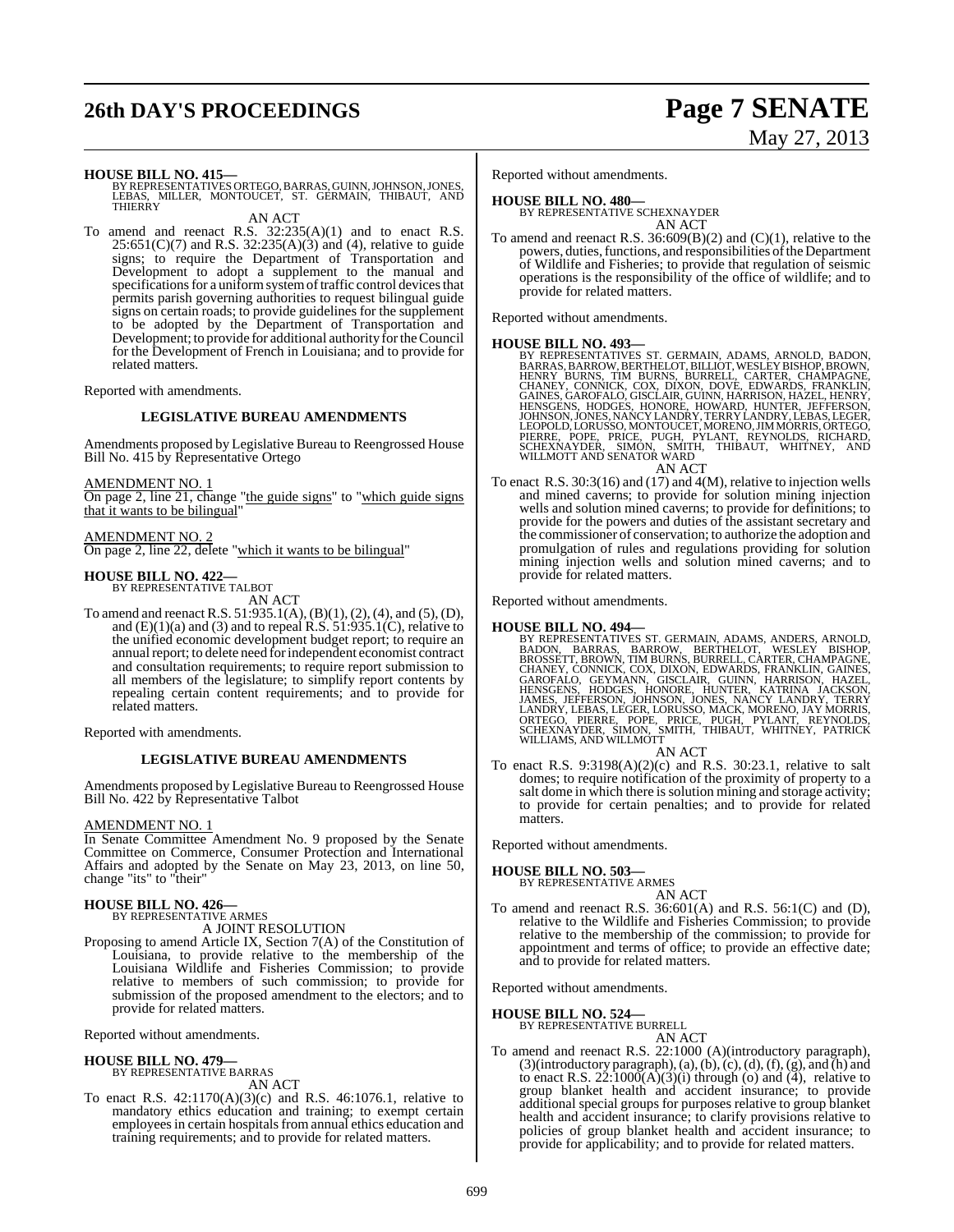Reported without amendments.

#### **HOUSE BILL NO. 559—**

BY REPRESENTATIVE BROSSETT AN ACT

To amend and reenact R.S.  $38:2225.2.1(A)(3)$  and to enact R.S.  $38:2225.2.1(A)(4)$ ,  $(5)$ , and  $(6)$ , relative to public contracts; to extend the time relative to the utilization of design-build contracts under certain circumstances; and to provide for related matters.

Reported without amendments.

# **HOUSE BILL NO. 592—** BY REPRESENTATIVE THIBAUT

AN ACT

To amend and reenact R.S. 44:4.1(B)(11) and to enact Subpart A-1 of Part III of Chapter 4 of Title 22 of the Louisiana Revised Statutes of 1950, to be comprised of R.S. 22:1019.1 through 1019.3, relative to ensuring the adequacy, accessibility, and quality of health care services offered to covered persons by a health insurance issuer in its health benefit plan networks; to provide for definitions; to provide with respect to standards for the creation and maintenance of health benefit plan networks by health insurance issuers; to provide with respect to the Public Records Law; to provide for regulation and enforcement by the commissioner of insurance, including imposition of fines and penalties; and to provide for related matters.

Reported without amendments.

# **HOUSE BILL NO. 605—** BY REPRESENTATIVE WESLEY BISHOP

AN ACT

To amend and reenact R.S. 33:2740.70(D)(1)(b), (E)(2), and (G)(1) and (3) and to repeal R.S. 33:2740.70(F), to provide relative to the Gentilly Development District; to provide relative to the governance and powers and duties of the district; to reduce the membership of the district's governing board; to remove the authority to levy a special ad valorem tax for the district and to pay the district's debts with tax proceeds;

Reported without amendments.

## **HOUSE BILL NO. 638—**

BY REPRESENTATIVES STOKES AND TALBOT AN ACT

To enact R.S. 22:1201(H), 1205(C)(7), and 1215.1 and to repeal R.S. 22:1209 and 1210, relative to the Louisiana Health Plan; to provide for the cessation of Louisiana Health Plan operations; to provide for a superseding plan of operations; to provide for the cessation of enrollment and plan coverage; to provide for the transition of plan members into the individual market; to provide for notice of termination of coverage; to provide for notice to stakeholders and claimants of deadlines relative to claims filing dates; to provide for the cessation of the service charge to providers and health insurers; to end the assessment of fees on health insurers; to provide for the continuation of board members; to provide for plan reports to the House and Senate insurance committees; to provide for the certification of cessation by the commissioner of insurance; to provide for the return of excess funds; to provide for peremption on causes of actions and appeals; to provide for effective dates; and to provide for related matters.

Reported with amendments.

#### **LEGISLATIVE BUREAU AMENDMENTS**

Amendments proposed by Legislative Bureau to Reengrossed House Bill No. 638 by Representative Stokes

AMENDMENT NO. 1 On page 2, line 1, following "H." and before "Louisiana" insert "The"

# **Page 8 SENATE 26th DAY'S PROCEEDINGS**

AMENDMENT NO. 2

On page 4, line 2, change " $(g)$ " to " $(j)$ "

**HOUSE BILL NO. 654—** BY REPRESENTATIVES JIM MORRIS AND ST. GERMAIN AND SENATOR ADLEY AN ACT

To amend and reenact R.S.  $47:820.5.4(F)$  and  $(G)(1)(a)$  and to enact R.S. 47:820.5.4(B)(8) and (9), relative to toll violations; to provide with respect to appeal procedures for toll violations; to provide for notice requirements for appeal of toll violations; to provide for late charges associated with toll violations; to provide for definitions; to provide for effectiveness; and to provide for related matters.

Reported without amendments.

#### **HOUSE BILL NO. 657—**

BY REPRESENTATIVES ABRAMSON, BARROW, BERTHELOT, WESLEY<br>BISHOP, BROSSETT, BROWN, BURRELL, HONORE, ORTEGO, AND WILLMOTT

AN ACT

To enact R.S. 33:4778, relative to the New Orleans Department of Safety and Permits; to require that the department make certain information available to the public on the Internet; to provide requirements for making such information available, including deadlines; to provide relative to appeal delays for certain decisions; and to provide for related matters.

Reported without amendments.

**HOUSE BILL NO. 663—**

BY REPRESENTATIVE HARRIS

AN ACT To amend and reenact R.S. 33:2491(F), 2495, 2551(6), and 2555 and to enact R.S. 33:2495.1.1 and 2555.1, relative to municipal fire and police civil service; to provide relative to certain employment lists established and maintained by municipal fire and police civil service boards; to provide relative to employees appointed from the lists to a working test period; to provide for the removal of certain employees during the working test period; to provide with respect to appeals of employees who are rejected after serving a certain period of time of the working test period; and to provide for related matters.

Reported without amendments.

#### **HOUSE BILL NO. 665—**

BY REPRESENTATIVE BARRAS

AN ACT To amend and reenact R.S. 18:154(B), 1306(A)(2)(a) and (B)(1) and  $(3)$ ,  $(C)(1)$ ,  $(D)$ ,  $(E)(1)$ (introductory paragraph) and  $(f)$  and  $(2)(a)$ ,  $1309(A)(1)$ ,  $(2)$ , and  $(4)$ ,  $(D)$ ,  $(E)(1)$ ,  $(2)$ ,  $(3)$ ,  $(5)(b)$ , and (6), and (F) through (L), 1309.3(B)(4)(b), 1310(C),  $1311(D)(4)(a)$ ,  $1312(A)$ ,  $(B)$ ,  $(C)$ , and  $(E)$ ,  $1313(B)$ ,  $(E)$ , (F)(introductory paragraph), (1), (2), (4) through (7), and (9), and (G) through  $(I)$ , and  $1315(C)(2)$  and  $(3)$ , to enact R.S. 18:1309(M), 1309.1(D), 1311(C)(3), and 1313(J), and to repeal R.S.  $18:1306(F)$  and  $1313(F)(10)$  and  $(11)$ , relative to elections; to provide relative to procedures and requirements for absentee by mail and early voting; to provide relative to the confidentiality of certain records of a registrar of voters; to provide relative to absentee by mail and early voting materials; to provide for the time during which early voting occurs; to provide relative to the tabulation and counting of absentee by mail and early voting ballots; to provide relative to the duties of registrars and deputy registrars; to provide relative to the duties of the parish board of election supervisors; to provide relative to challenges of absentee by mail and early voting ballots; to provide for effectiveness; and to provide for related matters.

Reported without amendments.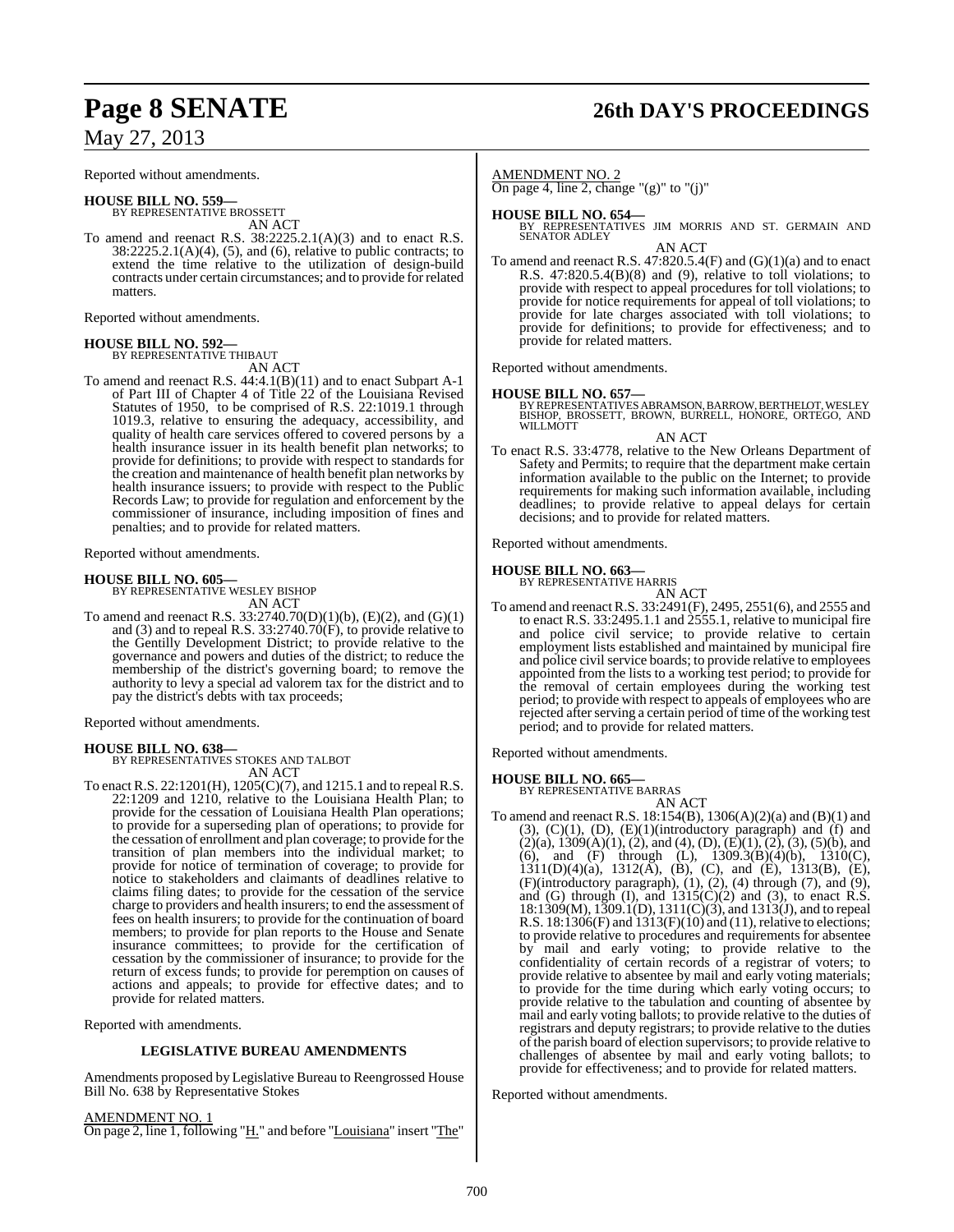# **26th DAY'S PROCEEDINGS Page 9 SENATE**

# May 27, 2013

# **HOUSE BILL NO. 667—** BY REPRESENTATIVE GAINES

AN ACT

To enact R.S. 40:531(A)(3) and 537(A)(5), relative to local housing authorities; to provide relative to the governing boards of authoritieslocated in certain parishes; to provide that governing board members shall be appointed and removed by the chief elected official of the parish rather than the parish governing authority; and to provide for related matters.

Reported without amendments.

# **HOUSE BILL NO. 720—** (Substitute for House Bill No. 595 by<br>Representative Abramson)

**Representative Abramson)**<br>WESLEY BISHOP, BROSSETT, CARNOLD, BERTHELOT, BULLOT,<br>WESLEY BISHOP, BROSSETT, CARMODY, DANAHAY, DIXON, DOVE,<br>LEOPOLD, MILLER, MORENO, PIERRE, SCHEXNAYDER, AND ST.<br>GERMAIN

AN ACT

To amend and reenact Sections 3, 4, and 5(A) of Act No. 867 of the 2012 Regular Session of the Legislature and to repeal Section 6 of Act No. 867 of the 2012 Regular Session of the Legislature, relative to the authorization to transfer certain state property in Orleans Parish and St. Martin Parish; to authorize the transfer of state property in Orleans Parish and St. Martin Parish; to repeal the requirement of certain conditions; to provide for reservation of mineral rights; to provide terms and conditions; to provide for an annual report; to provide an effective date; and to provide for related matters.

Reported with amendments.

#### **LEGISLATIVE BUREAU AMENDMENTS**

Amendments proposed by Legislative Bureau to Reengrossed House Bill No. 720 by Representative Abramson

AMENDMENT NO. 1 On page 1, line 11, delete "(introductory paragraph)"

## AMENDMENT NO. 2

On page 1, line 16, following "lease" and before "or" insert ","

AMENDMENT NO. 3

On page 2, line 4, following "lease" and before "or" insert ","

AMENDMENT NO. 4

On page 2, line 24,following "Orleans" and before "consistent" insert ","

AMENDMENT NO. 5

On page 4, line 27, following "lease" and before "or" insert ","

AMENDMENT NO. 6 On page 5, line 23, following "lease" insert ","

## **HOUSE BILL NO. 721— (Substitute for House Bill No. 31 by Representative Montoucet)** BY REPRESENTATIVE MONTOUCET

AN ACT

To amend and reenact R.S. 48:231(A), relative to the highway priority construction program; to provide for the presentation of the proposed program of construction to members of the legislature; and to provide for related matters.

Reported without amendments.

Respectfully submitted, DANIEL R. MARTINY Chairman

### **Adoption of Legislative Bureau Report**

On motion of Senator Martiny, the Legislative Bureau amendments were adopted and the Bills and Joint Resolutions were read by title and passed to a third reading.

#### **Introduction of Senate Resolutions**

### **SENATE RESOLUTION NO. 129—**

BY SENATORS KOSTELKA, JOHNS AND MILLS A RESOLUTION

To recognize the services of local school board members and local school superintendents throughout the state of Louisiana and recognize Wednesday, May 29, 2013, as "School Board Member and School Superintendent Recognition Day".

The resolution was read by title and placed on the Calendar for a second reading.

#### **SENATE RESOLUTION NO. 130—** BY SENATOR PERRY

A RESOLUTION

To commend the organizers of the Louisiana Hugh O'Brian Youth Leadership seminars and to recognize June 14, 2013, as "Hugh O'Brian Youth Leadership Day" in the state of Louisiana.

The resolution was read by title and placed on the Calendar for a second reading.

#### **SENATE RESOLUTION NO. 131—** BY SENATOR NEVERS

A RESOLUTION

To establish the Louisiana Health Care Independence Commission for the purpose of studying all available means and funding to provide health care insurance and health care services for uninsured residents of the state of Louisiana.

The resolution was read by title and placed on the Calendar for a second reading.

#### **SENATE RESOLUTION NO. 132—** BY SENATOR MORRELL

A RESOLUTION

To establish and provide for the Entertainment Industry Development Advisory Commission to review the state's entertainment incentive laws for the film, music, digital media, and live performance industries and to make recommendations for policy and legislative changes on or before February 1, 2015, that will assist in reducing industry dependence on tax credits and incentivize the development of an indigenous self-supporting industry.

The resolution was read by title and placed on the Calendar for a second reading.

#### **SENATE RESOLUTION NO. 133—** BY SENATOR LONG

#### A RESOLUTION

To commend and congratulate Robert "Bob" Harper upon his much deserved retirement after forty-two years of service in state government.

The resolution was read by title and placed on the Calendar for a second reading.

#### **Senate Resolutions on Second Reading**

**SENATE RESOLUTION NO. 128—** BY SENATOR MILLS

#### A RESOLUTION

To urge and request the Louisiana State Board of Home Inspectors to study applicable Louisiana law and rules to determine whether amendments are necessary in order to expand the scope of practice of home inspectors to ensure that Louisiana home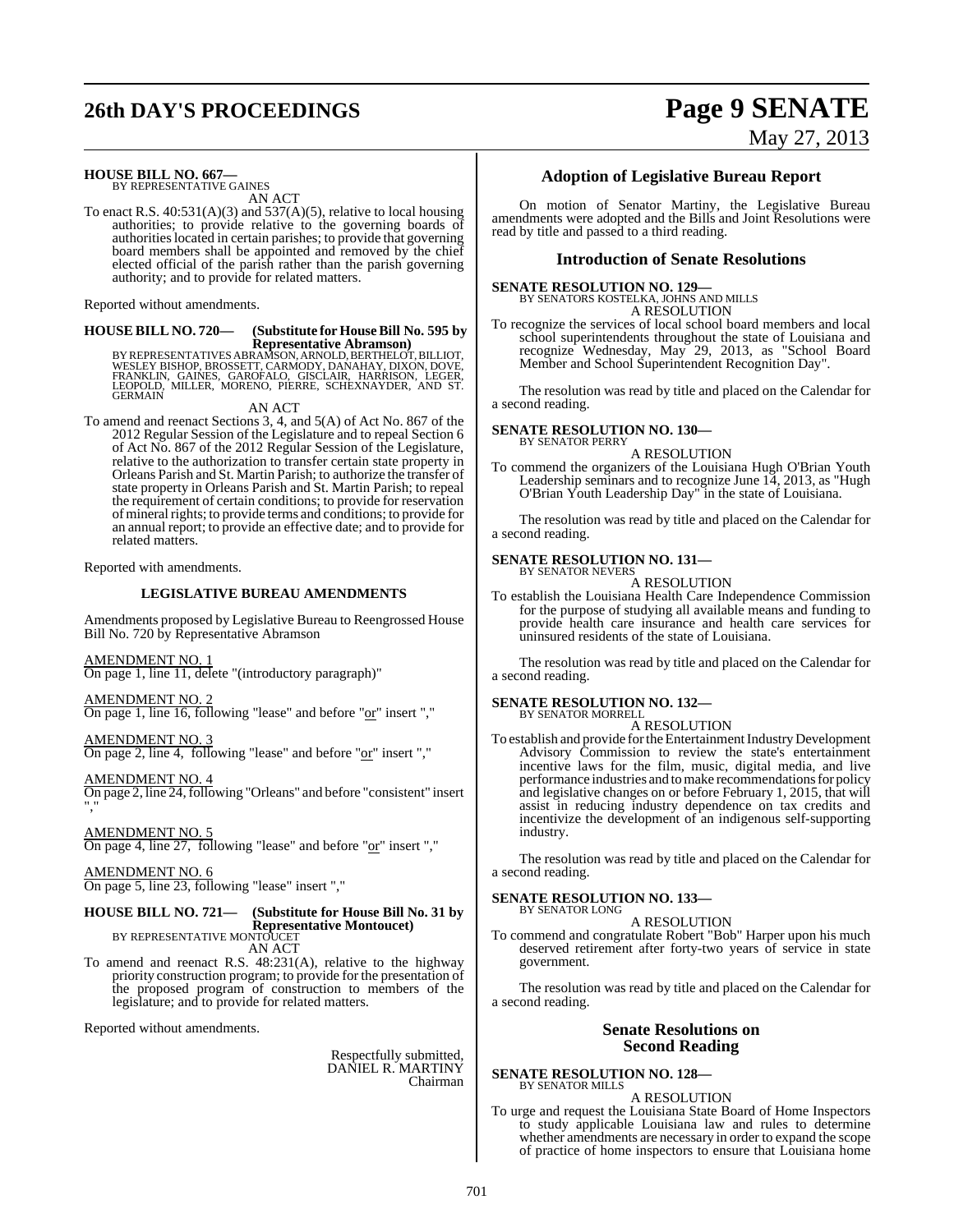# **Page 10 SENATE 26th DAY'S PROCEEDINGS**

## May 27, 2013

buyers are adequately protected and informed about the condition of residential resale buildings.

The resolution was read by title and referred by the President to the Committee on Commerce, Consumer Protection, and International Affairs.

#### **Senate Concurrent Resolutions on Second Reading**

# **SENATE CONCURRENT RESOLUTION NO. 111—** BY SENATOR DORSEY-COLOMB

A CONCURRENT RESOLUTION

To urge and request the Vital Records Registry of the Office of Public Health of the Department of Health and Hospitals to take certain actions, and the attorney general to establish and provide for a board, all relating to rehabilitation of Gilbert Memorial Park in Baton Rouge.

The resolution was read by title and referred by the President to the Committee on Commerce, Consumer Protection, and International Affairs.

### **House Bills and Joint Resolutions on Second Reading**

#### **HOUSE BILL NO. 661—**

BY REPRESENTATIVE WESLEY BISHOP AN ACT

To amend and reenact R.S.  $17:3973(2)(a)$  and  $(b)(v)(aa)$ ,  $3991(B)(1)(d)$  and  $(23)$  and  $(H)$ ,  $3995(A)(1)(introducing$ paragraph) and (c) and (B), and 3996(C) and (G) and to enact  $R.S. I 7:3973(2)(b)(v)(dd)$  and (vii) and  $3995(A)(3)$ , (H), (I), and (J), relative to charter schools; to create a Type 3B charter school; to provide relative to charter school funding including funding for Type 3B charter schools; to provide for the applicability of certain provisions to Type 3B schools including student enrollment, acquired assets, and budget submission; to provide that a Type 5 charter school shall be considered the local education agency for funding purposes; to provide for rules adopted by the State Board of Elementary and Secondary Education; to provide for definitions; and to provide for related matters.

The bill was read by title and referred by the President to the Committee on Education.

#### **HOUSE BILL NO. 728— (Substitute for HouseBill No. 606 by Representative Cromer)**

BY REPRESENTATIVE CROMER AN ACT

To amend and reenact R.S. 23:1121(B)(1) and (5), 1124, 1201(H), 1208(F), (G), and (H), 1226(B)(3), 1310.8(B), 1314(E), and to enact R.S. 23:1021(13) and 1201.1, relative to workers' compensation; to provide with respect to choice of physician; to provide with respect to medical examinations; to provide with respect to the payment of benefits; to provide for hearing procedures; to provide for notice requirements; to provide with respect to the modification, suspension, termination, or controversion of benefits; to provide for procedure; to provide for the payment of benefits for rehabilitation of injured employees; to provide for disputes; and to provide for related matters.

The bill was read by title and referred by the President to the Committee on Labor and Industrial Relations.

#### **House Concurrent Resolutions on Second Reading**

## **HOUSE CONCURRENT RESOLUTION NO. 108—** BY REPRESENTATIVE STOKES A CONCURRENT RESOLUTION

To urge and request each state and statewide retirement system to appear before the House and Senate committees on retirement and to report on the progress made in implementing the provisions of Act No. 479 of the 2012 Regular Session of the Legislature and to submit a report to the legislature on its progress by July 1, 2013.

The resolution was read by title and referred by the President to the Committee on Retirement.

#### **HOUSE CONCURRENT RESOLUTION NO. 153—**

BY REPRESENTATIVE JEFFERSON A CONCURRENT RESOLUTION

To urge and request the State Board of Elementary and Secondary Education to study issues relative to the implementation of the Course Choice Program, including but not limited to the enrollment of students by course providers and the approval of course providers by the state board and to submit a report of its findings and conclusions, including any recommendations for related legislation, to the House Committee on Education and the Senate Committee on Education not later than September 30, 2013.

The resolution was read by title and referred by the President to the Committee on Education.

**HOUSE CONCURRENT RESOLUTION NO. 154—** BY REPRESENTATIVES NANCY LANDRY AND ROBIDEAUX AND SENATOR CORTEZ

A CONCURRENT RESOLUTION

To commend Ethan Judice of Lafayette High School upon being named the 2012-2013 Gatorade Louisiana Boys' Soccer Player of the Year.

The resolution was read by title. Senator Cortez moved to concur in the House Concurrent Resolution.

#### **ROLL CALL**

The roll was called with the following result:

#### **YEAS**

| Mr. President<br>Adley<br>Allain<br>Amedee<br>Appel<br>Broome<br>Brown<br>Buffington<br>Chabert<br>Claitor<br>Cortez<br>Donahue<br>Dorsey-Colomb<br><b>Total - 37</b> | Erdey<br>Gallot<br>Guillory<br>Heitmeier<br>Johns<br>Kostelka<br>LaFleur<br>Long<br>Martiny<br>Mills<br>Morrell<br>Morrish<br>Murray<br><b>NAYS</b> | <b>Nevers</b><br>Peacock<br>Perry<br>Peterson<br>Riser<br>Smith, J.<br>Tarver<br>Thompson<br>Walsworth<br>Ward<br>White |
|-----------------------------------------------------------------------------------------------------------------------------------------------------------------------|-----------------------------------------------------------------------------------------------------------------------------------------------------|-------------------------------------------------------------------------------------------------------------------------|
| Total - 0                                                                                                                                                             | <b>ABSENT</b>                                                                                                                                       |                                                                                                                         |

Crowe Smith, G. Total - 2

The Chair declared the Senate concurred in the House Concurrent Resolution and ordered it returned to the House.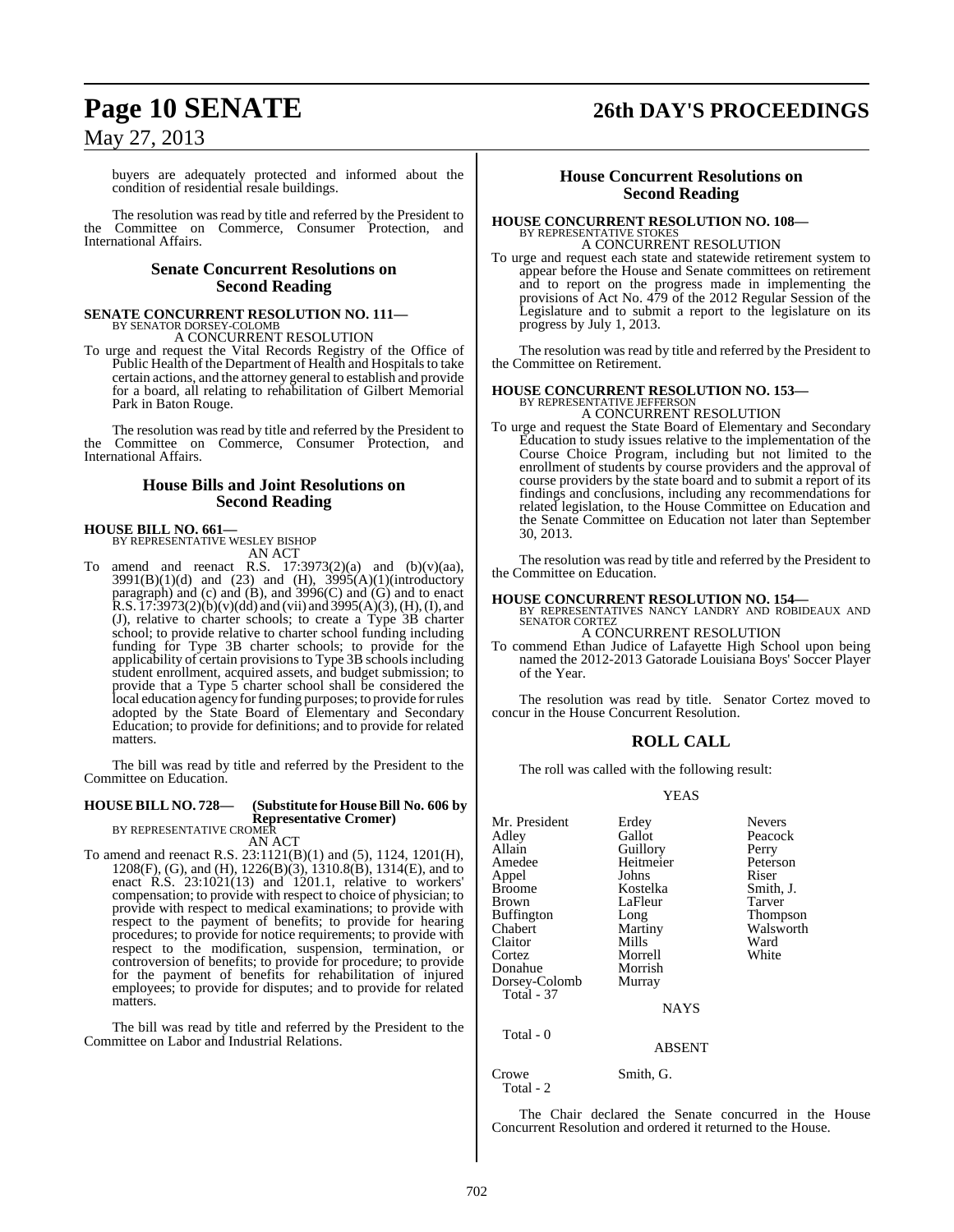# **26th DAY'S PROCEEDINGS Page 11 SENATE**

#### **HOUSE CONCURRENT RESOLUTION NO. 155—**

BY REPRESENTATIVE FOIL A CONCURRENT RESOLUTION To commend the Louisiana Alliance of the Boys and Girls Clubs for its hard work and dedication on behalf of Louisiana's youth.

The resolution was read by title. Senator Claitor moved to concur in the House Concurrent Resolution.

### **ROLL CALL**

The roll was called with the following result:

#### YEAS

| Mr. President | Dorsey-Colomb | Murray          |
|---------------|---------------|-----------------|
| Adley         | Erdey         | <b>Nevers</b>   |
| Allain        | Gallot        | Peacock         |
| Amedee        | Guillory      | Perry           |
| Appel         | Heitmeier     | Peterson        |
| <b>Broome</b> | Johns         | Riser           |
| Brown         | Kostelka      | Smith, J.       |
| Buffington    | LaFleur       | Tarver          |
| Chabert       | Long          | <b>Thompson</b> |
| Claitor       | Martiny       | Walsworth       |
| Cortez        | Mills         | Ward            |
| Crowe         | Morrell       | White           |
| Donahue       | Morrish       |                 |
| Total - 38    |               |                 |
|               | <b>NAYS</b>   |                 |

Total - 0

#### ABSENT

Smith, G.

Total - 1

The Chair declared the Senate concurred in the House Concurrent Resolution and ordered it returned to the House.

#### **HOUSE CONCURRENT RESOLUTION NO. 156—** BY REPRESENTATIVE PYLANT

A CONCURRENT RESOLUTION

To urge and request the State Board of Elementary and Secondary Education, in collaboration with the Louisiana Association of School Superintendents and the Louisiana School Boards Association, to study potential funding sources for online or virtual courses offered through the Course Choice Program and opportunities for increasing broadband access for students throughout the state and to submit a written report of findings and recommendations to the House Committee on Education and the Senate Committee on Education not later than sixty days prior to the beginning of the 2014 Regular Session of the Legislature of Louisiana.

The resolution was read by title and referred by the President to the Committee on Education.

# **HOUSE CONCURRENT RESOLUTION NO. 157—** BY REPRESENTATIVE BROSSETT

A CONCURRENT RESOLUTION

To urge and request the Department of Justice, office of the attorney general, to develop a comprehensive plan for the delivery of youth gang violence prevention services and to report its recommendations to the House Committee on the Administration of Criminal Justice and the Senate Committee on Judiciary C on or before January 15, 2014.

The resolution was read by title and referred by the President to the Committee on Judiciary C.

### **Reports of Committees**

The following reports of committees were received and read:

May 27, 2013

#### **REPORT OF COMMITTEE ON**

## **REVENUE AND FISCAL AFFAIRS**

Senator Neil Riser, Chairman on behalf of the Committee on Revenue and Fiscal Affairs, submitted the following report:

May 23, 2013

To the President and Members of the Senate:

I am directed by your Committee on Revenue and Fiscal Affairs to submit the following report:

#### **HOUSE BILL NO. 122—**

BY REPRESENTATIVE THIBAUT AN ACT

To amend and reenact R.S. 47:2126, relative to ad valorem taxation; to provide relative to the assessment of certain property; to authorize an assessor to make separate assessments of certain property under certain circumstances; and to provide for related matters.

Reported favorably.

**HOUSE BILL NO. 238—**<br>BY REPRESENTATIVES PATRICK WILLIAMS, ANDERS, ARMES,<br>ARNOLD, BADON, BARROW, BILLIOT, WESLEY BISHOP, BURRELL,<br>COX, DIXON, GAINES, GISCLAIR, HONORE, HUNTER, GIROD<br>JACKSON, KATRINA JACKSON, JAMES, JEFFERS

AN ACT

To amend and reenact R.S.  $47:1061(A)(1)$ , (2), and (3), relative to the telecommunication tax for the deaf; to provide with respect to the amount of the tax levied; to provide with respect to those telecommunication services to which the tax is levied; to provide for certain limitations; to provide for the amount of the deduction certain companies are authorized to retain for the collection of such tax; to provide for an effective date; and to provide for related matters.

Reported favorably.

**HOUSE BILL NO. 416—** BY REPRESENTATIVE CONNICK

AN ACT

To enact Subpart KK of Part I of Chapter 1 of Subtitle II of Title 47 of the Louisiana Revised Statutes of 1950, to be comprised of R.S. 47:120.181, relative to state individual income tax return checkoffs for certain donations; to provide for a method for individuals to donate all or a portion of any refund due to them to provide support for the cost of maintaining decorative lighting on the Crescent City Connection; to provide for the administration and disbursement of donated monies; to provide for an effective date; and to provide for related matters.

Reported with amendments.

## **HOUSE BILL NO. 501—** BY REPRESENTATIVES MORENO AND WESLEY BISHOP AN ACT

To amend and reenact R.S. 47:6034(A), (B)(4), (8), (9), (10), and  $(11)$ ,  $(C)(1)(a)(ii)(aa)$  and  $(3)$ ,  $(E)(1)(e)$ , and  $(F)$ , to enact R.S. 47:6034(H), and to repeal R.S. 47:6034(C)(1)(b), (e), and (f), relative to tax credits; to provide with respect to the statecertified musical or theatrical facility infrastructure income tax credit; to extend the sunset of the tax credit in certain circumstances; to provide a deadline for certain projects to receive initial certification for the tax credit; to provide relative to certain definitions; to provide for certain requirements and limitations; to provide with respect to the application for such tax credits and certification of productions and infrastructure projects; to provide for the disallowance of credits; to provide for the recovery of credits; and to provide for related matters.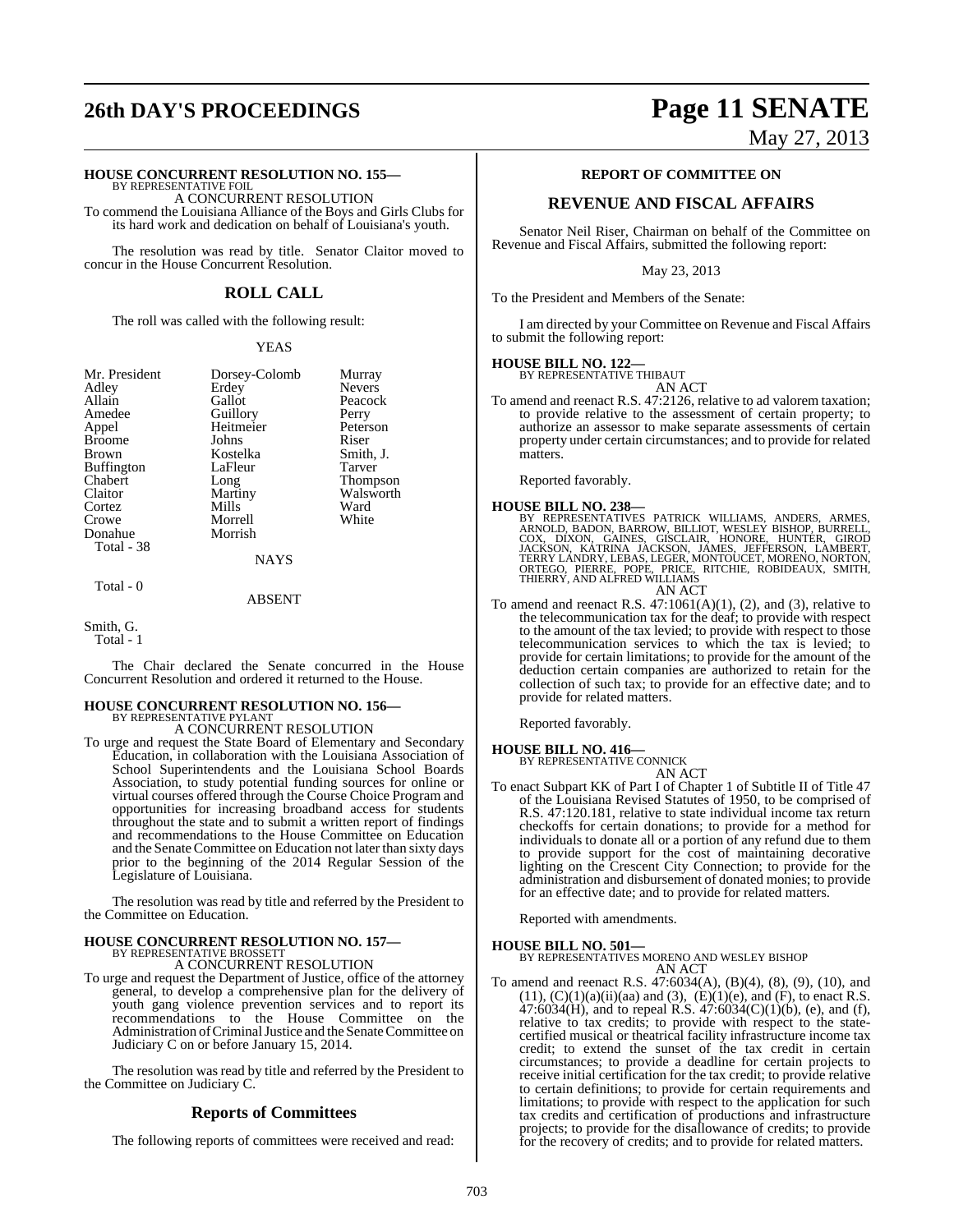Reported favorably.

**HOUSE BILL NO. 563—** BY REPRESENTATIVE THIBAUT AN ACT

To amend and reenact R.S. 47:6015(B), (C)(2)(c), (G), (H), and (I) and to enact R.S. 47:6015(J), relative to the research and development tax credit; to provide for eligibility for the credit; to provide with respect to administration of the credit; to provide for the examination of certain records; and to provide for related matters.

Reported with amendments.

**HOUSE BILL NO. 636—** BY REPRESENTATIVE DANAHAY

AN ACT

To amend and reenactR.S. 30:2483(E), 2484, and 2485, to enactR.S. 30:2454(32), and to repeal R.S. 30:2486 and 2487, relative to the Oil Spill Contingency Fund; to provide for the feeslevied to supply monies to such fund; to provide relative to uses for the fund; to remove limitations on the fund; and to provide for related matters.

Reported with amendments.

#### **HOUSE BILL NO. 705—** BY REPRESENTATIVE PONTI

AN ACT

To amend and reenact R.S. 47:6030, relative to tax credits; to repeal the tax credit for wind energy systems; to establish a tax credit for certain solar energy systems; to provide authorization for a credit against taxes in which the credit can be claimed; to provide the manner in which the credit may be claimed; to provide for a refund of any credit in excess of the tax liability; to provide for the promulgation of rules and regulations; to provide for an effective date; and to provide for related matters.

Reported with amendments.

Respectfully submitted, NEIL RISER Chairman

#### **REPORT OF COMMITTEE ON**

## **FINANCE**

Senator Jack Donahue, Chairman on behalf of the Committee on Finance, submitted the following report:

#### May 23, 2013

To the President and Members of the Senate:

I am directed by your Committee on Finance to submit the following report:

**SENATE BILL NO. 197—**<br>BY SENATORS RISER AND MORRELL AND REPRESENTATIVES<br>BURFORD AND PATRICK WILLIAMS AN ACT

To amend and reenact R.S. 47:297.6(A)(1) and (4) and to enact R.S. 47:297.6(C), relative to individual income tax credits; to extend the taxable periods in which the tax credit shall be applicable; to provide for an effective date; and to provide for related matters.

Reported with amendments.

# **HOUSE BILL NO. 23—** BY REPRESENTATIVE BURFORD

AN ACT

To amend and reenact R.S. 13:783(D)(7), relative to expenses of the clerks of court; to authorize an automobile expense allowance for the clerks of court for certain parishes; to require the purchase of automobile insurance for bodily injury and property

# **Page 12 SENATE 26th DAY'S PROCEEDINGS**

damage; to allocate surplus funds to the expense allowance; to prohibit additional expenses from being paid by the state or local governing authority; and to provide for related matters.

Reported favorably.

#### **HOUSE BILL NO. 128—**

BY REPRESENTATIVES JONES, ADAMS, ANDERS, ARMES, ARNOLD,<br>BARROW, BILLIOT, WESLEY BISHOP, BROWN, HENRY BURNS,<br>BURRELL, COX, EDWARDS, GISCLAIR, GUINN, HARRISON, HAVARD,<br>HONORE, HOWARD, HUNTER, TERRY LANDRY, LEBAS, LEGER,<br>NORT WILLIAMS, AND WILLMOTT

AN ACT

To amend and reenact R.S. 33:1981(B) and to enact R.S. 33:2201(B)(21) and (22), relative to survivor's benefits for firemen and law enforcement officers; to provide for compensation for the surviving spouses and children of firemen and law enforcement officers employed by certain Indian tribes or tribal units, correctional officers employed by the Louisiana Department of Public Safety and Corrections; to provide for the definition of firemen and law enforcement officer; and to provide for related matters.

Reported with amendments.

**HOUSE BILL NO. 549—**<br>BY REPRESENTATIVES LEGER, ABRAMSON, BARROW, BILLIOT,<br>WESLEY BISHOP, BROSSETT, TIM BURNS, BURRELL, CARTER,<br>CHAMPAGNE, CHANEY, FOIL, GUILLORY, HUNTER, JAMES, LEBAS,<br>LEOPOLD, MORENO, JIM MORRIS, SIMON, S HEITMEIER, AND MORRELL

- AN ACT
- To enact R.S. 36:651(CC), 802.23, and Chapter 37-A of Title 51 of the Louisiana Revised Statutes of 1950, to be comprised of R.S. 51:2211 through 2216, and to repeal Chapter 37 of Title 51 of the Louisiana Revised Statutes of 1950, comprised of R.S. 51:2201 through 2205, relative to a fund for support of scientific research and development; to establish the MediFund as a special fund for advancement of biosciences and medical centers of excellence; to provide for purposes of the fund; to create and provide for the composition of a governing board for the fund; to provide for duties and authority of the governing board; to provide guidelines for programs and projects to be funded by the MediFund; to establish a termination date for the MediFund; to repeal provisions relative to the Dedicated Research Investment Fund; and to provide for related matters.

Reported with amendments.

**HOUSE BILL NO. 630—** BY REPRESENTATIVES LEGER, BROSSETT, BURFORD, HENRY BURNS, JEFFERSON, MORENO, AND PATRICK WILLIAMS AND SENATOR MORRELL

AN ACT To amend and reenact R.S.  $47:6019(A)(1)(a)$ ,  $(2)(a)$ , and  $(3)(b)(i)(c)$ ,  $(B)(1)(a)$ , and  $(C)$ , relative to tax credits for the rehabilitation of historic structures; to provide for income and corporation franchise tax credits for costs associated with the rehabilitation of historic structures; to provide for certain eligible municipalities and qualifications; to provide with respect to definitions; to provide for certain notifications and requirements; to extend the taxable periods in which the tax credit shall be applicable; to provide for an effective date; and to provide for related matters.

Reported favorably.

Respectfully submitted, JACK DONAHUE Chairman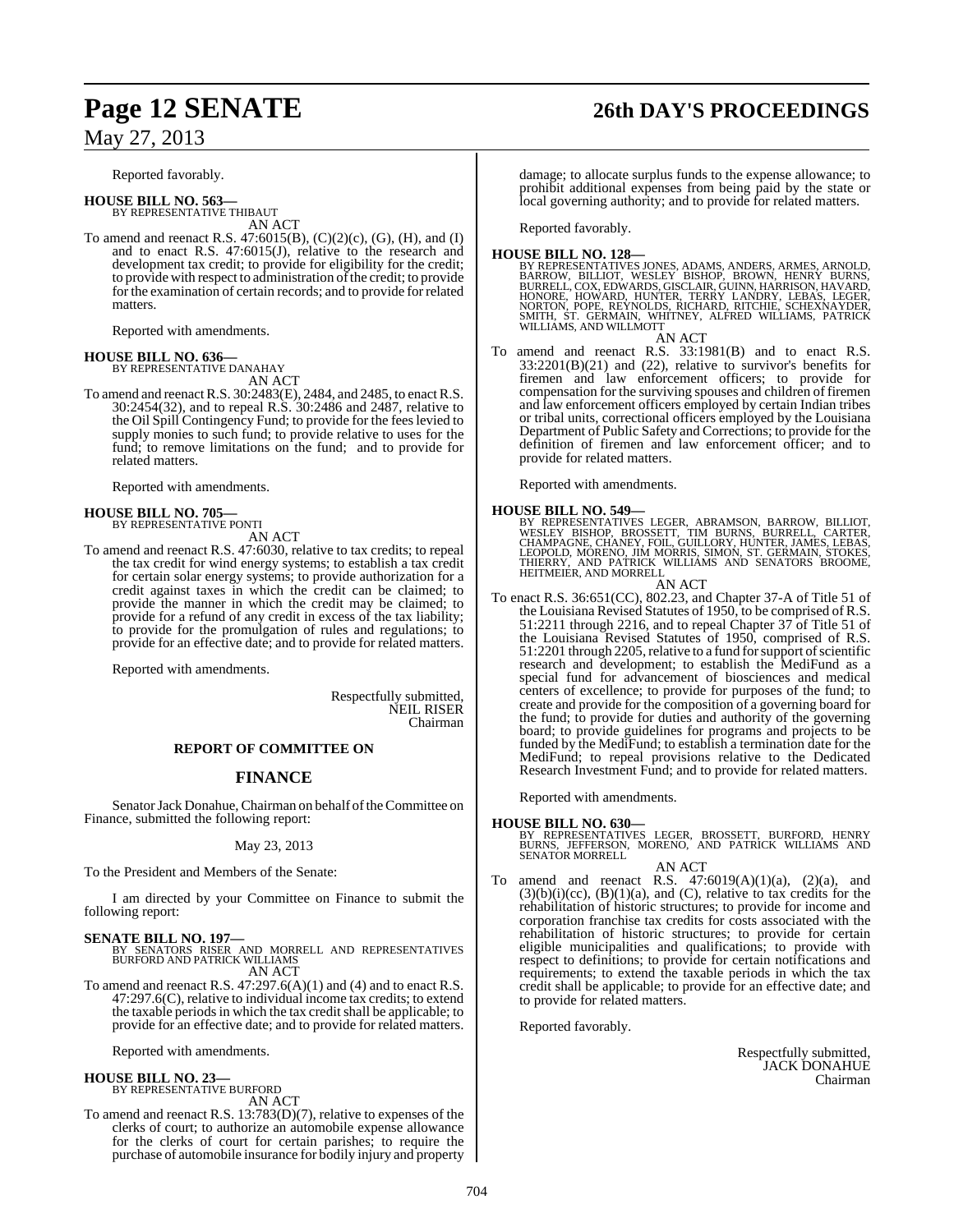# **26th DAY'S PROCEEDINGS Page 13 SENATE**

# May 27, 2013

#### **Senate Bills and Joint Resolutions Returned from the House of Representatives with Amendments**

# **SENATE BILL NO. 31—** BY SENATORS CLAITOR AND GUILLORY

AN ACT

To enact R.S. 17:1608, relative to postsecondary education management boards; to provide relative to scholarships awarded bymembers of postsecondary education management boards; to provide certain terms, conditions, procedures, prohibitions, and requirements; to provide certain reporting requirements; to provide for reference and citation as the Board Scholarship Reporting Act; and to provide for related matters.

The bill was read by title. Returned from the House of Representatives with amendments:

#### **HOUSE COMMITTEE AMENDMENTS**

Amendments proposed by House Committee on Education to Engrossed Senate Bill No. 31 by Senator Claitor

AMENDMENT NO. 1

On page 1, line 2, after "relative to" and before "postsecondary" insert "public"

AMENDMENT NO. 2

On page 1, line 3, after "of" and before "postsecondary" insert "public"

AMENDMENT NO. 3

On page 1, line 10, after "**by**" delete the remainder of the line and delete line 11 in its entirety and insert "**members of public postsecondary education management boards; report**"

#### AMENDMENT NO. 4

On page 1, line 12, after "**each**" and before "**postsecondary**" insert "**public**"

#### AMENDMENT NO. 5

On page 2, line 10, after "**each**" and before "**No**" change "**institution of postsecondary education." to "public postsecondary education institution.**"

AMENDMENT NO. 6 On page 2, line 13, after "**to**" delete the remainder of the line and insert "**further award any such**"

#### **HOUSE FLOOR AMENDMENTS**

Amendments proposed by Representative Broadwater to Engrossed Senate Bill No. 31 by Senator Claitor

AMENDMENT NO. 1

Delete House Committee Amendment No. 5 proposed by the House Committee on Education and adopted by the House of Representatives on May 10, 2013.

AMENDMENT NO. 2

On page 2, delete lines 10 and 11 in their entirety and insert "**information as defined by the federal Family Educational Rights and Privacy Act and all information included in the report shall be in compliance with such Act.**"

#### **HOUSE FLOOR AMENDMENTS**

Amendments proposed by Representative Robideaux to Engrossed Senate Bill No. 31 by Senator Claitor

AMENDMENT NO. 1 On page 1, line 17, change "**July**" to "**June**"

Senator Claitor moved to reject the amendments proposed by the House.

## **ROLL CALL**

The roll was called with the following result:

#### YEAS

Mr. President Dorsey-Colomb Murray<br>Adley Erdey Nevers Adley Erdey Nevers<br>
Allain Gallot Peacoc Allain Callot Peacock<br>Amedee Guillory Perry Appel Heitmeier Peters<br>Broome Johns Riser Broome Johns Riser<br>Brown Kostelka Smith, J. Buffington LaFle<br>Chabert Long Enabert Long Thompson<br>Claitor Martiny Walsworth Cortez Mills Ward<br>Crowe Morrell White Donahue Total - 38

Amedeu<br> **Amedee Guillory**<br>
Peterson<br>
Peterson Kostelka Smith,<br>LaFleur Tarver Martiny Walsworth<br>
Mills Ward

**NAYS** 

Morrell<br>Morrish

#### ABSENT

Smith, G. Total - 1

Total - 0

The Chair declared the Senate rejected the amendments proposed by the House.

### **SENATE BILL NO. 51—**

BY SENATORS LONG, GALLOT, RISER AND THOMPSON AN ACT

To amend and reenact R.S. 13:2575(A), (B), (C)(2), (D), (F) and (H) and 2576(A)(introductory paragraph) and to enact R.S. 13:2576(A)(7), relative to administrative adjudication procedures for blighted or abandoned property, public health, housing, fire code, environmental and other ordinance violations; to provide certain municipal and parish population requirements and restrictions; to provide certain terms, conditions, requirements, and procedures; to provide for the enforcement of ordinances through administrative adjudication procedures and other procedures, including liens, actions and tax sales; to provide for the effects of such procedures and judgments; and to provide for related matters.

The bill was read by title. Returned from the House of Representatives with amendments:

### **LEGISLATIVE BUREAU AMENDMENTS**

Amendments proposed by Legislative Bureau to Reengrossed Senate Bill No. 51 by Senator Long

AMENDMENT NO. 1 On page 3, line 8, following "**holders**" and before "**as**" insert "**of record**"

AMENDMENT NO. 2 On page 5, line 6, change "**mortgage holder**" to "**mortgagee of record**"

**AMENDMENT NO.** On page 5, line 25, change "**current mortgage holders**" to "**mortgagees of record**"

AMENDMENT NO. 4 On page 5, line 28, change "**mortgage holders**" to "**mortgagees of record**"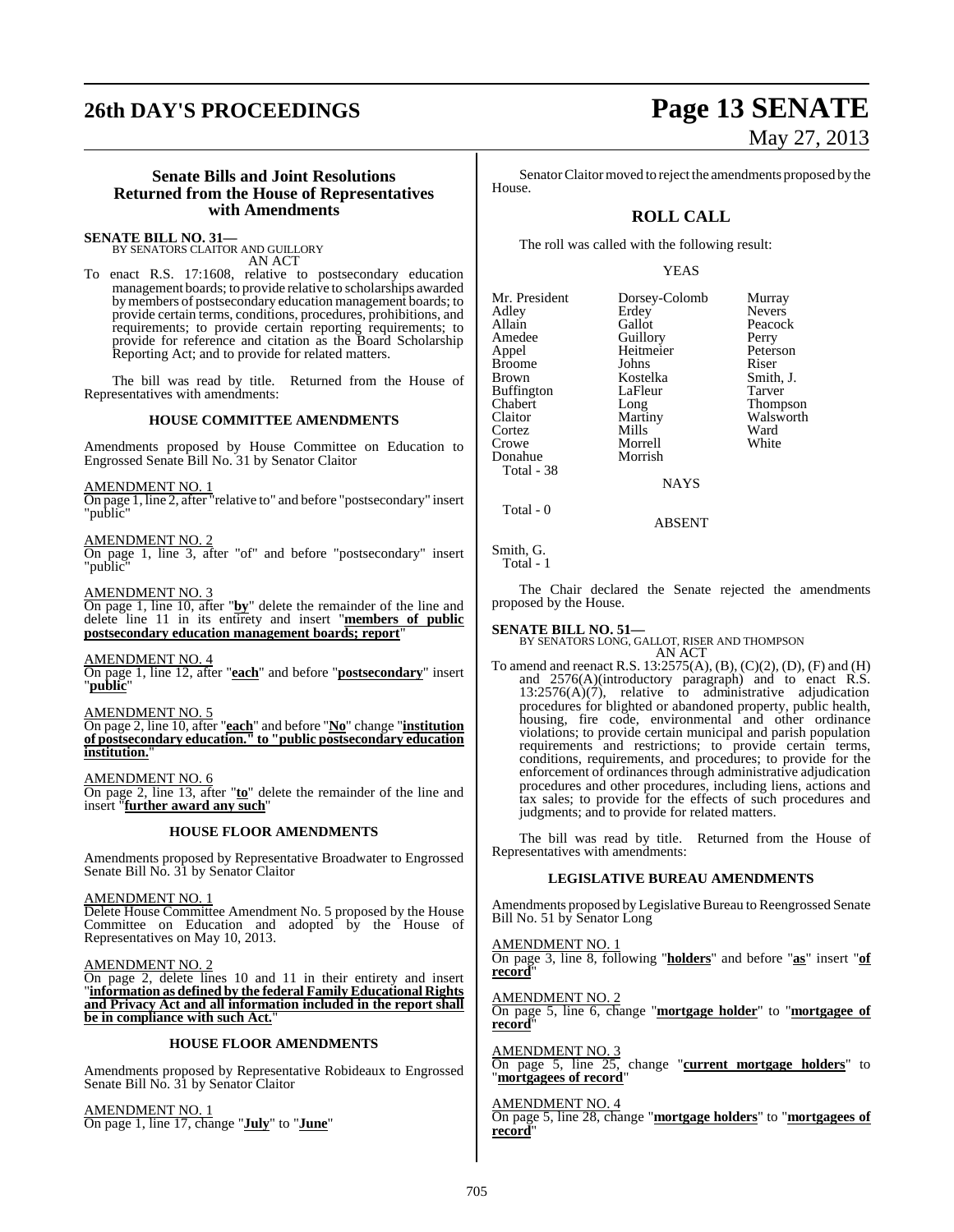#### **HOUSE FLOOR AMENDMENTS**

Amendments proposed by Representative Patrick Williams to Reengrossed Senate Bill No. 51 by Senator Long

AMENDMENT NO. 1

Reject House Floor Amendment No. 1 proposed by Legislative Bureau and adopted by the House of Representatives on May 15, 2013.

#### AMENDMENT NO. 2

On page 2, line 19, after "**provided in**" and before the period "**.**" change "**R.S. 33:1374**" to "**R.S. 33:1374(B)(1)**"

AMENDMENT NO. 3 On page 2, line 20, after "**provided in**" and before the period "**.**" change "**R.S. 33:4720.59**" to "**R.S. 33:4720.59(D)(2)**"

#### AMENDMENT NO. 4

On page 3, line 8, after "**all**" and before "**as**" change "**mortgage holders**" to "**mortgagees of record**"

#### AMENDMENT NO. 5

On page 3, line 19, after "immovable property" delete the comma "," delete the remainder of the line, delete line 20 in its entirety, and from the beginning of line 21, delete "latest federal decennial census,"

#### AMENDMENT NO. 6

On page 5, at the beginning of line 6, change "**mortgage holder**" to "**mortgagee of record**"

#### AMENDMENT NO. 7

On page 5, line 25, after "**and current**" and before "**in the**" change "**mortgage holders**" to "**mortgagees of record**"

AMENDMENT NO. 8 On page 5, line 28, after "**owner or**" and before "**of property**" change "**mortgage holder**" to "**mortgagee of record**"

#### **HOUSE FLOOR AMENDMENTS**

Amendments proposed by Representative Patrick Williams to Reengrossed Senate Bill No. 51 by Senator Long

AMENDMENT NO. 1 On page 4, line 28, after "least" and before "days" change "fifteen" to "thirty"

Senator Long moved to concur in the amendments proposed by the House.

## **ROLL CALL**

The roll was called with the following result:

#### YEAS

| Mr. President     | Dorsey-Colomb | Morrish       |
|-------------------|---------------|---------------|
| Adley             | Erdey         | Murray        |
| Allain            | Gallot        | <b>Nevers</b> |
| Amedee            | Guillory      | Perry         |
| Appel             | Heitmeier     | Riser         |
| <b>Broome</b>     | Johns         | Smith, G.     |
| <b>Brown</b>      | Kostelka      | Smith, J.     |
| <b>Buffington</b> | LaFleur       | Tarver        |
| Chabert           | Long          | Thompson      |
| Cortez            | Martiny       | Walsworth     |
| Crowe             | Mills         | Ward          |
| Donahue           | Morrell       | White         |
| Total - 36        |               |               |

# **Page 14 SENATE 26th DAY'S PROCEEDINGS**

#### **NAYS**

Claitor Peterson

ABSENT

| Peacock |  |
|---------|--|
| Fotal   |  |

Total - 2

The Chair declared the Senate concurred in the amendments proposed by the House.

**SENATE BILL NO. 60—**<br>BY SENATORS ADLEY, DORSEY-COLOMB, GUILLORY, KOSTELKA<br>AND MILLS AN ACT

To enact R.S. 14:67.29, relative to misappropriation without violence; to create the crime of false personation of a veteran or veteran-owned business; to provide definitions; to provide penalties; and to provide for related matters.

The bill was read by title. Returned from the House of Representatives with amendments:

#### **HOUSE COMMITTEE AMENDMENTS**

Amendments proposed by House Committee on Administration of Criminal Justice to Engrossed Senate Bill No. 60 by Senator Adley

#### AMENDMENT NO. 1

On page 1, delete line 3 in its entirety and insert "of false personation of a veteran orfraudulent representation of a veteran-owned business; to provide for definitions;

#### AMENDMENT NO. 2

On page 1, delete line 7 in its entirety and insert the following: "**§67.29. False personation of a veteran or fraudulent representation of a veteran-owned business**"

#### AMENDMENT NO. 3

On page 1, delete lines 11 through 15 in their entirety and insert the following:

"**B. Fraudulent representation of a veteran-owned business is the false representation by an owner, operator, principal, or employee of a business that the business is owned by a veteran or is a service-connected disabled veteran-owned business, with the intent to injure, defraud, obtain economic gain, or obtain or secure any special privilege or advantage.**"

AMENDMENT NO. 4 On page 2, at the beginning of line 3, insert "**fraudulent representation of a**"

Senator Adley moved to concur in the amendments proposed by the House.

### **ROLL CALL**

The roll was called with the following result:

#### YEAS

| Mr. President | Dorsey-Colomb         | Murray          |
|---------------|-----------------------|-----------------|
| Adlev         | Erdey                 | <b>Nevers</b>   |
| Allain        | Gallot                | Peacock         |
| Amedee        |                       | Perry           |
| Appel         | Guillory<br>Heitmeier | Peterson        |
| Broome        | Johns                 | Riser           |
| Brown         | Kostelka              | Smith, J.       |
| Buffington    | LaFleur               | Tarver          |
| Chabert       | Long                  | <b>Thompson</b> |
| Claitor       | Martiny               | Walsworth       |
| Cortez        | Mills                 | Ward            |
|               |                       |                 |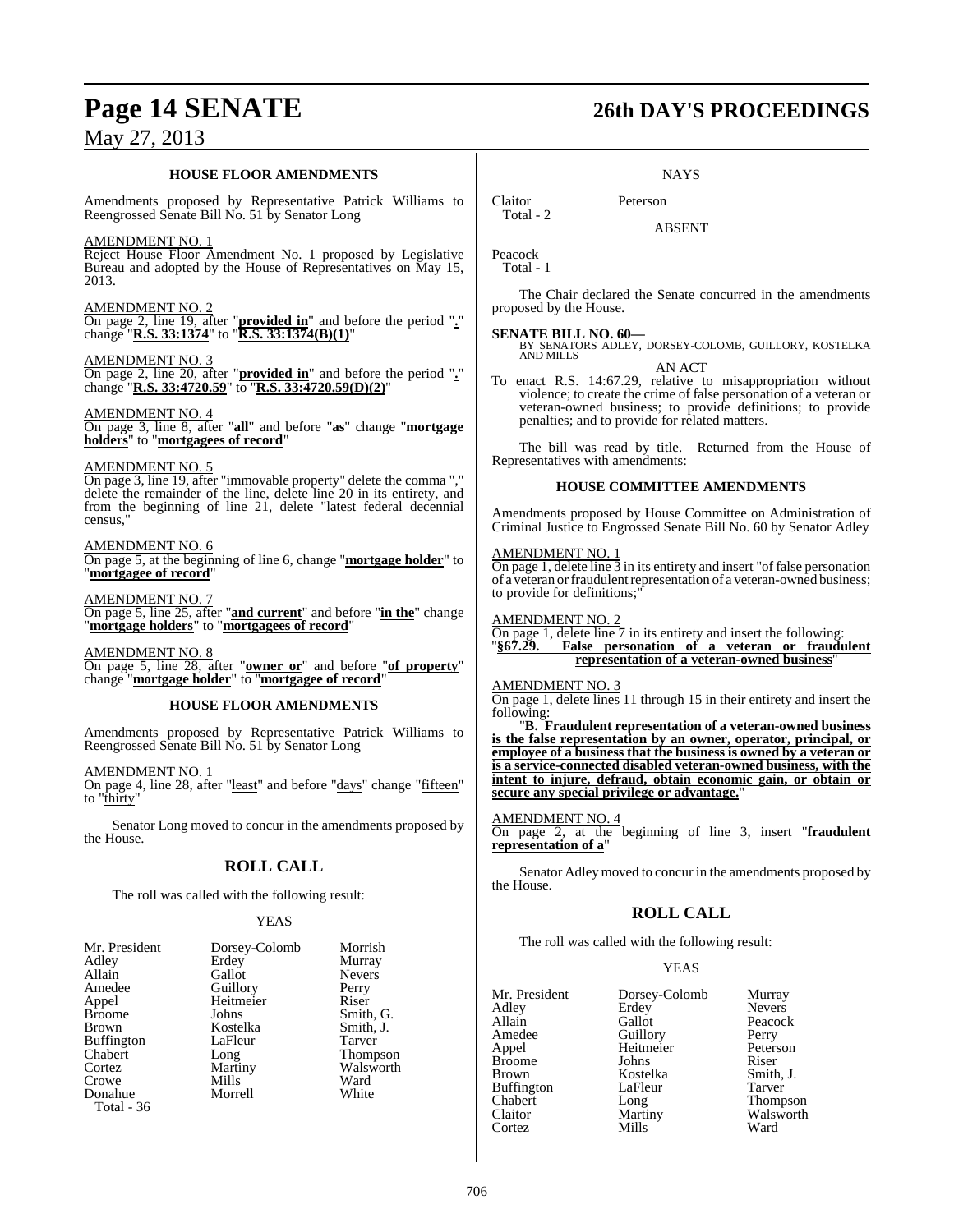# **26th DAY'S PROCEEDINGS Page 15 SENATE**

Crowe Morrell White<br>
Donahue Morrish Donahue Total - 38

**NAYS** 

Total - 0

ABSENT

Smith, G. Total - 1

The Chair declared the Senate concurred in the amendments proposed by the House.

#### **SENATE BILL NO. 65—** BY SENATOR MURRAY

#### AN ACT

To amend and reenact R.S.  $38:2212(A)(3)(g)$ , relative to construction managers or third-party consultants employed by a public entity; to remove certain restrictions on the use of construction managers or third-party consultants by the New Orleans Aviation Board in Orleans Parish; and to provide for related matters.

The bill was read by title. Returned from the House of Representatives with amendments:

#### **HOUSE COMMITTEE AMENDMENTS**

Amendments proposed by House Committee on Transportation, Highways, and Public Works to Engrossed Senate Bill No. 65 by Senator Murray

#### AMENDMENT NO. 1

On page 1, line 2, after "To" delete the remainder of the line and delete lines 3 through 5 in their entirety and insert the following: "enact R.S. 38:2225.2.3, relative to the utilization of the construction manager at risk method by the New Orleans Aviation Board; to permit the New Orleans Aviation Board to construct certain projects utilizing the construction manager at risk method; to provide for related matters."

#### AMENDMENT NO. 2

On page 1, delete lines 8 through 17 in their entirety, and on page 2, delete lines 1 through 25 in their entirety and insert the following:

"Section 1. R.S. 38:2225.2.3 is hereby enacted to read as follows:

#### **§2225.2.3. Construction management at risk**

**A.(1) Notwithstanding any provisions of law to the contrary, the New Orleans Aviation Board, hereinafter referred to as the board, may award a public works contract for the initial construction of an airport terminal and related support facility, aviation facility, or any combination thereof by the construction management at risk method as set forth in this Section.**

**(2) However, the provisions of this Section shall not apply to the construction of any additions or modifications of an airport terminal and related support facility, aviation facility, or any combination thereof, constructed by the board following the completion of the initial construction of such terminal or facility. (3) For purposes of this Section, the following terms shall be**

**assigned the following definitions:**

**(a) "Construction management at risk method" shall mean a delivery method by which the board utilizes architects or engineers employed by the board or contracts with an architect or engineer for design and construction phase services and contractsseparately with a construction manager-at-risk to serve as the general contractor and to provide consultation during the design and construction of a facility.**

**(b) "Construction manager-at-risk" shall mean a sole proprietorship, partnership, corporation, or other legal entity that assumes the risk for the initial construction of an airport terminal and related support facility, aviation facility, or any combination thereof at the contracted price as a general contractor and provides consultation to the board regarding construction during and after the design of the facility.**

# May 27, 2013

**B.(1) Should the board choose to award a public works contract by the construction management at risk method, prior to the advertisement for such services, the board shall prepare a written statement justifying why the construction management at risk method is preferred over the design-bid-build, the design-build, or public bid methods allowed by statute for the particular project in question.**

**(2) The written statement shall identify the specific benefits to the public which the board determines will result from the use of the construction management at risk method.**

**(3) This written statement shall be published by the board in the advertisement required by Subsection C of this Section.**

**C. A request for proposals (RFP) to award a contract for construction manager at risk services shall be advertised in the official journal of the board and, if one exists, the Internet website of the board. Additionally, the board may select other publications deemed appropriate by the board for advertisement of the notice. All RFPs shall be advertised two times within a thirty-day time period prior to the deadline for receipt of responses.**

**D. Construction Management at Risk Services. (1) Construction management at risk proposers awarded a contract pursuant to this Section shall act asthe general contractor for the project and shall be properly licensed, bonded, and insured.** 

**(2) Construction management at risk servicesshall be for the performance of the project work and shall guarantee the maximum price for the project.**

**E. Guaranteed Maximum Price. (1) The guaranteed maximum price for the project may be set by the board.**

**(2) If the board sets the guaranteed maximum price for the project, that guaranteed maximum price shall be disclosed in the RFP and shall include the maximum number of construction days required to complete the project.**

**(3) If the guaranteed maximum price will not be set by the board until after the selection of the construction manager at risk, as provided in Paragraph (2) of this Subsection, then the advertisement for the RFP shall disclose this fact and proposals submitted in response to the RFP shall not be required to include a guaranteed maximum price for the project.**

**F. Request for Proposals (RFP). (1) The RFP shall include the following as well as any other pertinent information that a proposer would need to submit to respond to an RFP:**

**(a) Requirements for the project.**

**(b) Procedures for construction of the project.**

**(c) Grading criteria of responses to the RFP.**

**(d) Scoring methodology of responses to the RFP.**

**(2) The RFP may request that proposers include the following in response to the RFP, as well as any other appropriate factors that would demonstrate the capability of the proposer to perform the role of construction manager at risk for the project:**

**(a) Bonding capacity of the proposer.**

**(b) Competence of the proposer.**

**(c) Construction methodology previously utilized by the proposer on other projects.**

**(d) Experience of the proposer with the construction management at risk method and other methods of project delivery.**

**(e) Extent to which the proposer intends to self perform portions of the work.**

**(f) Financial capacity of the proposer.**

**(g) Past performance by the proposer including timely completion of other public works projects.**

**(h) Proposed management and staffing for the project.**

**(i) The proposer's last safety record.**

**(3) The responses to the RFPs shall include the following:**

**(a) A guaranteed maximum price if required by the advertisement as published by the board.**

**(b) Total fees and compensation to be paid to the construction manager at risk if selected by the board to receive the contract for the project.**

**G. (1) The proposalssubmitted shall be reviewed and graded by a review committee comprised of at least five individuals**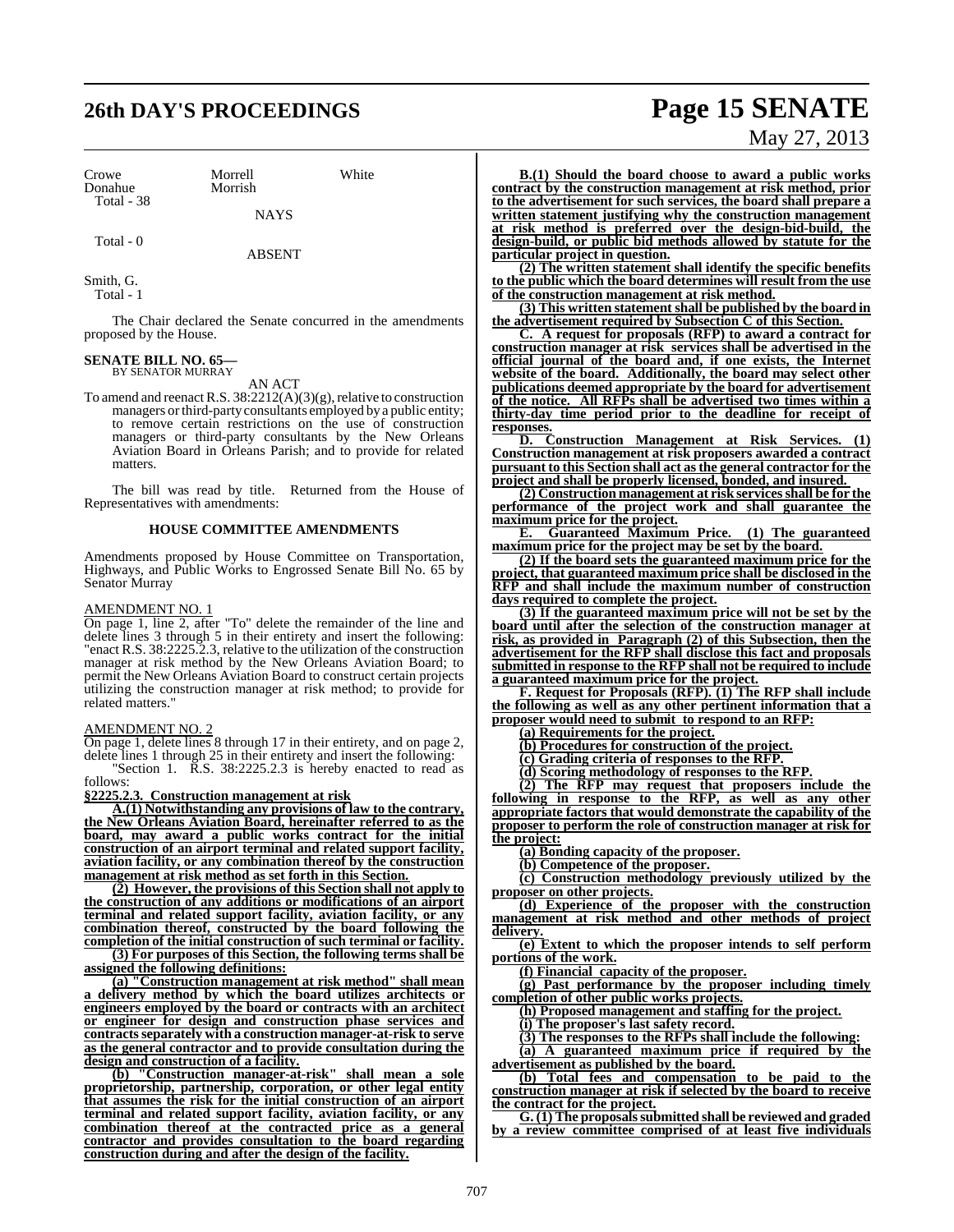# **Page 16 SENATE 26th DAY'S PROCEEDINGS**

May 27, 2013

**appointed by the board, including, but not limited to the following:**

**(a) One or more representatives of the board.**

**(b) One design professional not involved in the project.**

**(c) One construction industry representative not involved as a proposer on the project.**

**(d) One representative of the Department of Transportation and Development.**

**(e) One representative of the office of facility planning and control.**

**(2) The review committee shall evaluate, grade, and score the responses to the RFP in the areas set out in the RFP. The portion of the response to the RFPs addressing total fees and compensation to be paid to the construction manager-at-risk will be considered by a review committee only after its consideration of all other factors contained in the proposals.**

**(3) The results of the review committee, inclusive of its findings, grading, score sheets and recommendations shall be available for review by all proposers and shall also be subject to a public records request.**

**H. (1) Within forty five days after the deadline for responses to the RFP to be submitted, the review committee shall make a recommendation to the board as to which proposer it recommends should be awarded the contract. The proposer recommended by the committee to serve as the construction manager at risk shall work with the board's design professional for the project on constructability, the construction phasing and sequencing prior to the board awarding the contract.**

**I. (1) Any non-recommended proposers shall have the opportunity to protest the review committee's recommendation and the board's award.**

**(2)(a) Any non-recommended proposer may ask for a hearing before the board within ten days following the receipt of the review committee's recommendation.**

**(b) The board shall then conduct a public hearing to consider any protest or protests no later than ten days following the last request for a hearing by a non-recommended proposer.**

**(c) Following any hearing required by Subparagraph (b) of this Paragraph, any non-recommended proposer may seek legal review in the state judicial district court where the project is to be constructed.**

**J. (1) If the guaranteed maximum price and maximum number of construction days required to complete the project were set forth in the RFP and the board and the recommended proposer agree on constructability, the construction phasing and sequencing, the board shall award the construction management at risk contract to the proposer recommended by the committee.**

**(2) If the guaranteed maximum price for the project was not set by the board in the RFP, then within thirty days of the completion of the plans, specifications and scope of the project, the recommended proposer shall furnish the board a guaranteed maximum price for the project including the maximum number of construction days required for completion of the project.**

**(3)(a) If the board and recommended proposer are able to agree upon constructability, construction phasing and sequencing, a guaranteed maximum price for the project, and the maximum number of construction days for completion of the project, the board shall then award the construction management at risk contract to the proposer recommended by the review committee.**

**(4) If the guaranteed maximum price provided by the recommended proposer exceeds the board's construction budget for the project, then the board and recommended proposer shall enter into negotiations to establish an agreed upon guaranteed maximum price.**

**(5) If the board and the recommended proposer are unable to agree upon a guaranteed maximum price for the project, and the maximum number of construction days for completion of the project, then the project will be re-advertised and publicly bid as per this Section.**

**K. The provisions of this Section shall supercede any conflicting provisions of any law, including, but not limited to the requirements of Chapter 10 of this Title. However, the provisions of this Section shall not relieve the board from complying with**

**Federal Aviation Administration guidelines or all other applicable provisions of this Title that do not conflict with the provisions of this Section.** 

#### **LEGISLATIVE BUREAU AMENDMENTS**

Amendments proposed by Legislative Bureau to Engrossed Senate Bill No. 65 by Senator Murray

#### AMENDMENT NO.

In House Committee Amendment No. 1 proposed by the House Committee on Transportation, Highways, and Public Works to Engrossed Senate Bill No. 65 by Senator Murray on page 1, line 6, following ";" and before "to" insert "and"

#### AMENDMENT NO. 2

In House Committee Amendment No. 2 proposed by the House Committee on Transportation, Highways, and Public Works to Engrossed Senate Bill No. 65 by Senator Murray on page 1, lines 28 and 31, change "**manager-at-risk**" to "**manager at risk**"

#### AMENDMENT NO. 3

In House Committee Amendment No. 2 proposed by the House Committee on Transportation, Highways, and Public Works to Engrossed Senate Bill No. 65 by Senator Murray on page 2, line 43, change "**self perform**" to "**self-perform**"

#### AMENDMENT NO. 4

In House Committee Amendment No. 2 proposed by the House Committee on Transportation, Highways, and Public Works to Engrossed Senate Bill No. 65 by Senator Murray on page 2, line 57, delete "**,**"

## AMENDMENT NO. 5

In House Committee Amendment No. 2 proposed by the House Committee on Transportation, Highways, and Public Works to Engrossed Senate Bill No. 65 by Senator Murray on page 3, line 9, change "**manager-at-risk**" to "**manager at risk**"

#### AMENDMENT NO. 6

In House Committee Amendment No. 2 proposed by the House Committee on Transportation, Highways, and Public Works to Engrossed Senate Bill No. 65 by Senator Murray on page 3, line 57, following "**law**" delete "**,**"

#### AMENDMENT NO. 7

In House Committee Amendment No. 2 proposed by the House Committee on Transportation, Highways, and Public Works to Engrossed Senate Bill No. 65 by Senator Murray on page 3, line 57, following "**including**" delete ",

#### **HOUSE FLOOR AMENDMENTS**

Amendments proposed by Representative St. Germain to Engrossed Senate Bill No. 65 by Senator Murray

#### AMENDMENT NO. 1

In House Committee Amendment No. 2 proposed by the House Committee on Transportation, Highways, and Public Works to Engrossed Senate Bill No. 65 by Senator Murray and adopted by the House on May 15, 2013 on page 1, at the beginning of line 28, delete "**phase**" and insert "**management**"

#### AMENDMENT NO. 2

In House Committee Amendment No. 2 proposed by the House Committee on Transportation, Highways, and Public Works to Engrossed Senate Bill No. 65 by Senator Murray and adopted by the House on May 15, 2013 on page 1, at the beginning of line 36, delete "**during and after the design**"

Senator Murray moved to concur in the amendments proposed by the House.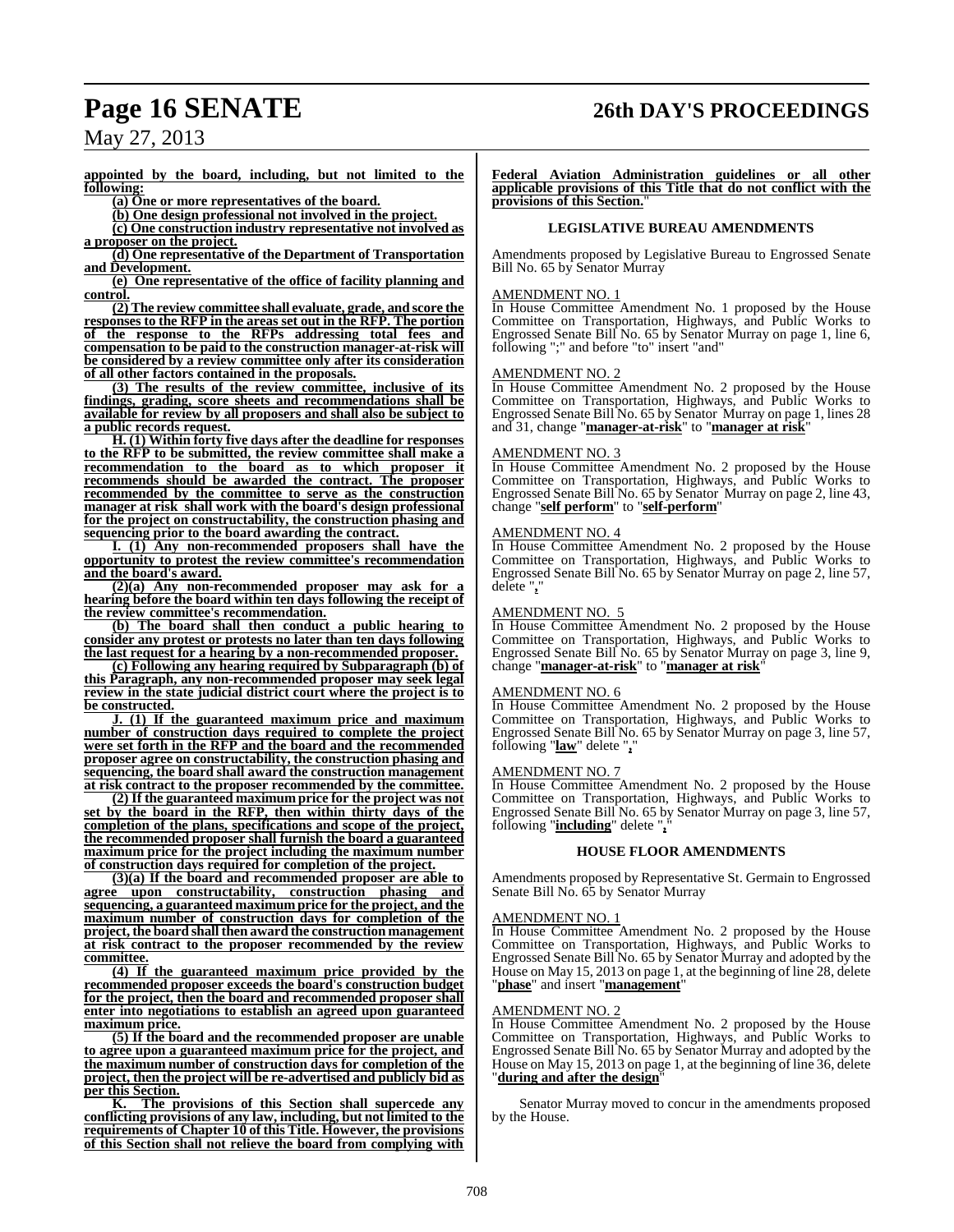# **26th DAY'S PROCEEDINGS Page 17 SENATE**

## **ROLL CALL**

The roll was called with the following result:

#### YEAS

| Mr. President | Erdey     | <b>Nevers</b> |
|---------------|-----------|---------------|
| Adley         | Gallot    | Peacock       |
| Allain        | Guillory  | Perry         |
| Amedee        | Heitmeier | Peterson      |
| Appel         | Johns     | Riser         |
| <b>Broome</b> | Kostelka  | Smith, J.     |
| <b>Brown</b>  | LaFleur   | Tarver        |
| Buffington    | Long      | Thompson      |
| Chabert       | Martiny   | Walsworth     |
| Cortez        | Mills     | Ward          |
| Crowe         | Morrell   | White         |
| Donahue       | Morrish   |               |
| Dorsey-Colomb | Murray    |               |
| Total - 37    |           |               |

**NAYS** 

Claitor Total - 1

#### ABSENT

Smith, G. Total - 1

The Chair declared the Senate concurred in the amendments proposed by the House.

#### **SENATE BILL NO. 84—** BY SENATOR RISER

AN ACT

To enact R.S. 56:644, relative to fishing and hunting license; to authorize a checkoff for a donation to Hunters for the Hungry; to create the Hunters for the Hungry Account; to provide for the deposit of donated monies into the account; to provide for the administration and use of monies in the account; to provide for oversight by the legislative auditor; to provide for certain terms, conditions, and requirements; and to provide forrelated matters.

The bill was read by title. Returned from the House of Representatives with amendments:

#### **HOUSE COMMITTEE AMENDMENTS**

Amendments proposed by House Committee on Natural Resources and Environment to Engrossed Senate Bill No. 84 by Senator Riser

#### AMENDMENT NO. 1

On page 1, line 2, change "license" to "licenses"

#### AMENDMENT NO. 2

On page 1, at the end of line 3, after "Account" and before the semicolon";" insert "in the Conservation Fund"

AMENDMENT NO. 3 On page 1, line 5, change "oversight" to "audit of the account"

AMENDMENT NO. 4

On page 1, line 12, change "**Every**" to "**Each**" and change "**and**" to "**or**"

#### AMENDMENT NO. 5

On page 2, line 2, after "**license.**" insert the following: "**Subject to the exception contained in Article VII, Section 9(A) of the Constitution of Louisiana, all funds collected from the donations made under the provisions of this Section shall be paid into the state treasury and shall be credited to the Bond Security and Redemption Fund. Out of the funds remaining in the Bond Security and Redemption Fund after a sufficient amount is allocated from that fund to pay all obligations secured by the full**

# May 27, 2013

**faith and credit of the state which become due and payable within any fiscal year, the treasurer shall, prior to placing such remaining funds in the state general fund, pay into the Hunters for the Hungry Account an amount equal to the amount of funds collected under the provisions of this Section.**"

#### AMENDMENT NO. 6

On page 2, line 4, after "**account**" delete the remainder of the line and delete lines 5 and 6 in their entirety and on line 7, delete "**Hungry.**" and insert in lieu thereof "**to Hunters for the Hungry.**"

#### AMENDMENT NO. 7

On page 2, line 7, after "**Hungry.**" delete the remainder of the line and delete line 8 in its entirety and insert the following: "**The monies in the account shall be used solely as provided by Subsection C of this Section. All unexpended and unencumbered monies in this account at the end of the fiscal year shall remain in the fund. The monies in the fund shall be invested by the state treasurer in the same manner as monies in the state general fund.**"

AMENDMENT NO. 8 On page 2, line 9, change "**five**" to "**ten**"

AMENDMENT NO. 9 On page 2, delete line 10 in its entirety and insert "**for**"

AMENDMENT NO. 10 On page 2, line 11, delete "**remaining ninety-five percent**"

AMENDMENT NO. 11 On page 2, line 17, change "**of the**" to "**of each**" and after "**year,**" delete the remainder of the line

AMENDMENT NO. 12 On page 2, line 18, delete "**each**"

AMENDMENT NO. 13 On page 2, line 23, delete "**the designated nonprofit entity and**"

### AMENDMENT NO. 14

On page 2, after line 24, add the following: "Section 2. This Act shall become effective on June 1, 2014."

#### **LEGISLATIVE BUREAU AMENDMENTS**

Amendments proposed by Legislative Bureau to Engrossed Senate Bill No. 84 by Senator Riser

AMENDMENT NO. 1 On page 1, line 17, following "**for**" and before "**Hungry**" insert "**the**"

Senator Riser moved to concur in the amendments proposed by the House.

#### **ROLL CALL**

The roll was called with the following result:

#### YEAS

| Mr. President | Dorsey-Colomb | Murray        |
|---------------|---------------|---------------|
| Adlev         | Erdey         | <b>Nevers</b> |
| Allain        | Gallot        | Peacock       |
| Amedee        | Guillory      | Perry         |
| Appel         | Heitmeier     | Peterson      |
| <b>Broome</b> | Johns         | Riser         |
| Brown         | Kostelka      | Smith, J.     |
| Buffington    | LaFleur       | Tarver        |
| Chabert       | Long          | Thompson      |
| Claitor       | Martiny       | Walsworth     |
| Cortez        | Mills         | Ward          |
|               |               |               |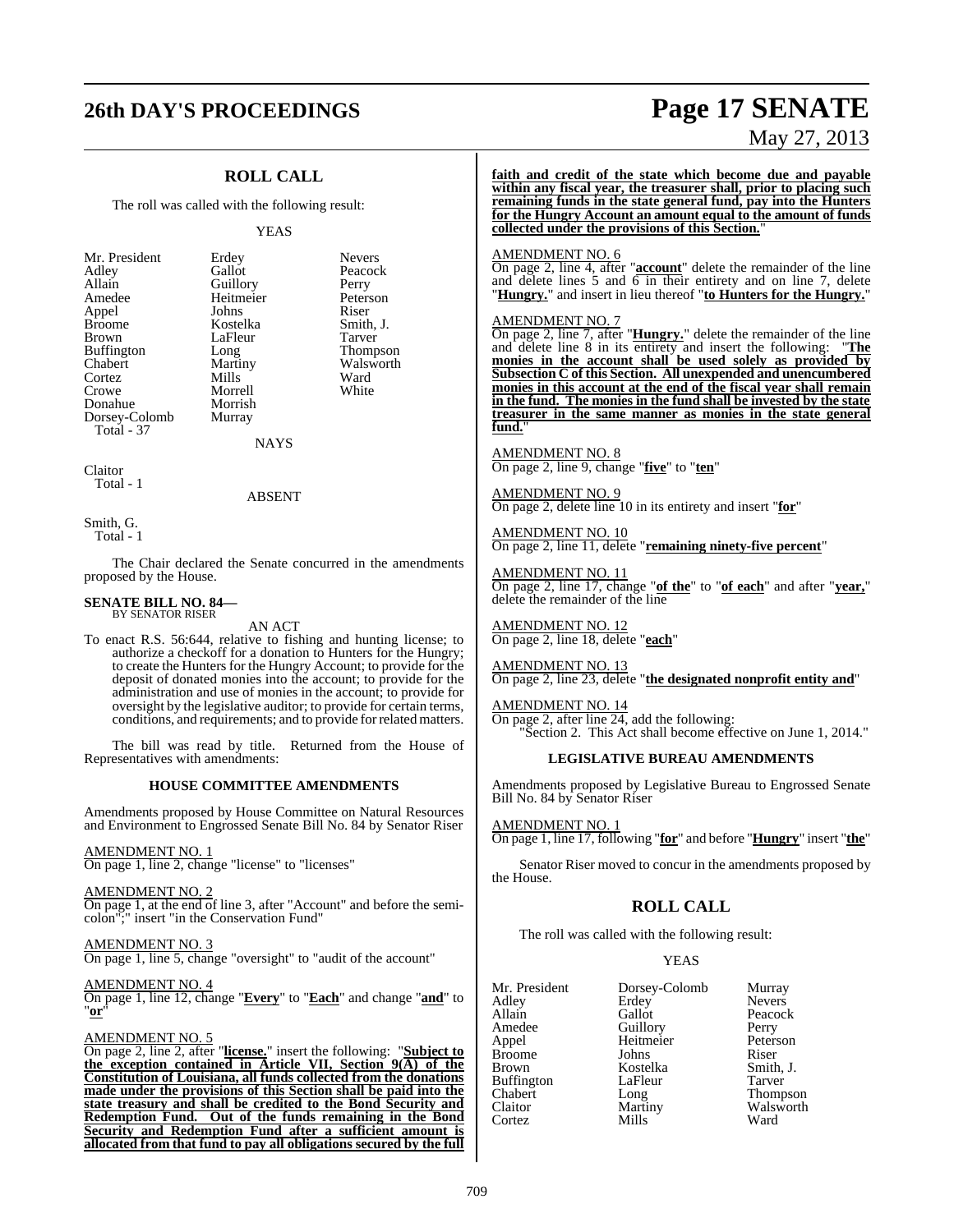| Crowe<br>Donahue  | Morrell<br>Morrish | White |
|-------------------|--------------------|-------|
| <b>Total - 38</b> | <b>NAYS</b>        |       |
| Total - 0         | <b>ABSENT</b>      |       |

Smith, G. Total - 1

The Chair declared the Senate concurred in the amendments proposed by the House.

#### **SENATE BILL NO. 85—** BY SENATOR JOHNS

AN ACT

To enact R.S. 41:1338(D), relative to the transfer of public lands; to exempt property transferred or acquired by the Sabine River Authority from the requirement that if property was acquired by the state or a political subdivision of the state is to be transferred to a third party, that property must first be offered to the person from whom it was originally transferred; to provide certain terms, conditions, and requirements; and to provide for related matters.

The bill was read by title. Returned from the House of Representatives with amendments:

#### **HOUSE COMMITTEE AMENDMENTS**

Amendments proposed by House Committee on Natural Resources and Environment to Engrossed Senate Bill No. 85 by Senator Johns

#### AMENDMENT NO. 1

On page 1, line 2, after "To" insert "amend and reenact R.S. 31:149(E)(introductory paragraph) and to"

AMENDMENT NO. 2

On page 1, line 4, after "property" insert "that"

### AMENDMENT NO. 3

On page 1, line 5, after "party," change "that" to "the"

#### AMENDMENT NO. 4

On page 1, between lines 8 and 9, insert the following:

Section 1. R.S. 31:149(E)(introductory paragraph) is hereby amended and reenacted to read as follows:

§149. Mineral rights reserved from acquisitions of land by governments or agencies thereof imprescriptible \* \* \*

E. Rights or interests in land originally acquired by an acquiring authority through expropriation and subject to a mineral reservation shall not be transferred by the same or subsequent acquiring authority to another who is not an acquiring authority, unless an exception is provided in R.S. 41:1338 or prior to the transfer: \* \* \*"

#### AMENDMENT NO. 5

On page 1, at the beginning of line 9, change "Section 1." to "Section  $2.$ "

#### AMENDMENT NO. 6

On page 2, at the end of line 8, delete "Act" and delete lines 9 and 10 in their entirety and insert "Title 31 of the Louisiana Revised Statutes of 1950, the Louisiana Mineral Code."

#### **HOUSE FLOOR AMENDMENTS**

Amendments proposed by Representative Danahay to Engrossed Senate Bill No. 85 by Senator Johns

# **Page 18 SENATE 26th DAY'S PROCEEDINGS**

#### AMENDMENT NO. 1

On page 2, delete lines 1and 2 in their entirety and insert the following: "**located in Section 24, Township 9 South, Range 10 West or Sections 19, 20, 21, 28, or 29, Township 9 South, Range 9 West, Southwestern District of Louisiana, all in Calcasieu**"

AMENDMENT NO. 2

On page 2, line 8, after "**title.**" delete "**This Subsection is remedial**" and insert "**The provisions of this Subsection shall apply retroactively**"

Senator Johns moved to concur in the amendments proposed by the House.

### **ROLL CALL**

The roll was called with the following result:

#### YEAS

| Mr. President<br>Adley<br>Allain<br>Amedee<br>Appel<br>Broome<br>Brown<br>Buffington<br>Chabert<br>Claitor<br>Cortez<br>Crowe<br>Donahue<br>Total - 38 | Dorsey-Colomb<br>Erdey<br>Gallot<br>Guillory<br>Heitmeier<br>Johns<br>Kostelka<br>LaFleur<br>Long<br>Martiny<br>Mills<br>Morrell<br>Morrish<br><b>NAYS</b> | Murray<br><b>Nevers</b><br>Peacock<br>Perry<br>Peterson<br>Riser<br>Smith, J.<br>Tarver<br>Thompson<br>Walsworth<br>Ward<br>White |
|--------------------------------------------------------------------------------------------------------------------------------------------------------|------------------------------------------------------------------------------------------------------------------------------------------------------------|-----------------------------------------------------------------------------------------------------------------------------------|
|                                                                                                                                                        |                                                                                                                                                            |                                                                                                                                   |

Total - 0

Smith, G.

The Chair declared the Senate concurred in the amendments proposed by the House.

ABSENT

#### **SENATE BILL NO. 109—** BY SENATOR MORRISH

AN ACT

To enact Children's Code Articles 612(A)(4) and 614(E), relative to evaluation and examination orders for children; to provide relative to certain medical and other examinations and evaluations; to require certain medical examinations in connection with certain mandatory reporting; to provide terms, conditions, and procedures; and to provide for related matters.

The bill was read by title. Returned from the House of Representatives with amendments:

#### **HOUSE COMMITTEE AMENDMENTS**

Amendments proposed by House Committee on Civil Law and Procedure to Reengrossed Senate Bill No. 109 by Senator Morrish

#### AMENDMENT NO. 1

On page 1, line 2, after "To" and before "enact" insert "amend and reenact Children's Code Article 612(A)(2) and to"

#### AMENDMENT NO. 2

On page 1, line 4, after "evaluations;" delete the remainder of the line and delete line 5 in its entirety and insert "to provide for independent review of medical information; to provide for certain evaluation orders; and"

Total - 1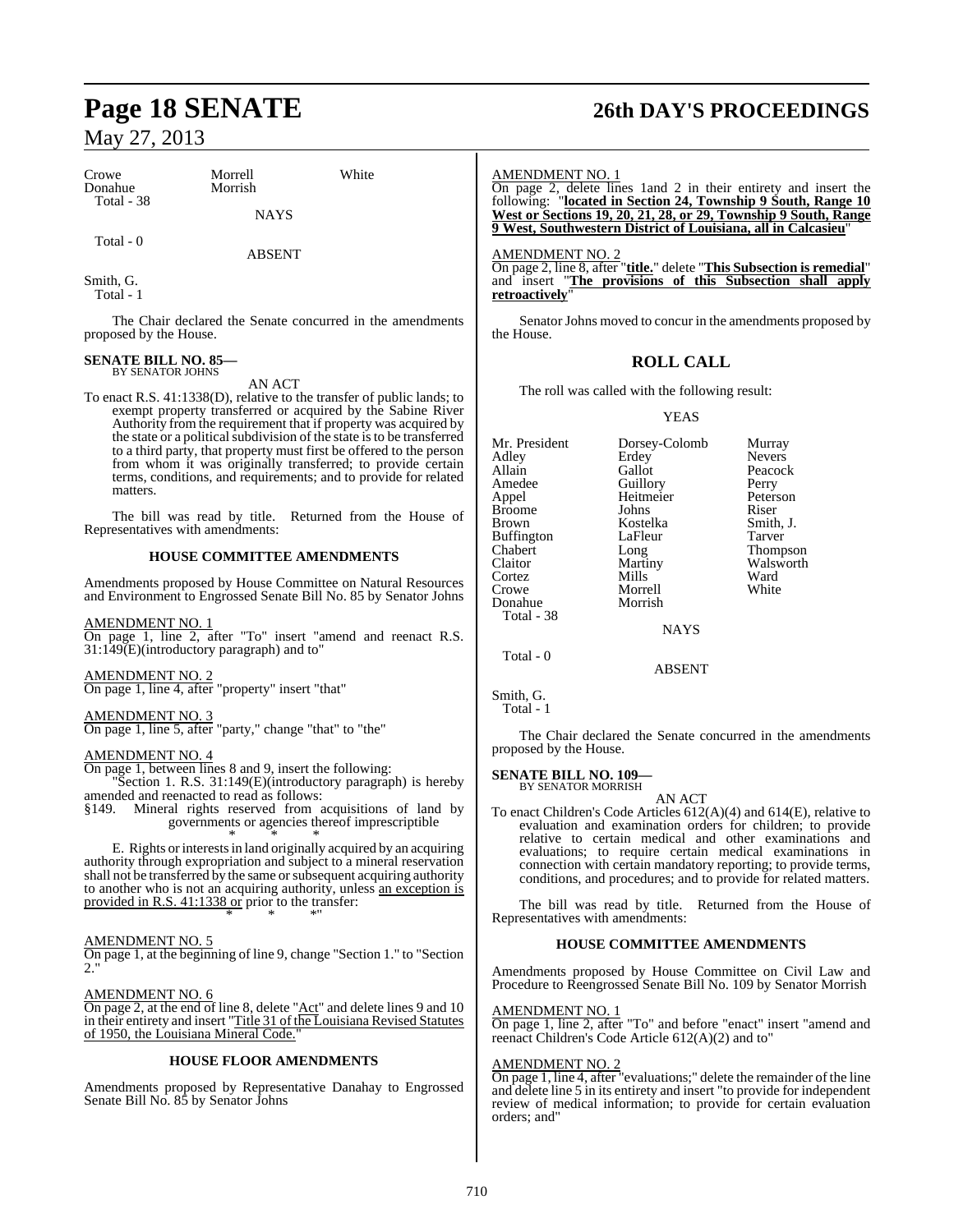# **26th DAY'S PROCEEDINGS Page 19 SENATE**

# May 27, 2013

#### AMENDMENT NO. 3

On page 1, at the beginning of line 8, after "Section 1." and before "Children's" insert "Children's Code Article 612(A)(2) is hereby amended and reenacted and"

#### AMENDMENT NO. 4

On page 1, line 11, change "A.(1)" to "A."

#### AMENDMENT NO. 5

On page 1, delete lines 13 through 17 in their entirety and on page 2, delete lines 1 through 5 in their entirety and insert the following:

"(2) Reports of high and intermediate levels of risk shall be investigated promptly. This investigation shall include a preliminary investigation as to the nature, extent, and cause of the abuse or neglect and the identity of the person actually responsible for the child's condition. This preliminary investigation shall include an interview with the child and his parent or parents or other caretaker **and shall include consideration of all available medical information provided to the department pertaining to the child's condition**. Such preliminary investigation shall also include an immediate assessment of any existing visitation or custody order or agreement involving the alleged perpetrator and the child. The department shall request a temporary restraining order pursuant to Article 617 or a protective order pursuant to Article 618 if the department determines that any such previously ordered visitation or custody would put the child's health and safety at risk. Admission of the investigator on school premises or access to the child in school shall not be denied by school personnel. However, the request for a temporary restraining order or a protective order in accordance with this Article shall not independently confer exclusive jurisdiction on the juvenile court in accordance with Article 303. \* \* \*

**(4) During the investigation of a report from a health care practitioner of physical abuse of a child who is not in custody of the state, at the request of the child's parent or caregiver, the department shall provide copies of all medical information pertaining to the child's condition obtained during the investigation to a medical expert designated by the parent or caretaker for purposes of conducting an independent review of the information. Any resulting report shall be provided to the department and to the child's parent or caretaker, and shall be considered by the department in assigning a level of risk and in considering what action may be necessary to protect the child's health and safety.**"

#### AMENDMENT NO. 6

On page 2, delete lines 9 through 14 in their entirety and insert the following:

"**E. Except in cases of alleged sexual abuse, a parent or caretaker may execute an affidavit requesting further physical examination or evaluation of the child or other children in the household. After a contradictory hearing and upon finding that good cause exists, the court may order a further physical examination or evaluation of the child or other children in the household by a qualified physician in a manner that minimizes the risk of trauma to the child.**"

#### **HOUSE FLOOR AMENDMENTS**

Amendments proposed by Representative Abramson to Reengrossed Senate Bill No. 109 by Senator Morrish

#### AMENDMENT NO. 1

In House Committee Amendment No. 5 proposed by the House Committee on Civil Law and Procedure and adopted by the House on May 15, 2013, on page 1, delete lines 34 through 41 in their entirety and on page 2, delete lines 1 and 2 in their entirety and insert the following:

"**(4) During the investigation of a report from a treating health care practitioner of physical abuse of a child who is not in custody of the state, at the request and expense of the child's parent or caregiver the department shall provide copies of all medical information pertaining to the child's condition or treatment obtained during the investigation to a board certified**

**child abuse pediatrician for purposes of conducting an independent review of the information. Any resulting report shall be provided to the department and to the child's parent or caretaker and shall be utilized in the department's on-going assessment of risk and to determine what action may be necessary to protect the health and safety of the child. Nothing in this Subparagraph shall be construed to prohibit granting an instanter removal order pursuant to Children's Code Article 615(B).**"

#### AMENDMENT NO. 2

Delete House Committee Amendment No. 6 proposed by the House Committee on Civil Law and Procedure and adopted by the House on May 15, 2013.

Senator Morrish moved to concur in the amendments proposed by the House.

#### **ROLL CALL**

The roll was called with the following result:

#### YEAS

| Mr. President     | Erdey       | <b>Nevers</b> |
|-------------------|-------------|---------------|
| Adley             | Gallot      | Peacock       |
| Allain            | Guillory    | Perry         |
| Amedee            | Heitmeier   | Peterson      |
| Appel             | Johns       | Riser         |
| <b>Broome</b>     | Kostelka    | Smith, J.     |
| <b>Brown</b>      | LaFleur     | <b>Tarver</b> |
| <b>Buffington</b> | Long        | Thompson      |
| Chabert           | Martiny     | Walsworth     |
| Claitor           | Mills       | Ward          |
| Cortez            | Morrell     | White         |
| Crowe             | Morrish     |               |
| Dorsey-Colomb     | Murray      |               |
| <b>Total - 37</b> |             |               |
|                   | <b>NAYS</b> |               |
|                   |             |               |

Total - 0

ABSENT

Donahue Smith, G. Total - 2

The Chair declared the Senate concurred in the amendments proposed by the House.

#### **SENATE BILL NO. 114—** BY SENATOR MARTINY

AN ACT

To enact R.S. 28:53.3, relative to coroners; to provide relative to protective custody orders executed in Jefferson Parish by video conferencing; to require the signature of the affiant to be witnessed on the video; and to provide for related matters.

The bill was read by title. Returned from the House of Representatives with amendments:

#### **HOUSE COMMITTEE AMENDMENTS**

Amendments proposed by House Committee on Civil Law and Procedure to Reengrossed Senate Bill No. 114 by Senator Martiny

#### AMENDMENT NO. 1

On page 1, line 2, after R.S. 28:53.3" and before the comma "," insert "and 67(4)"

#### AMENDMENT NO. 2

On page 1, line 4, after "video;" and before "and" insert "to authorize certain persons with concurrence of the coroner to petition the court for an order authorizing involuntary outpatient treatment of certain patients;"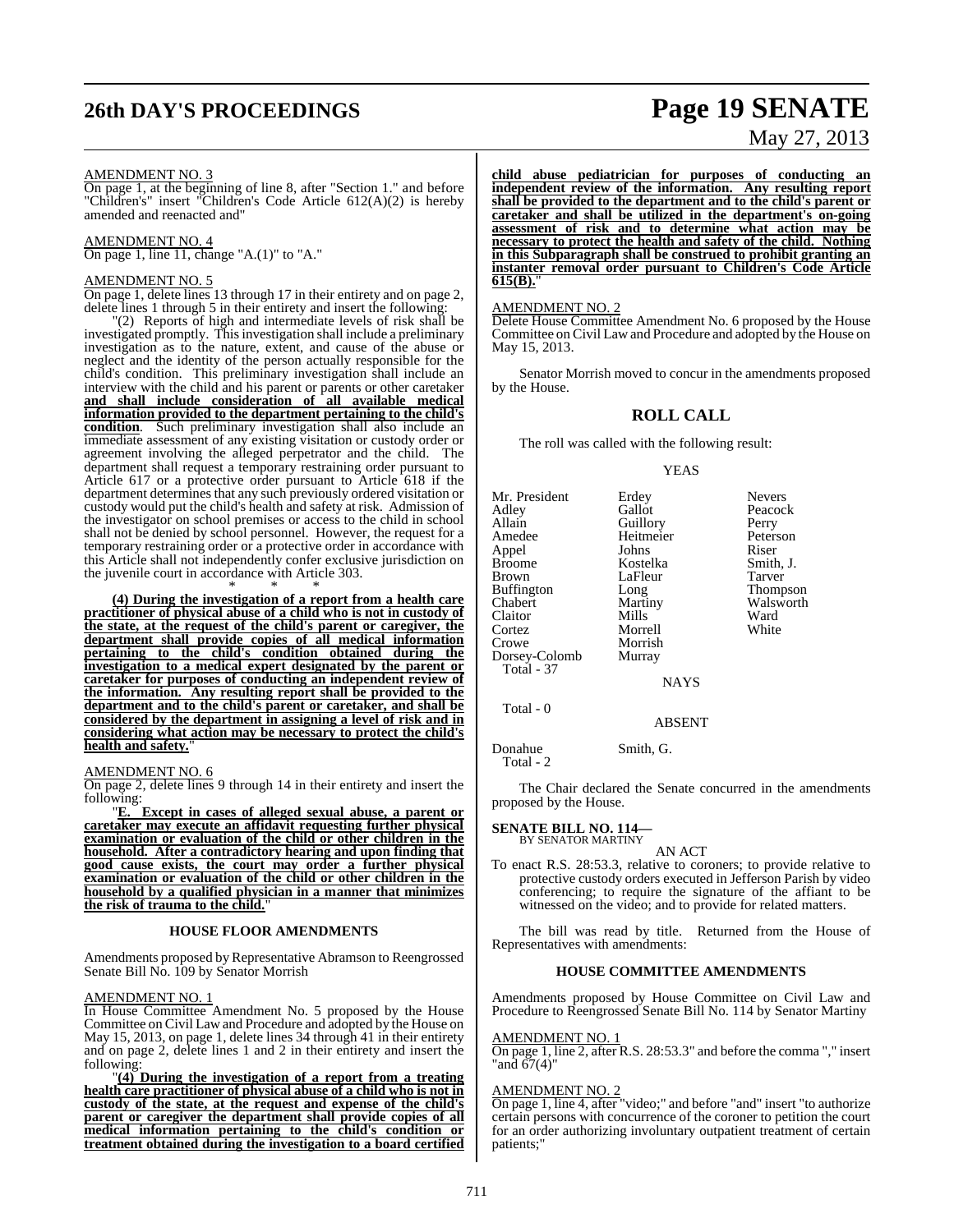# **Page 20 SENATE 26th DAY'S PROCEEDINGS**

AMENDMENT NO. 3

On page 1, delete lines 8 through 17 in their entirety and on page 2, at the beginning of line 1, delete "**Isle.**" and insert the following:

"**When a peace officer or other credible person executes a statement made to the best of his knowledge, belief, and personal observationsfromany law enforcement agency physically located in the city of Kenner or the towns of Jean Lafitte or Grand Isle pursuant to R.S. 28:53.2, the statement may be made by video conference between the peace officer or other credible person and the Jefferson Parish coroner's office.**"

#### AMENDMENT NO. 4

On page 2, at the end of line 1, delete "**fill out**" and insert "**complete**"

AMENDMENT NO. 5

On page 2, line 3, after "**appropriate**" and before the period "**.**" delete "**police station**" and insert "**law enforcement agency**"

#### AMENDMENT NO. 6

On page 2, line 6, after "**office**" and before the period "**.**" insert "**for the coroner's signature**"

#### AMENDMENT NO. 7

On page 2, after line 7, add a set of asterisks and the following: "§67. Petition to the court

A petition for an order authorizing involuntary outpatient treatment may be filed in the judicial district in the parish in which the patient is present or reasonably believed to be present. A petition to obtain an order authorizing involuntary outpatient treatment may be initiated by one of the following persons: \* \* \*

**(4) Any interested person through counsel with written concurrence of the coroner in the jurisdiction in which the person** is found.

#### **HOUSE FLOOR AMENDMENTS**

Amendments proposed by Representative Abramson to Reengrossed Senate Bill No. 114 by Senator Martiny

#### AMENDMENT NO. 1

Delete House Committee Amendment No. 1 proposed by the House Committee on Civil Law and Procedure and adopted by the House of Representatives on May 15, 2013.

#### AMENDMENT NO. 2

On page 1, at the beginning of line 2, after "To" delete "enact R.S. 28:53.3" and insert "amend and reenact R.S. 28:69(A) and to enact R.S. 28:53.3 and 67(4)"

#### AMENDMENT NO. 3

In House Committee Amendment No. 2 proposed by the House Committee on Civil Law and Procedure and adopted by the House of Representatives on May 15, 2013, at the end of line 6, after the semicolon ";" insert "to provide for service of such petitions;"

#### AMENDMENT NO. 4

On page 1, line 6, after "Section 1." and before "hereby" delete "R.S. 28:53.3 is" and insert "R.S. 28:69(A) is hereby amended and reenacted and R.S. 28:53.3 and 67(4) are"

#### AMENDMENT NO. 5

In House Committee Amendment No. 7 proposed by the House Committee on Civil Law and Procedure and adopted by the House of Representatives on May 15, 2013, at the end of line 33, delete the quotation mark and add the following: "\* \* \*

#### §69. Procedure

A.(1) Upon the filing of the petition authorized by R.S. 28:67, the court shall assign a time and place for a hearing, which may be conducted before any judge in the judicial district, within five days, and shall cause reasonable notice thereof and a copy of the petition to be served upon the respondent, respondent's attorney, the petitioner and the director of the human service district or the regional manager

of the Department of Health and Hospitals, office of behavioral health, in the parish where the petition has been filed. The notice shall inform the respondent that he has a right to be present, a right to counsel, which may be appointed, if he is indigent or otherwise qualified, has the right to counsel appointed to represent him by the Mental Health Advocacy Service, and a right to cross examine witnesses. Continuances shall be granted only for good cause shown.

(2) In addition to those persons entitled to notice pursuant to Paragraph (1) of this Subsection, if the respondent is interdicted, notice of the hearing and a copy of the petition shall be served upon the curator for the interdict and the attorney who represented the interdict in the interdict proceedings. \* \* \*"

Senator Martiny moved to concur in the amendments proposed by the House.

## **ROLL CALL**

The roll was called with the following result:

#### YEAS

|             | Murray                                        |
|-------------|-----------------------------------------------|
|             | <b>Nevers</b>                                 |
| Gallot      | Peacock                                       |
|             | Perry                                         |
| Heitmeier   | Peterson                                      |
| Johns       | Riser                                         |
| Kostelka    | Smith, J.                                     |
| LaFleur     | Tarver                                        |
| Long        | <b>Thompson</b>                               |
|             | Walsworth                                     |
| Mills       | Ward                                          |
| Morrell     | White                                         |
| Morrish     |                                               |
|             |                                               |
| <b>NAYS</b> |                                               |
|             | Dorsey-Colomb<br>Erdey<br>Guillory<br>Martiny |

ABSENT

Smith, G.

Total - 0

Total - 1

The Chair declared the Senate concurred in the amendments proposed by the House.

**SENATE BILL NO. 139—** BY SENATOR WARD AND REPRESENTATIVE ST. GERMAIN AN ACT

To amend and reenact R.S. 30:148.9(B) and to enact R.S. 30:18(A)(6), relative to underground caverns for hydrocarbon storage or solution mining; to provide for penalties for violations of laws, regulations, or orders relative to drilling or use of such underground caverns; to provide factors for determining penalties; and to provide for related matters.

The bill was read by title. Returned from the House of Representatives with amendments.

On motion of Senator Ward, the bill was returned to the Calendar, subject to call.

# **SENATE BILL NO. 149—** BY SENATOR PERRY

AN ACT

To enact R.S. 9:2621, relative to the Louisiana Uniform Electronic Transactions Act; to provide for an online certification; to provide terms, conditions and requirements; and to provide for related matters.

The bill was read by title. Returned from the House of Representatives with amendments: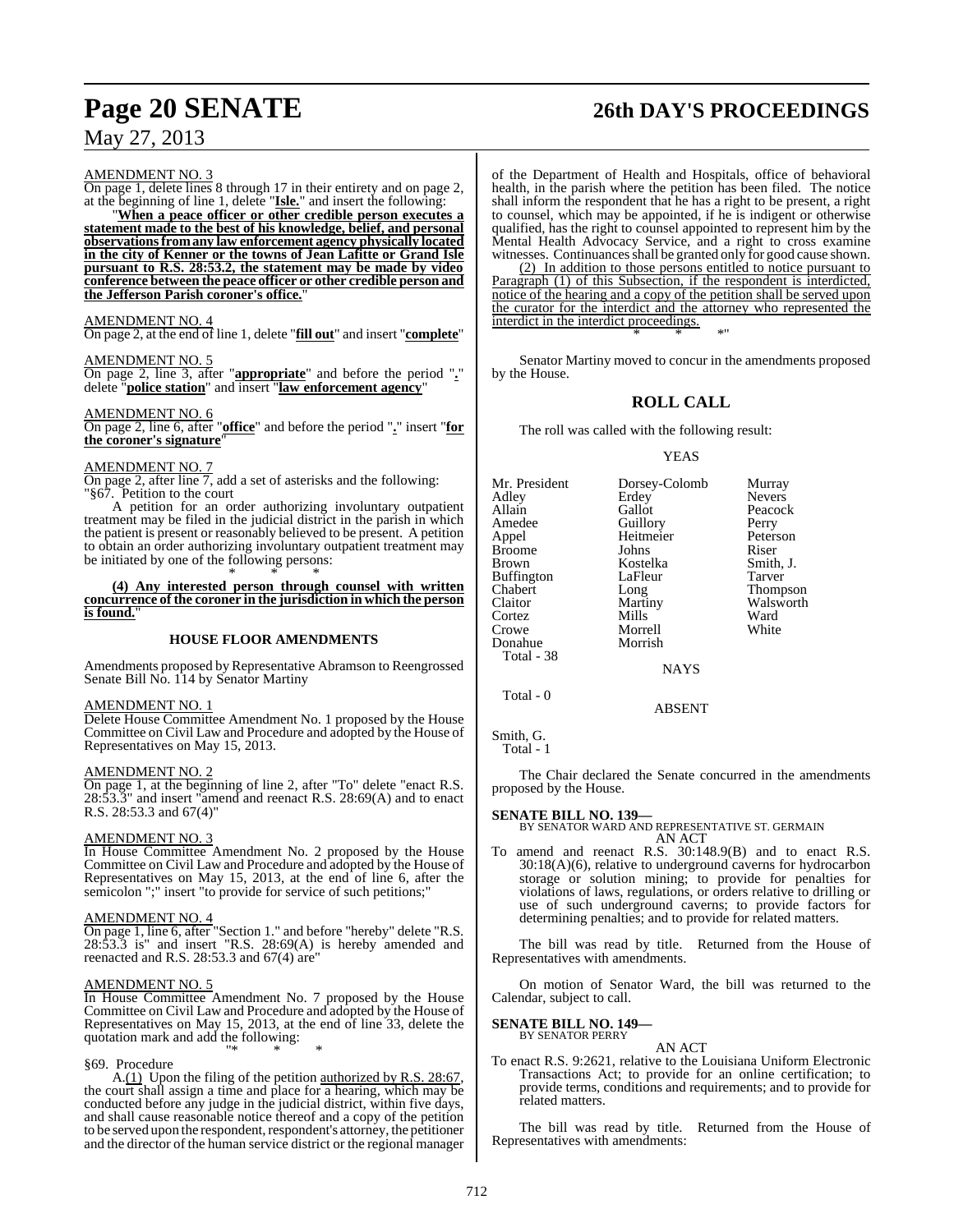# **26th DAY'S PROCEEDINGS Page 21 SENATE**

May 27, 2013

#### **HOUSE COMMITTEE AMENDMENTS**

Amendments proposed by House Committee on Civil Law and Procedure to Engrossed Senate Bill No. 149 by Senator Perry

#### AMENDMENT NO. 1

On page 1, line 14, change "**B.**" to "**B.(1)**"

#### AMENDMENT NO. 2

On page 2, between lines 3 and 4, insert the following:

"**(2) Use by a governmental agency of any online certification provisions included in a nationwide online licensing or registration system shall be permissible and deemed in compliance with Paragraph (1) of this Subsection.**"

#### AMENDMENT NO. 3

On page 2, after line 12, add the following:

Section 2. This Act shall become effective upon signature by the governor or, if not signed by the governor, upon expiration of the time for bills to become law without signature by the governor, as provided by Article III, Section 18 of the Constitution of Louisiana. If vetoed by the governor and subsequently approved by the legislature, this Act shall become effective on the day following such approval."

Senator Perry moved to concur in the amendments proposed by the House.

### **ROLL CALL**

The roll was called with the following result:

#### YEAS

| Mr. President | Dorsey-Colomb | Murray          |
|---------------|---------------|-----------------|
| Adley         | Erdey         | <b>Nevers</b>   |
| Allain        | Gallot        | Peacock         |
| Amedee        | Guillory      | Perry           |
| Appel         | Heitmeier     | Peterson        |
| <b>Broome</b> | Johns         | Riser           |
| Brown         | Kostelka      | Smith, J.       |
| Buffington    | LaFleur       | Tarver          |
| Chabert       | Long          | <b>Thompson</b> |
| Claitor       | Martiny       | Walsworth       |
| Cortez        | Mills         | Ward            |
| Crowe         | Morrell       | White           |
| Donahue       | Morrish       |                 |
| Total - 38    |               |                 |
|               | <b>NAYS</b>   |                 |
| Total - 0     |               |                 |
|               | ARSENT        |                 |

Smith, G. Total - 1

The Chair declared the Senate concurred in the amendments proposed by the House.

#### **SENATE BILL NO. 154—** BY SENATOR MURRAY

AN ACT

To authorize and provide relative to certain public property; to authorize and provide for a cooperative endeavor agreement for use of certain state property in Orleans Parish with the BioDistrict New Orleans; to authorize and provide for the transfer of certain state property; to provide for the transfer of state property in East Baton Rouge Parish; to provide for the property description; to provide for reservation of mineral rights; to provide terms, conditions, and requirements; to provide for an effective date; and to provide for related matters.

The bill was read by title. Returned from the House of Representatives with amendments:

#### **HOUSE COMMITTEE AMENDMENTS**

Amendments proposed by House Committee on Natural Resources and Environment to Reengrossed Senate Bill No. 154 by Senator Murray

AMENDMENT NO. 1 On page 2, at the beginning of line 3, delete the quotation mark """

AMENDMENT NO. 2 On page 2, at the end of line 24, delete the quotation mark """

AMENDMENT NO. 3 On page 3, line 4, after "Section" change "(3)" to "2"

### **LEGISLATIVE BUREAU AMENDMENTS**

Amendments proposed by Legislative Bureau to Reengrossed Senate Bill No. 154 by Senator Murray

AMENDMENT NO. 1 On page 2, line 14, following "and" and before "Ten" delete "("

AMENDMENT NO. 2 On page 2, line 17, change "(56)" to "(5)"

Senator Murray moved to concur in the amendments proposed by the House.

### **ROLL CALL**

The roll was called with the following result:

YEAS

Mr. President Dorsey-Colomb Murray<br>Adley Erdey Nevers Adley Erdey Revers<br>
Allain Gallot Peacoc Allain Callot Callot Gallot Callot Care Peacock<br>Amedee Guillory Perry Guillory Appel Heitmeier Peterson<br>Broome Johns Riser Broome Johns Riser<br>Buffington Kostelka Smith, J. Buffington Kostelka Smith,<br>
Chabert LaFleur Tarver Chabert LaFleur Tarver Claitor Martiny<br>Cortez Mills Cortez Mills Walsworth<br>Crowe Morrell Ward Morrell Ward<br>
Morrish White Donahue Total - 36 **NAYS**  Total - 0 ABSENT Brown Long Smith, G.

The Chair declared the Senate concurred in the amendments proposed by the House.

#### **SENATE BILL NO. 160—** BY SENATOR DORSEY-COLOMB

Total - 3

AN ACT

To enact a definition for a reference in certain districts; to provide relative to groundwater conservation districts; to specify which department of public works; and to provide for related matters.

The bill was read by title. Returned from the House of Representatives with amendments.

On motion of Senator Dorsey-Colomb, the bill was returned to the Calendar, subject to call.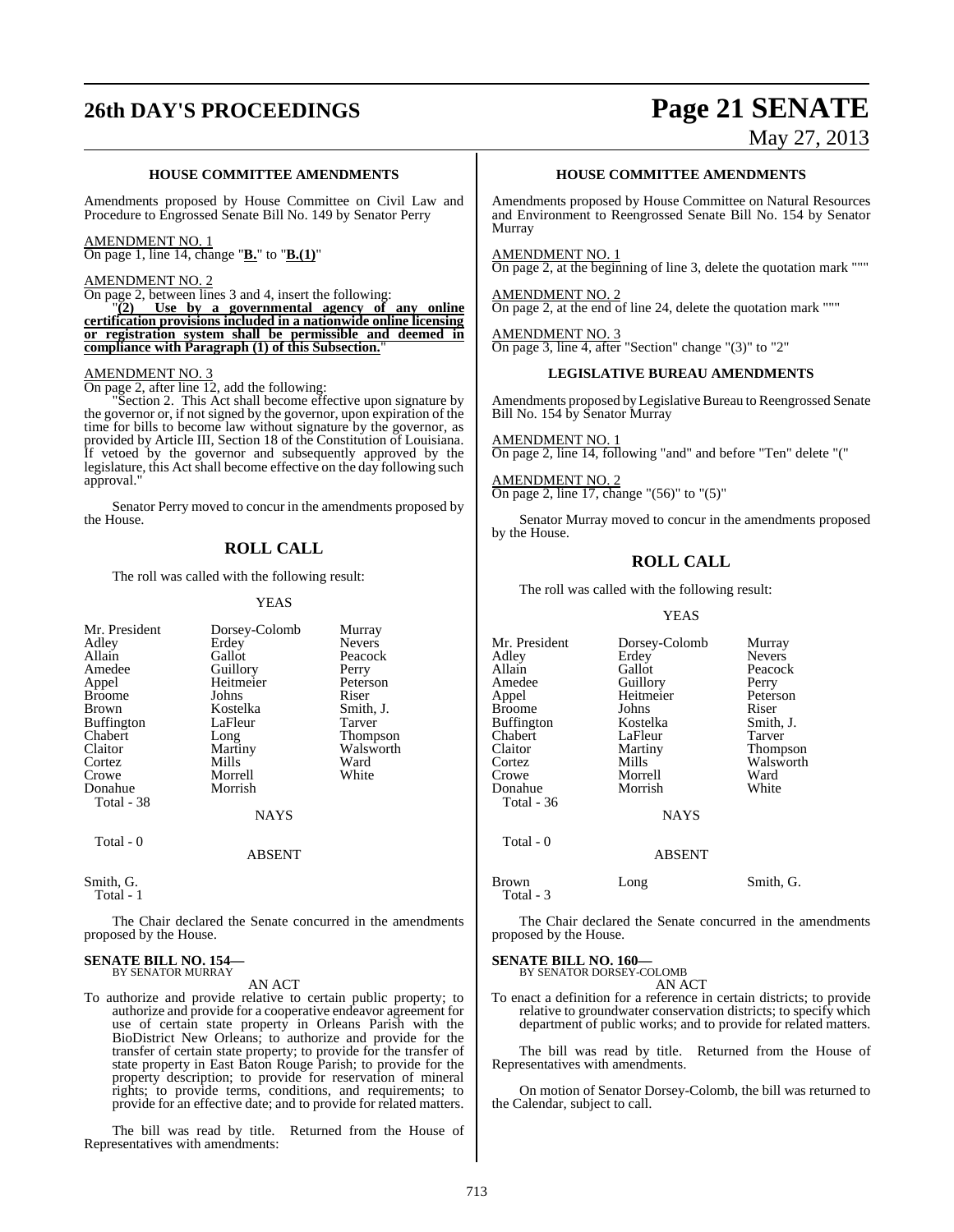#### **SENATE BILL NO. 162—** BY SENATOR GARY SMITH

AN ACT

To amend and reenact R.S.  $40:34(B)(1)(a)(viii)$ ,  $(h)(v)$ ,  $(i)$ , and  $(j)$ , to enact Chapter 1-C of Code Title IV, of Code Book III, of Title 9 of the Louisiana Revised Statutes of 1950, to be comprised of R.S. 9:2718 through 2720.15, and to repeal R.S. 9:2713, relative to surrogacy contracts; to provide for amendments to birth certificates; to provide for definitions relative to surrogacy contracts; to provide for genetic surrogacy contracts; to provide for the enforceability of gestational surrogacy contracts; to provide for the parties to a gestational surrogacy contract; to provide for contractual requirements for a gestational surrogacy contract; to provide for a proceeding to approve a gestational surrogacy contract; to provide for the check of the criminal records of the parties to a gestational surrogacy contract; to provide for a pre-embryo transfer order relative to a gestational surrogacy contract; to provide for matters relative to multiple attempts at in utero embryo transfer; to provide for confidentiality of the proceedings relative to a gestational surrogacy contract; to provide for continuing and exclusive jurisdiction to the proceedings relative to a gestational surrogacy contract; to provide for the termination of a gestational surrogacy contract by notice; to provide for remedies for the failure to perform under a gestational surrogacy contract; to provide for the termination of a gestational surrogacy contract and for the effects of divorce, nullity, and death on a gestational surrogacy contract; to provide for the effect of a subsequent marriage of the gestational carrier on a gestational surrogacy contract; to provide for a post-birth order; to provide for DNA testing when the child is alleged not to be the child of the intended parents; to provide for time limitations and finality; and to provide for related matters.

The bill was read by title. Returned from the House of Representatives with amendments:

#### **HOUSE COMMITTEE AMENDMENTS**

Amendments proposed by House Committee on Civil Law and Procedure to Reengrossed Senate Bill No. 162 by Senator Gary Smith

AMENDMENT NO. 1

On page 4, line 32, after "**licensed**" and before "**social**" insert "**clinical**"

#### **HOUSE FLOOR AMENDMENTS**

Amendments proposed by Representative Hoffmann to Reengrossed Senate Bill No. 162 by Senator Gary Smith

AMENDMENT NO. 1

On page 3, line 4, after "**persons**" and before "**who**" insert a comma and "**as defined by Article XII, Section 15 of the Louisiana Constitution of 1974,** 

#### AMENDMENT NO. 2

On page 15, after line 16, insert the following:

"Section 5. If the United States Supreme Court finds that Article XII, Section 15 of the Louisiana Constitution of 1974 or the Federal Defense of Marriage Act, defining marriage as the union between one man and one woman, is unconstitutional, the provisions of this Act shall be null, void, and given no effect."

#### **HOUSE FLOOR AMENDMENTS**

Amendments proposed by Representative Hodges to Reengrossed Senate Bill No. 162 by Senator Gary Smith

#### AMENDMENT NO. 1

On page 6, between lines 12 and 13, insert the following:

"**(4) An independent board certified physician in obstetrics and gynecology or in reproductive endocrinology, not affiliated with a surrogacy agency, deems the use of a gestational carrier medically necessary to assist in reproduction.**"

# **Page 22 SENATE 26th DAY'S PROCEEDINGS**

Senator Gary Smith moved to reject the amendments proposed by the House.

## **ROLL CALL**

The roll was called with the following result:

#### YEAS

| Mr. President<br>Adley<br>Allain<br>Amedee<br>Appel<br><b>Broome</b><br><b>Brown</b><br><b>Buffington</b><br>Chabert<br>Claitor<br>Cortez<br>Crowe<br>Donahue<br>Total - 39 | Dorsey-Colomb<br>Erdey<br>Gallot<br>Guillory<br>Heitmeier<br>Johns<br>Kostelka<br>LaFleur<br>Long<br>Martiny<br>Mills<br>Morrell<br>Morrish | Murray<br><b>Nevers</b><br>Peacock<br>Perry<br>Peterson<br>Riser<br>Smith, G.<br>Smith, J.<br>Tarver<br><b>Thompson</b><br>Walsworth<br>Ward<br>White |
|-----------------------------------------------------------------------------------------------------------------------------------------------------------------------------|---------------------------------------------------------------------------------------------------------------------------------------------|-------------------------------------------------------------------------------------------------------------------------------------------------------|
|-----------------------------------------------------------------------------------------------------------------------------------------------------------------------------|---------------------------------------------------------------------------------------------------------------------------------------------|-------------------------------------------------------------------------------------------------------------------------------------------------------|

**NAYS** 

#### ABSENT

Total - 0

Total - 0

The Chair declared the Senate rejected the amendments proposed by the House.

#### **SENATE BILL NO. 170—** BY SENATOR DONAHUE

AN ACT

To authorize and provide for the transfer of certain state property; to provide for the transfer of state property in St. Tammany Parish; to provide for the property description; to provide for reservation of mineral rights; to provide terms, conditions, and requirements; and to provide for related matters.

The bill was read by title. Returned from the House of Representatives with amendments:

#### **LEGISLATIVE BUREAU AMENDMENTS**

Amendments proposed by Legislative Bureau to Engrossed Senate Bill No. 170 by Senator Donahue

AMENDMENT NO. 1 On page 3, line 20, change "**the above parcels of**" to "**Parcels 1, 2 and 3 described in Section (1)**"

AMENDMENT NO. 2 On page 3, line 21, delete "**property**"

Senator Donahue moved to concur in the amendments proposed by the House.

### **ROLL CALL**

The roll was called with the following result:

#### YEAS

Mr. President Erdey Nevers<br>Adley Gallot Peacoc Adley Gallot Peacock Allain Guillory Perry<br>
Amedee Heitmeier Peterson Appel Johns<br>Broome Kostelka Buffington LaFleur Smith,<br>Chabert Long Tarver Chabert Long

Heitmeier Peters<br>Johns Riser Kostelka Smith, G.<br>LaFleur Smith, J.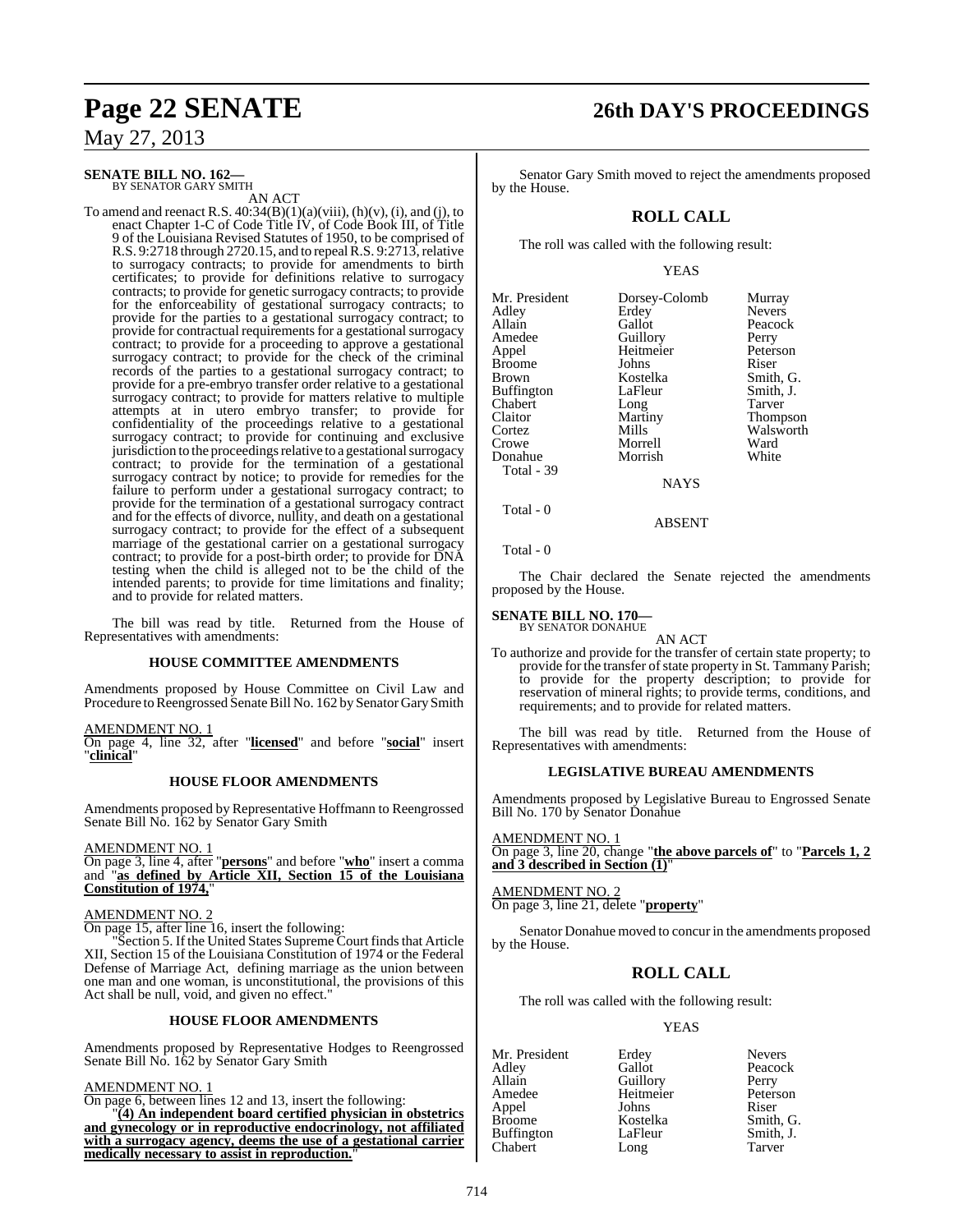# **26th DAY'S PROCEEDINGS Page 23 SENATE**

Claitor Martiny Thompson<br>Cortez Mills Walsworth Cortez Mills Walsworth<br>Crowe Morrell Ward Donahue Morrish<br>Dorsey-Colomb Murray Dorsey-Colomb Total - 38

Morrell Ward<br>
Morrish White

Total - 0

**NAYS** ABSENT

Brown Total - 1

The Chair declared the Senate concurred in the amendments proposed by the House.

**SENATE BILL NO. 171—**<br>BY SENATORS DONAHUE, ALLAIN, APPEL, BROOME, BUFFINGTON,<br>CLAITOR, CORTEZ, CROWE, DORSEY-COLOMB, ERDEY, GUILLORY,<br>LONG, MARTINY, MILLS, MORRELL, MORRISH, MURRAY, NEVERS, PERRY, GARY SMITH, TARVER, THOMPSON, WALSWORTH AND WARD

AN ACT

To enact R.S. 40:4.13, relative to water systems; to provide for the use of the National Primary Drinking Standards; to provide for a sanitary survey; to provide for the use of the Ten State Standards; and to provide for related matters.

The bill was read by title. Returned from the House of Representatives with amendments.

On motion of Senator Donahue, the bill was returned to the Calendar, subject to call.

#### **SENATE BILL NO. 174—** BY SENATOR MARTINY

AN ACT

To amend and reenact R.S. 6:1122, relative to credit agreements; to provide for judicial actions and defenses; to provide for certain terms and conditions; to provide for an effective date; and to provide for related matters.

The bill was read by title. Returned from the House of Representatives with amendments:

#### **HOUSE FLOOR AMENDMENTS**

Amendments proposed by Representative Barras to Engrossed Senate Bill No. 174 by Senator Martiny

#### AMENDMENT NO. 1

On page 1, at the beginning of line 2, after "To" and before "relative" change "amend and reenact R.S. 6:1122," to "enact R.S. 6:1122.1"

#### AMENDMENT NO. 2

On page 1, line 3, after "conditions;" and before "to provide" insert "to provide for exceptions;"

#### AMENDMENT NO. 3

On page 1, after "Section 1." and before "to read" change "R.S. 6:1122 is hereby amended and reenacted" to "R.S. 6:1122.1 is hereby enacted"

### AMENDMENT NO. 4

On page 1, delete lines 7 through 13 in their entirety and insert the following:

§1122.1. Defenses to written credit agreements

A.(1) In an action by a creditor, the debtor shall not assert a defense based on the terms and conditions of a credit agreement, unless the agreement is in writing, expresses conditions, sets forth the relevant terms and conditions, and is signed by the creditor and the debtor

(2) This Subsection shall not apply to unsecured revolving loan accounts, including those accessed by credit cards, or to any other unsecured consumer loans.

B. Nothing in this Section shall limit the debtor's ability to assert a defense of forgery, identity theft, mistaken identity, lack of authorization, lack of contractual capacity, or payment of the debt. C. As used in this Section, the terms "consumer loan", "credit

card", and "revolving loan account" shall have the meanings ascribed to them in the Louisiana Consumer Credit Law, R.S. 9:3510, et seq."

Senator Martiny moved to concur in the amendments proposed by the House.

### **ROLL CALL**

The roll was called with the following result:

#### YEAS

|             | Murray                            |
|-------------|-----------------------------------|
| Erdey       | <b>Nevers</b>                     |
| Gallot      | Peacock                           |
|             | Perry                             |
| Heitmeier   | Peterson                          |
| Johns       | Riser                             |
| Kostelka    | Smith, G.                         |
| LaFleur     | Smith, J.                         |
|             | Tarver                            |
| Martiny     | <b>Thompson</b>                   |
| Mills       | Walsworth                         |
| Morrell     | Ward                              |
| Morrish     | White                             |
|             |                                   |
| <b>NAYS</b> |                                   |
|             | Dorsey-Colomb<br>Guillory<br>Long |

Total - 0

ABSENT

Total - 0

The Chair declared the Senate concurred in the amendments proposed by the House.

#### **SENATE BILL NO. 186—** BY SENATOR GALLOT

AN ACT

To amend and reenact R.S. 33:130.166(B)(2), relative to the Grant Parish Economic and Industrial Development District; to provide for funding of the district; to provide for exemptions; and to provide for related matters.

The bill was read by title. Returned from the House of Representatives with amendments:

#### **HOUSE FLOOR AMENDMENTS**

Amendments proposed by Representative Brown to Engrossed Senate Bill No. 186 by Senator Gallot

AMENDMENT NO. 1 On page 2, delete lines 2 through 6 in their entirety

Senator Gallot moved to concur in the amendments proposed by the House.

## **ROLL CALL**

The roll was called with the following result:

#### YEAS

| Mr. President | Dorsey-Colomb | Murray        |
|---------------|---------------|---------------|
| Adley         | Erdey         | <b>Nevers</b> |
| Allain        | Gallot        | Peacock       |
| Amedee        | Guillory      | Perry         |
| Appel         | Heitmeier     | Peterson      |
| <b>Broome</b> | Johns         | Riser         |

# May 27, 2013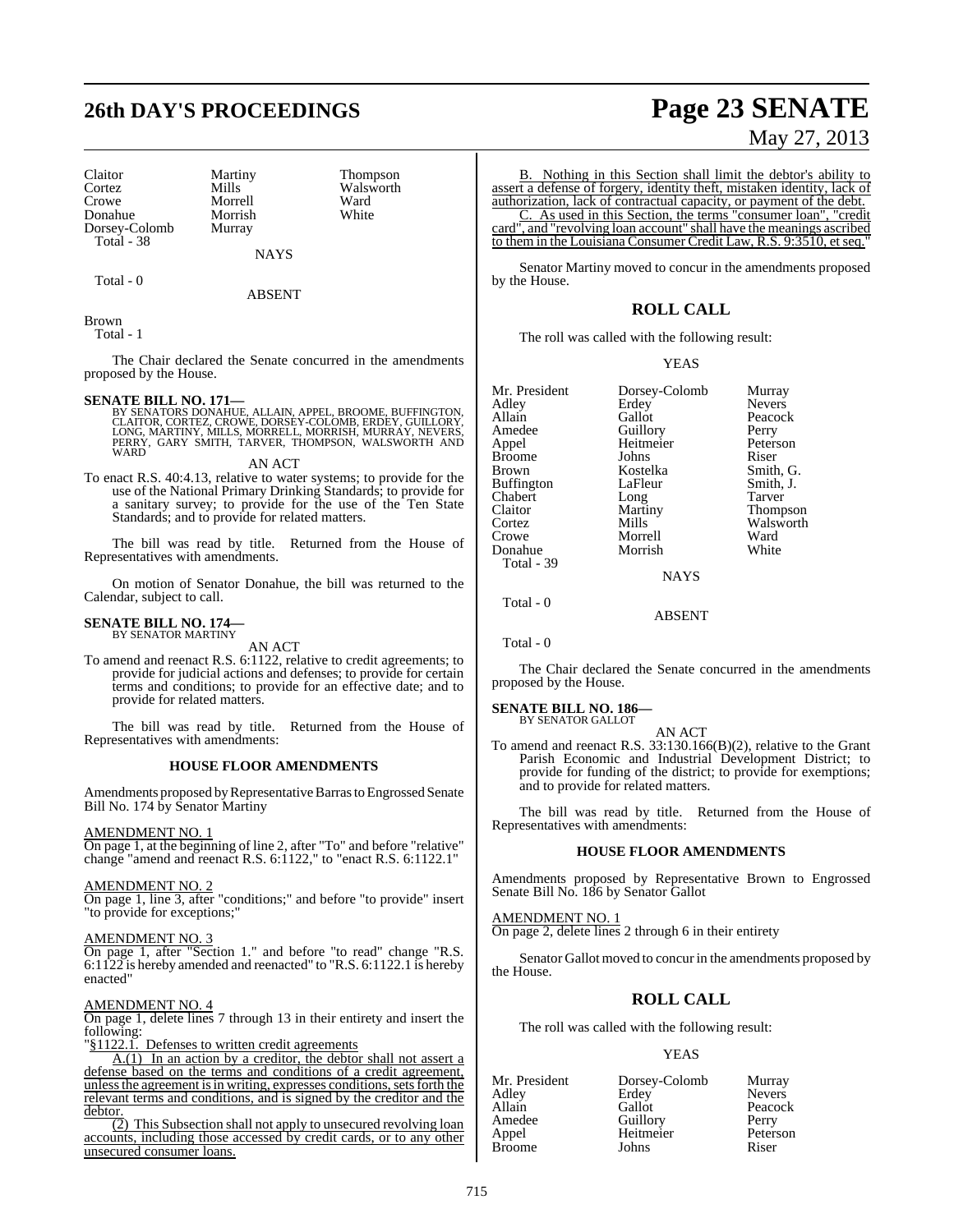Brown Kostelka Smith, G.<br>Buffington LaFleur Smith, J. Buffington LaFleur Smith,<br>
Chabert Long Tarver Chabert Long<br>Claitor Martiny Claitor Martiny Thompson<br>
Cortez Mills Walsworth Crowe Morrell Ward<br>
Donahue Morrish White Donahue Total - 39

NAYS

#### ABSENT

Walsworth<br>Ward

Total - 0

Total - 0

The Chair declared the Senate concurred in the amendments proposed by the House.

#### **SENATE BILL NO. 196—**

BY SENATORS DONAHUE, JOHNS AND MILLS AN ACT

To enact R.S. 17:3130(C) and 3351(F), R.S. 24:653(L), and R.S. 36:8(A)(6), relative to fiscal oversight; to provide for the annual reporting by executive branch departments and public postsecondary education management boards to the Joint Legislative Committee on the Budget on enacted legislation with significant fiscal impact that exceeds original estimates; to provide for the review and analysis of such reports by the Joint Legislative Committee on the Budget; to provide for an effective date; and to provide for related matters.

The bill was read by title. Returned from the House of Representatives with amendments:

#### **LEGISLATIVE BUREAU AMENDMENTS**

Amendments proposed by Legislative Bureau to Engrossed Senate Bill No. 196 by Senator Donahue

AMENDMENT NO. 1 On page 3, line 1, change "**which**" to "**that**"

AMENDMENT NO. 2 On page 2, line 24, and page 3, line 8, change "**30**" to "**thirtieth**"

AMENDMENT NO. 3 On page 3, line 29, following "**the**" and before "**fiscal**" delete 'enacted"

AMENDMENT NO. 4 On page 3, line 29, following "**note**" and before "**and**" insert "**as the bill was enacted**"

AMENDMENT NO. 5 On page 4, line 4, change "**1**" to "**first**"

AMENDMENT NO. 6 On page 4, line 5, change "**which**" to "**that**"

AMENDMENT NO. 7 On page 4, line 8, change "**which**" to "**that**"

AMENDMENT NO. 8 On page 5, lines 8 and 12, change "**30**" to "**thirtieth**"

Senator Donahue moved to concur in the amendments proposed by the House.

## **ROLL CALL**

The roll was called with the following result:

# **Page 24 SENATE 26th DAY'S PROCEEDINGS**

#### YEAS

Mr. President Dorsey-Colomb Murray<br>Adley Erdey Nevers Adley Erdey<br>
Allain Gallot Peacock Amedee Guillory Perry<br>
Appel Heitmeier Peterson Heitmeier Peters<br>Johns Riser Broome Brown Kostelka Smith, G.<br>Buffington LaFleur Smith, J. Buffington LaFleur Smith,<br>
Chabert Long Tarver Chabert Long<br>Claitor Martiny Claitor Martiny Thompson<br>
Cortez Mills Walsworth Cortez Mills Walsworth<br>Crowe Morrell Ward Morrell Ward<br>
Morrish White Donahue Total - 39 **NAYS**  Total - 0 ABSENT

Total - 0

The Chair declared the Senate concurred in the amendments proposed by the House.

**SENATE BILL NO. 202—** BY SENATORS NEVERS AND THOMPSON AN ACT

To amend and reenact R.S.  $17:3048.1(A)(1)(b)(ii)$ , (c)(ii), and (d)(ii), the introductory paragraph of  $(A)(1)(e)$ ,  $(f)$ , and  $(g)$ , and  $(C)(2)(e)$ , and to enact R.S. 17:3048.1(A)(1)(h), relative to the Taylor Opportunity Program for Students; to revise the core curriculum requirements and the method of calculating the grade point average required for program awards; to provide with respect to the method of approval of core curriculum course substitutions; to provide an effective date; and to provide for related matters.

The bill was read by title. Returned from the House of Representatives with amendments:

#### **HOUSE COMMITTEE AMENDMENTS**

Amendments proposed by House Committee on Education to Reengrossed Senate Bill No. 202 by Senator Nevers

#### AMENDMENT NO. 1

On page 1, delete lines 14 and 15 and insert the following:

"A.(1) As part of the Louisiana Taylor Opportunity Program for Students, the state shall financially assist any student who enrolls on a full-time basis in a public college or university in this state or a regionally accredited independent college or university in the state that is a member of the Louisiana Association of Independent Colleges or Universities, hereafter in this Chapter referred to collectively as "eligible colleges or universities", to pursue an academic undergraduate degree or, as provided by this Subsection, skill or occupational training as defined by the Board of Regents, including a vocational or technical education certificate or diploma program or a nonacademic undergraduate degree, and who meets the qualifications of Subparagraph  $(b)$ , (c), or  $(d)$  of this Paragraph and all of the applicable following qualifications: \* \* \*"

AMENDMENT NO. 2 On page 2, line 4, after "**with**" and before "**the**" insert "**students graduating in**"

AMENDMENT NO. 3 On page 2, line 21, after "**with**" and before "**the**" insert "**students graduating in**"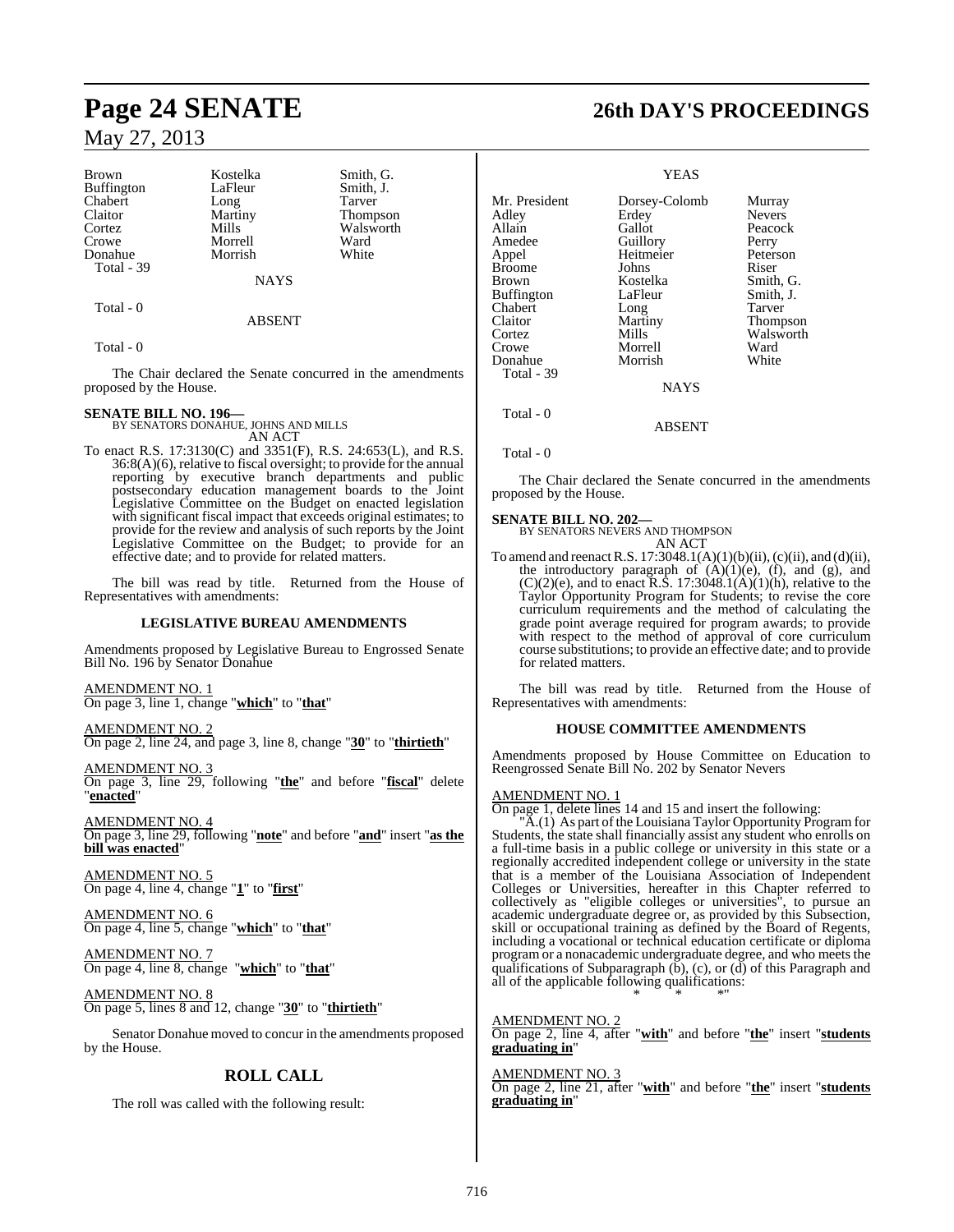# **26th DAY'S PROCEEDINGS Page 25 SENATE**

#### AMENDMENT NO. 4

On page 3, line 10, after "**with**" and before "**the**" insert "**students graduating in**"

AMENDMENT NO. 5

On page 4, line 15, after "**with**" and before "**the**" insert "**students graduating in**"

#### AMENDMENT NO. 6

On page 5, line 13, after "**Physical Science;**" and before "**or IB**" change "**Agriscience I; Agriscience II; AP Chemistry**" to "**Agriscience I and Agriscience II(one unit combined); Chemistry II, AP Chemistry,** 

#### AMENDMENT NO. 7

On page 5, line 16, after "**AP Physics II;**" delete the remainder of the line and at the beginning of line 17, delete "**Biology**" and insert "**Biology II, AP Biology,**"

#### AMENDMENT NO. 8

On page 6, at the end of line 12, delete "**Speech;**" and at the beginning of line 13, delete "**Debate;**" and insert "**Speech III and Speech IV** (one unit combined);

#### **HOUSE FLOOR AMENDMENTS**

Amendments proposed by Representative Hensgens to Reengrossed Senate Bill No. 202 by Senator Nevers

#### AMENDMENT NO. 1

On page 5, line 4, after "**One**" and before "**chosen**" change "**credit**" to "**unit**"

AMENDMENT NO. 2 On page 5, line 29, after "**History**" and before "**or**" insert a comma "**,**"

#### AMENDMENT NO. 3

On page 6, line 4, after "**may**" and before "**include**" delete "**also**"

#### **HOUSE FLOOR AMENDMENTS**

Amendments proposed by Representative Nancy Landry to Reengrossed Senate Bill No. 202 by Senator Nevers

#### AMENDMENT NO. 1

On page 6, between lines 16 and 17, insert the following:

"**(vii) For the purposes of this Subsection, any core curriculum course that is taken by a student who has been identified as gifted pursuant to State Board of Elementary and Secondary Education policy and that istaken in fulfillment of the student's Individualized Education Plan shall be considered a gifted course and shall fulfill the core curriculum requirement in its given subject area.**"

Senator Nevers moved to reject the amendments proposed by the House.

### **ROLL CALL**

The roll was called with the following result:

#### YEAS

| Mr. President     | Dorsey-Colomb   | Murray        |
|-------------------|-----------------|---------------|
| Adley             | Erdey           | <b>Nevers</b> |
| Allain            | Gallot          | Peacock       |
| Amedee            | Guillory        | Perry         |
| Appel             | Heitmeier       | Peterson      |
| <b>Broome</b>     | Johns           | Riser         |
| <b>Brown</b>      | Kostelka        | Smith, G.     |
| <b>Buffington</b> | LaFleur         | Smith, J.     |
| Chabert           |                 | Tarver        |
| Claitor           | Long<br>Martiny | Thompson      |

Cortez Mills Walsworth Morrell Ward<br>
Morrish White Donahue Total - 39 **NAYS** 

ABSENT

Total - 0

Total - 0

The Chair declared the Senate rejected the amendments proposed by the House.

**SENATE BILL NO. 218—** BY SENATOR MORRELL AND REPRESENTATIVE GIROD JACKSON AN ACT

To enact R.S. 47:7013.1, relative to collection of tolls and fees; prohibits the Department of Transportation and Development from acting to collect tolls and certain fees and charges from any person who failed to pay a toll to cross the Crescent City Connection Bridge during a certain time period; and to provide for related matters.

The bill was read by title. Returned from the House of Representatives with amendments:

#### **HOUSE COMMITTEE AMENDMENTS**

Amendments proposed by House Committee on Transportation, Highways, and Public Works to Engrossed Senate Bill No. 218 by Senator Morrell

#### AMENDMENT NO. 1

On page 1, line 2, after "To" and before "enact" insert "amend and reenact R.S. 48:1161.2(D) and to"

#### AMENDMENT NO. 2

On page 1, line 5, after "period;" insert "to require the Department of Transportation and Development to establish a toll violation amnesty program for certain persons who failed to pay a toll to cross the CrescentCityConnectionBridge; to provide for terms and conditions of a toll amnesty program; to provide for the costs to implement a toll amnesty program; to require the Department of Transportation and Development to turn certain debt over to the Department of Justice or Department of Revenue for collections;"

#### **MENDMENT NO. 3**

On page 1, line 9, after "**prohibition**" insert a semi-colon "**;**" and "**amnesty program**"

#### AMENDMENT NO. 4

On page 1, at the beginning of the line 10, insert "**A.**"

#### AMENDMENT NO. 5

On page 1, between lines 14 and 15, insert the following:

"**B. Notwithstanding any provision of law to the contrary, as of August 1, 2013, notices of violations or delinquencies shall not be required to be sent to any person alleged to have failed to pay a toll to cross the Crescent City Connection Bridge prior to January 1, 2013.**

**C. (1) The departmentshall establish a toll violation amnesty program for all persons alleged to have failed to pay a toll to cross the Crescent City Connection Bridge prior to January 1, 2013.**

**(2)(a) The department shall begin conducting the program no later than August 1, 2013, and shall conclude the program on October 1, 2013.**

**(b) The department shall publicize the program in order to maximize the public awareness of and participation in the program.**

**(3) During the program, the department shall not take any action to collect a charge, administrative fee, or late charge from a person who is alleged to have failed to pay a toll to cross the Crescent City Connection Bridge prior to January 1, 2013.**

# May 27, 2013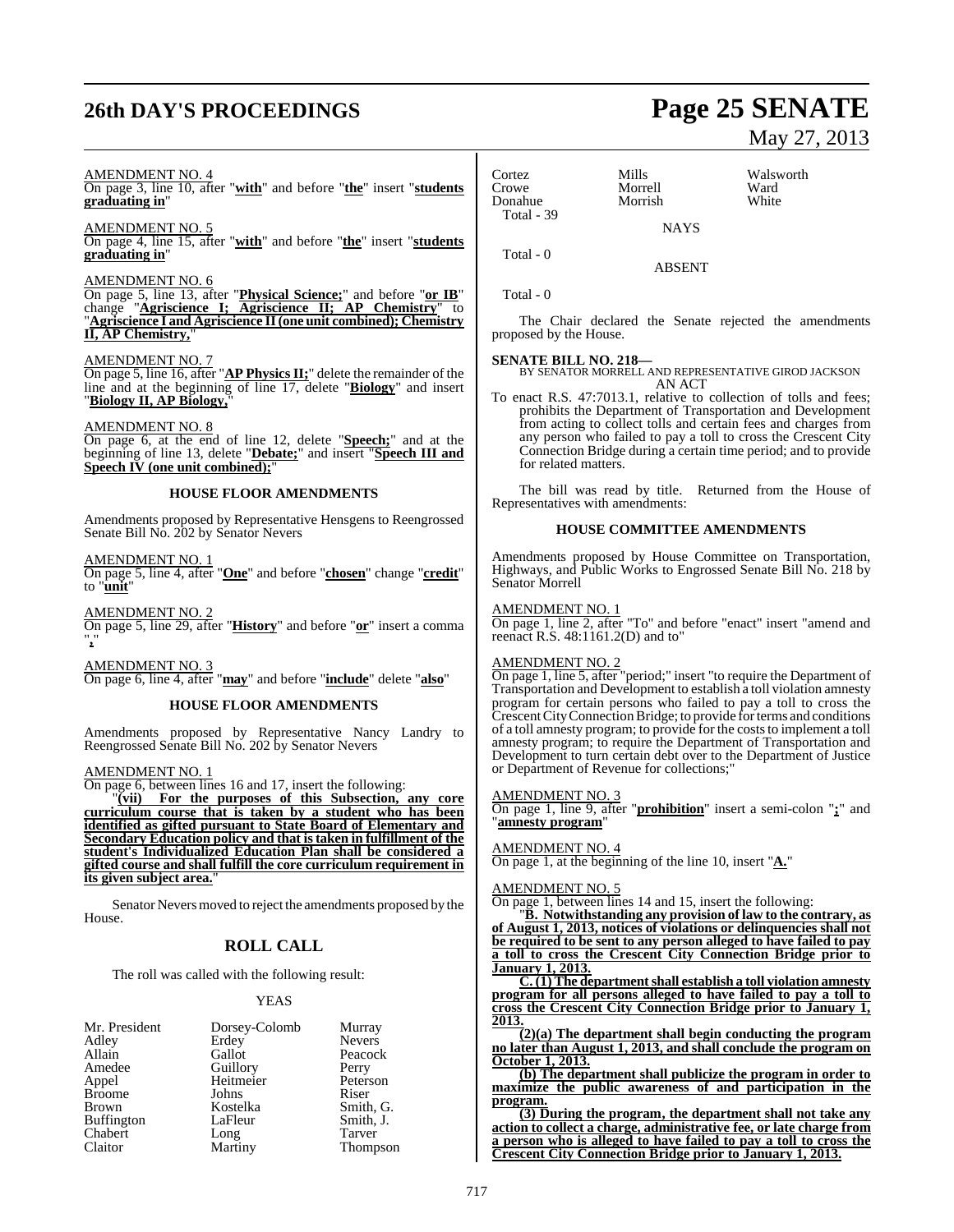# **Page 26 SENATE 26th DAY'S PROCEEDINGS**

May 27, 2013

**(4)(a) Any person who has entered into a payment plan agreement in connection with an alleged failure to pay a toll to cross the Crescent City Connection Bridge prior to January 1, 2013, shall be entitled to avail themselves of the program.**

**(b) If such persons choose to do so, they will be relieved of any further obligations pursuant to any payment plan agreement, and only be obligated to pay amounts due under the program.**

**(c) The department may develop and implement procedures for applying payments already made under payment plan agreements as credits against any amounts due under the program.**

**(5) The department shall retain twenty percent of the funds collected during the program to pay for the costs incurred by the department to implement the program.**

**(6) Upon conclusion of the program, the departmentshall do the following:**

**(a) Notify the Department of Public Safety and Corrections, office of motor vehicles, of all persons who disposed of toll violations pursuant to the program. The office of motor vehicles shall be prohibited from refusing to renew the driver's licenses of any such persons for the alleged failure to respond to a notice from the department pertaining to the alleged failure to pay a toll to cross the Crescent City Connection Bridge.**

**(b) Submit all evidence of outstanding toll violations alleged to have occurred prior to January 1, 2013 to the Louisiana Department of Justice or the Louisiana Department of Revenue for collection.**

Section 2. R.S. 48:1161.2(D) is hereby amended and reenacted to read as follows:

§1161.2. Crescent City Transition Fund \* \* \*

D.**(1)** Moniesin the fund shall be subject to appropriation by the legislature upon recommendation of the secretary of the Department of Transportation and Development.

**(2)** If the Department of Transportation and Development determinesthat an appropriation is necessary, the **moniesin the fund shall be appropriated as follows:**

**(a) An amount not to exceed twenty percent of the funds collected pursuant to the toll violation amnesty program required to be established pursuant to R.S. 47:7013.1(B) shall be appropriated to the Department of Transportation and Development for costs incurred to implement the program.**

**(b) After compliance with Subparagraph (a) of this Paragraph, the** first four million dollars of monies deposited in the fund shall be appropriated for use by the Department of Transportation and Development, hereinafter referred to as the "department", for the purpose of capitalizing ferry service formerly operated by the Crescent City Connection Division in the Marine Trust Program.

(c) Whether or not tolls are extended on the Crescent City Connection Bridge, the **The** balance of the monies in the fund as of December 31, 2012, shall be appropriated to the New Orleans Regional Planning Commission for lighting of the eastbank and westbank approaches to the Crescent City Connection Bridge including General DeGaulle and the Westbank Expressway approach through ground level, improvements to ingress and egress points, lighting, maintenance, grass cutting, and landscaping of the westbank expressway and connecting arteries.

\* \* \*"

AMENDMENT NO. 6 On page 1, line 15, change "Section 2." to "Section 3."

#### **LEGISLATIVE BUREAU AMENDMENTS**

Amendments proposed by Legislative Bureau to Engrossed Senate Bill No. 218 by Senator Morrell

#### AMENDMENT NO. 1

In House Committee Amendment No. 5 proposed by the House Committee on Transportation, Highways, and Public Works to Engrossed Senate Bill No. 218 by Senator Morrell, on page 1, line 37, change "**only be obligated**" to "**be obligated only**"

#### AMENDMENT NO. 2

In House Committee Amendment No. 5 proposed by the House Committee on Transportation, Highways, and Public Works to Engrossed Senate Bill No. 218 by Senator Morrell, on page 2, line 39, change "westbank expressway" to "Westbank Expressway"

#### **HOUSE FLOOR AMENDMENTS**

Amendments proposed by Representative Connick to Engrossed Senate Bill No. 218 by Senator Morrell

#### AMENDMENT NO. 1

On page 1, line 14, change "**May 4, 2013**" to "**March 5, 2013**"

#### AMENDMENT NO. 2

In Amendment Number 5 proposed by the House Committee on Transportation, Highways, and Public Works and adopted by the House on May 15, 2013, on page 2, delete lines 16 through 40 in their entirety and insert the following:

"§1161.2. Crescent City Transition Fund \* \* \*

"D. Monies in the fund shall be **appropriated as follows:** subject to appropriation by the legislature upon recommendation of the secretary of the Department of Transportation and Development. If the Department of Transportation and Development determines that an appropriation is necessary, the

**(a) An amount not to exceed twenty percent of the funds collected** pursuant to the toll violation amnesty program required **to be established pursuant to R.S. 47:7013.1(B) shall be appropriated to the Department of Transportation and Development, hereinafter referred to asthe department, for costs incurred to implement the program.**

**(b) After compliance with Subparagraph (a) of this Paragraph, if the department determines that it is necessary, the** first four million dollars of monies deposited in the fund shall be appropriated for use by the **department** Department of Transportation and Development, hereinafter referred to as the "department", for the purpose of capitalizing ferry service formerly operated by the Crescent City Connection Division in the Marine Trust Program. **Of the funds appropriated for ferry services, seven hundred thousand dollars shall be available for initial operation costs.** Whether or not tolls are extended on the Cresc **City Connection Bridge, the** 

**(c) The** balance of the monies in the fund as of December 31, 2012, shall be appropriated to the New Orleans Regional Planning Commission for lighting of the eastbank and westbank approaches to the Crescent City Connection Bridge including General DeGaulle and the Westbank Expressway approach through ground level, improvements to ingress and egress points, lighting, maintenance, grass cutting, and landscaping of the westbank expressway and connecting arteries. \* \* \*"

Senator Morrell moved to reject the amendments proposed by the House.

#### **ROLL CALL**

The roll was called with the following result: YEAS

| Mr. President | Dorsey-Colomb | Murray        |
|---------------|---------------|---------------|
| Adley         | Erdey         | <b>Nevers</b> |
| Allain        | Gallot        | Peacock       |
| Amedee        | Guillory      | Perry         |
| Appel         | Heitmeier     | Peterson      |
| <b>Broome</b> | Johns         | Riser         |
| Brown         | Kostelka      | Smith, G.     |
| Buffington    | LaFleur       | Smith, J.     |
| Chabert       | Long          | Tarver        |
| Claitor       | Martiny       | Thompson      |
| Cortez        | Mills         | Walsworth     |
|               |               |               |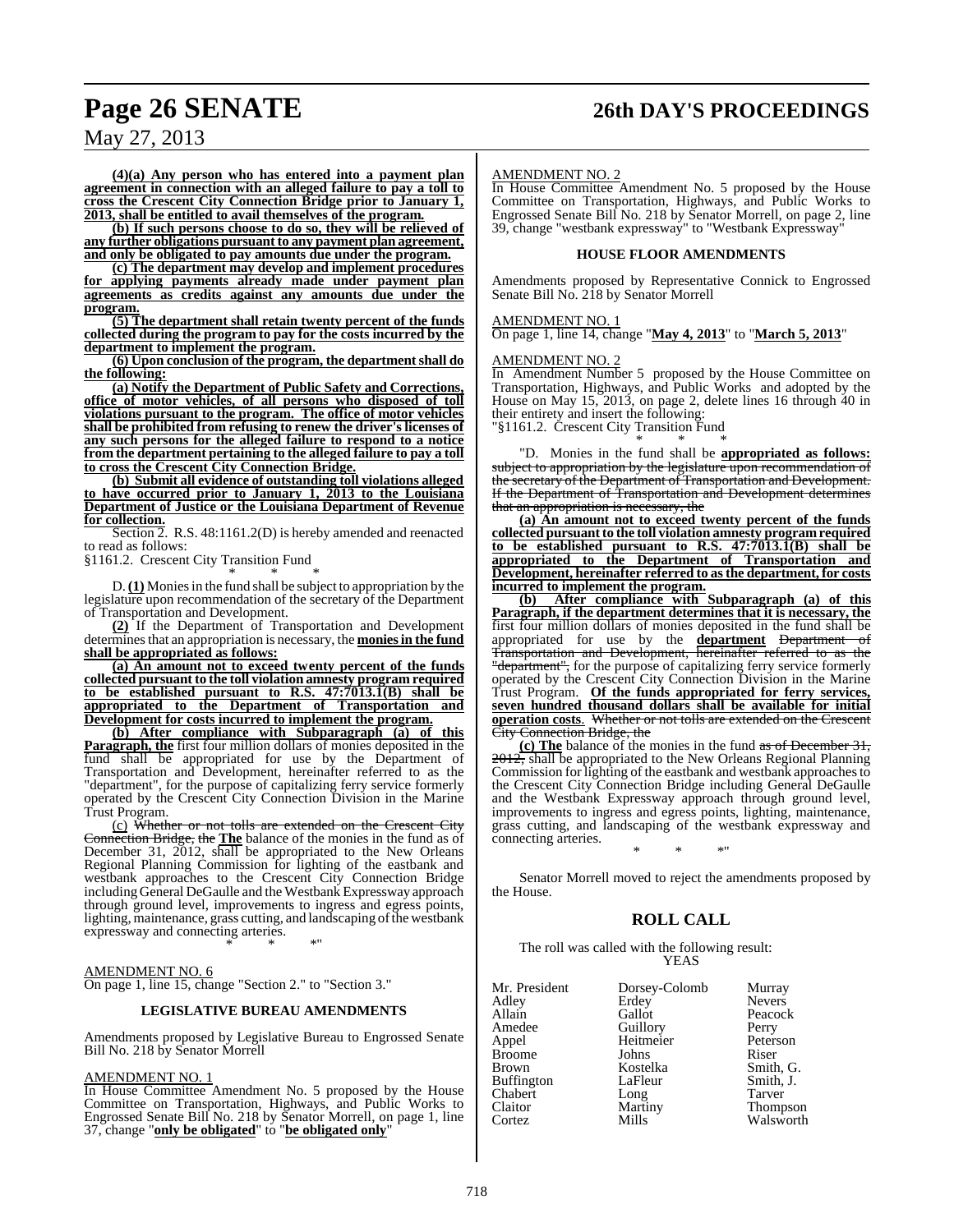# **26th DAY'S PROCEEDINGS Page 27 SENATE**

Crowe Morrell Ward<br>
Morrish White<br>
Morrish White Donahue Total - 39

**NAYS** 

Total - 0

Total - 0

The Chair declared the Senate rejected the amendments proposed by the House.

ABSENT

**SENATE BILL NO. 220—**<br>BY SENATORS WALSWORTH, WARD, ALARIO, APPEL, BROOME,<br>BROWN, BUFFINGTON, CLAITOR, CORTEZ, CROWE, DONAHUE,<br>GUILLORY, JOHNS, LAFLEUR, LONG, MILLS, NEVERS, PERRY, GARY<br>SMITH, TARVER, THOMPSON AND WHITE AN ACT

To enact Chapter 16 of Title XII of the Louisiana Children's Code, to be comprised of Children's Code Articles 1279.1 through 1279.7, and to repeal Part III of Chapter 20 of Title 46 of the Louisiana Revised Statutes of 1950, comprised of R.S. 46:1790 through 1794, relative to adoption; to enact the Louisiana Has Faith in Families Act; to provide certain terms, conditions, procedures, and requirements; to provide forlegislative findings and purpose relative to children eligible for adoption; to provide for certain incentives to encourage adoption; to provide for certain classifications; to provide for certain subsidies; to provide for certain reimbursements; to provide relative to educational opportunities and assistance; to provide relative to certain expedited periods and procedures; to provide exceptions; to provide for judicial proceedings; and to provide for related matters.

The bill was read by title. Returned from the House of Representatives with amendments:

#### **HOUSE COMMITTEE AMENDMENTS**

Amendments proposed by House Committee on Civil Law and Procedure to Reengrossed Senate Bill No. 220 by Senator Walsworth

AMENDMENT NO. 1

On page 2, line 7, after "**permanent**" and before "**family**" change "**adopted**" to "**adoptive**"

AMENDMENT NO. 2

On page 3, line 20, after "**the**" and before "**child**" change "**adoptive**" to "**adopted**"

AMEND<u>MENT NO. "3</u>

On page 5, line 10, after "**the**" and before "**child**" change "**adoptive**" to "**adopted**"

#### **LEGISLATIVE BUREAU AMENDMENTS**

Amendments proposed by Legislative Bureau to Reengrossed Senate Bill No. 220 by Senator Walsworth

AMENDMENT NO. 1 On page 2, line 6, change "**adoption eligible**" to "**adoption-eligible**"

AMENDMENT NO. 2 On page 3, line 12, change "**which**" to "**that**"

AMENDMENT NO. 3 On page 6, line 7, change "**LAC 50:III.3, Ch. 23:2311**" to "**LAC 50:III. 2311**"

AMENDMENT NO. 4 On page 6, line 20, change "**which**" to "**that**"

# May 27, 2013

AMENDMENT NO. 5

On page 7, line 27, change "**which**" to "**that**"

#### **HOUSE FLOOR AMENDMENTS**

Amendments proposed by Representative Nancy Landry to Reengrossed Senate Bill No. 220 by Senator Walsworth

AMENDMENT NO. 1

On page 2, line 13, after "**available**" and before "**those**" change "**to**" to "**for**"

Senator Walsworth moved to concur in the amendments proposed by the House.

#### **ROLL CALL**

The roll was called with the following result:

#### YEAS

| Mr. President<br>Adlev<br>Allain<br>Amedee<br>Appel<br>Broome<br>Brown<br>Buffington<br>Chabert<br>Claitor<br>Cortez<br>Crowe<br>Donahue | Dorsey-Colomb<br>Erdey<br>Gallot<br>Guillory<br>Heitmeier<br>Johns<br>Kostelka<br>LaFleur<br>Long<br>Martiny<br>Mills<br>Morrell<br>Morrish | Murray<br><b>Nevers</b><br>Peacock<br>Perry<br>Peterson<br>Riser<br>Smith, G.<br>Smith, J.<br><b>Tarver</b><br>Thompson<br>Walsworth<br>Ward<br>White |
|------------------------------------------------------------------------------------------------------------------------------------------|---------------------------------------------------------------------------------------------------------------------------------------------|-------------------------------------------------------------------------------------------------------------------------------------------------------|
|                                                                                                                                          |                                                                                                                                             |                                                                                                                                                       |
| Total - 39                                                                                                                               |                                                                                                                                             |                                                                                                                                                       |
|                                                                                                                                          | <b>NAYS</b>                                                                                                                                 |                                                                                                                                                       |
|                                                                                                                                          |                                                                                                                                             |                                                                                                                                                       |

ABSENT

Total - 0

Total - 0

The Chair declared the Senate concurred in the amendments proposed by the House.

**SENATE BILL NO. 223—** BY SENATORS MILLS AND JOHNS

AN ACT

To enact Chapter 51 of Title 34 of the Louisiana Revised Statutes of 1950, comprised of R.S. 34:3551 through 3552, and R.S. 36:509(U), relative to ports; to create the Coastal Port Advisory Authority; to provide for the authority's membership and its officers; to provide for the duties and functions of the authority; and to provide for related matters.

The bill was read by title. Returned from the House of Representatives with amendments:

#### **HOUSE COMMITTEE AMENDMENTS**

Amendments proposed by House Committee on Transportation, Highways, and Public Works to Reengrossed Senate Bill No. 223 by Senator Mills

AMENDMENT NO. 1

On page 4, line 22, after "**companies,**" insert "**the Louisiana Association of Waterway Operators and Shipyards, the Louisiana River Pilots' Association,**"

Senator Mills moved to concur in the amendments proposed by the House.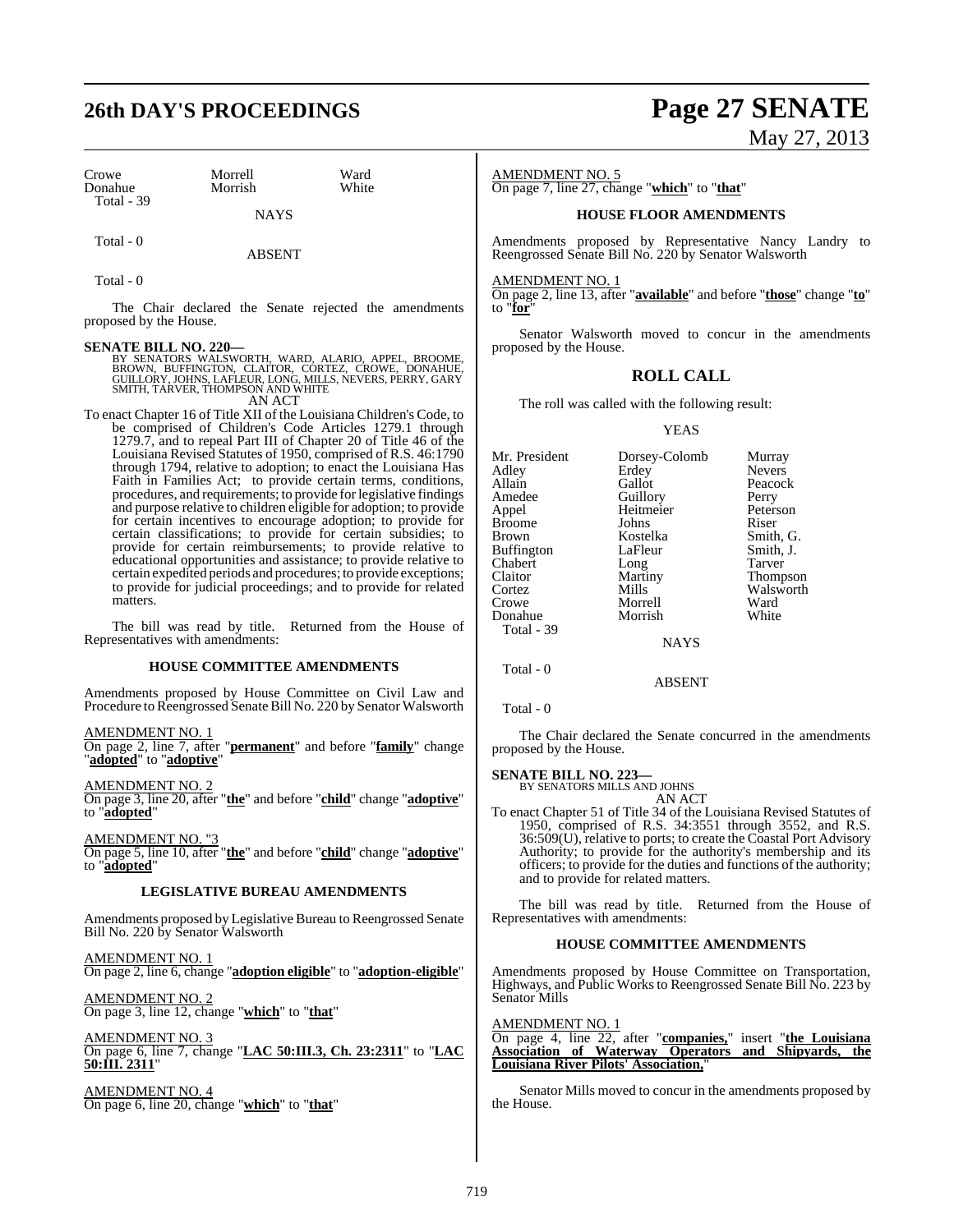## **ROLL CALL**

The roll was called with the following result:

#### YEAS

Nevers Peacock Perry Peterson<br>Riser

Smith, G. Smith, J.

Thompson Walsworth<br>Ward

| Mr. President | Erdey     | Nevers |
|---------------|-----------|--------|
| Adley         | Gallot    | Peacoo |
| Allain        | Guillory  | Perry  |
| Amedee        | Heitmeier | Peters |
| Appel         | Johns     | Riser  |
| <b>Broome</b> | Kostelka  | Smith, |
| <b>Brown</b>  | LaFleur   | Smith, |
| Buffington    | Long      | Tarver |
| Chabert       | Martiny   | Thomp  |
| Cortez        | Mills     | Walsw  |
| Crowe         | Morrell   | Ward   |
| Donahue       | Morrish   | White  |
| Dorsey-Colomb | Murray    |        |
| Total - 38    |           |        |
|               |           |        |

**NAYS** 

Claitor Total - 1

#### ABSENT

Total - 0

The Chair declared the Senate concurred in the amendments proposed by the House.

#### **SENATE BILL NO. 238—** BY SENATOR CHABERT

AN ACT

To enact Chapter 35 of Title 25 of the Louisiana Revised Statutes of 1950, to be comprised of R.S. 25:1321 through 1326, relative to establishing the Leeville Fishing Village and Cultural Preservation Commission; to provide for legislative intent; to provide for membership and domicile; to provide for powers and duties; to provide for donations and grants; to provide for operating funds; to provide for rules; and to provide for related matters.

The bill was read by title. Returned from the House of Representatives with amendments:

#### **HOUSE FLOOR AMENDMENTS**

Amendments proposed by Representative Gisclair to Reengrossed Senate Bill No. 238 by Senator Chabert

#### AMENDMENT NO. 1

On page 2, delete line 3 in its entirety and insert "**referred to in this Chapter as the "commission", is hereby created as a political subdivision of the state of Louisiana as defined in Article VI, Section 44 of the Constitution of Louisiana.**"

AMENDMENT NO. 2 On page 3, at the beginning of line 22, change "**(4)**" to "**D.**"

#### **HOUSE FLOOR AMENDMENTS**

Amendments proposed by Representative Gisclair to Reengrossed Senate Bill No. 238 by Senator Chabert

#### AMENDMENT NO. 1

On page 2, line 6, delete "**in precincts 10-1 through 10-16**"

AMENDMENT NO. 2

On page 2, at the beginning of line 7, delete "**to be known as**" and insert "**including**"

Senator Chabert moved to concur in the amendments proposed by the House.

# **Page 28 SENATE 26th DAY'S PROCEEDINGS**

## **ROLL CALL**

The roll was called with the following result:

YEAS

Mr. President Dorsey-Colomb Nevers<br>Adley Erdey Peacoc Adley Erdey Peacock Allain Gallot Perry<br>
Amedee Guillory Peterson Amedee Guillory Peters<br>
Appel Heitmeier Riser Appel Heitmeier<br>Broome Johns Broome Johns Smith, G.<br>Brown Kostelka Smith, J. Buffington LaFleur Tarver<br>
Chabert Long Thomp Chabert Long Thompson<br>Claitor Martiny Walsworth Cortez Mills Ward<br>Crowe Morrish White Crowe Morrish<br>Donahue Murray Total - 38

Kostelka Smith, J.<br>LaFleur Tarver Martiny Walsworth<br>
Mills Ward

**NAYS** 

Murray

Morrell

Total - 0

Total - 1

The Chair declared the Senate concurred in the amendments proposed by the House.

ABSENT

#### **SENATE BILL NO. 239—** BY SENATOR WARD

AN ACT

To amend and reenact R.S. 40:1503(A), (B), (E)(1), and (F), and to repeal R.S.  $40:1503(G)$ , (H), (I), (J), (K) and (L), relative to West Baton Rouge Fire Protection District No. 1; to provide for certain powers of the board of commissioners; to provide for the allocation of certain revenues; to provide specific dates to recalculate assessments; and to provide for related matters.

The bill was read by title. Returned from the House of Representatives with amendments:

#### **LEGISLATIVE BUREAU AMENDMENTS**

Amendments proposed by Legislative Bureau to Engrossed Senate Bill No. 239 by Senator Ward

AMENDMENT NO. 1 On page 2, line 3, change ";" to "."

AMENDMENT NO. 2 On page 2, line 5, change ";" to "."

AMENDMENT NO. 3 On page 2, line 7, change ";" to "."

AMENDMENT NO. 4 On page 2, line 9, change "; and" to "."

Senator Ward moved to concur in the amendments proposed by the House.

## **ROLL CALL**

The roll was called with the following result:

#### YEAS

Allain Gallot<br>Amedee Guillou

Mr. President Dorsey-Colomb Nevers<br>Adley Erdev Peacocl Adley Erdey Peacock Guillory Peterson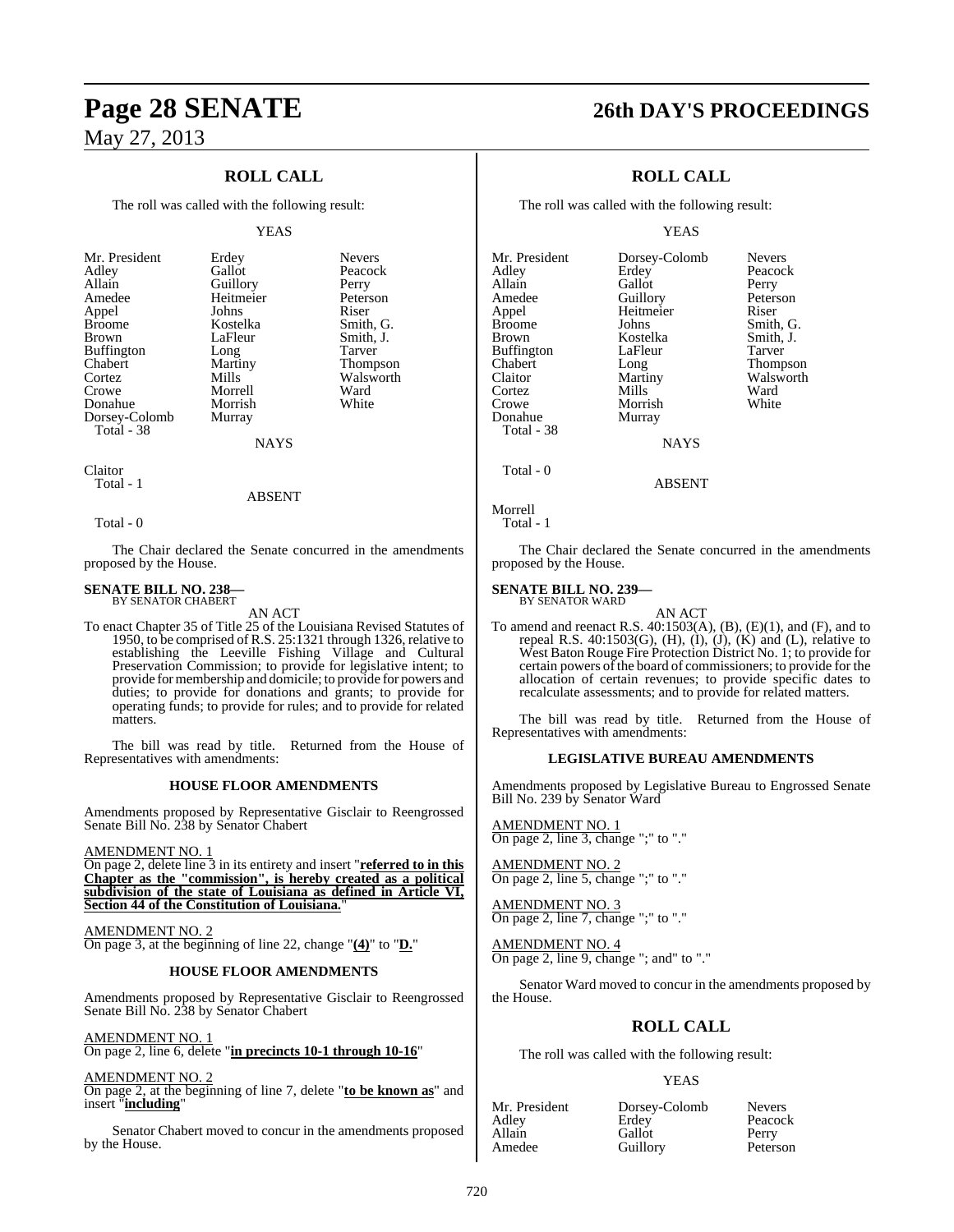# **26th DAY'S PROCEEDINGS Page 29 SENATE**

Appel Heitmeier Riser<br>Broome Johns Smith Broome Johns Smith, G.<br>Brown Kostelka Smith, J. Buffington LaFle<br>Chabert Long Cortez Mills Ward<br>Crowe Morrish White Donahue Murray Total - 38

Morrish

Kostelka Smith,<br>LaFleur Tarver Long Thompson<br>Martiny Walsworth Claitor Martiny Walsworth<br>
Cortez Mills Ward

Total - 0

NAYS **ABSENT** 

Morrell

Total - 1

The Chair declared the Senate concurred in the amendments proposed by the House.

#### **SENATE BILL NO. 247—** BY SENATOR NEVERS

AN ACT

To enact R.S. 47:338.183.1, relative to sales and use taxes; to authorize the levy of an additional sales and use tax not to exceed one-half of one percent in certain parishes; to require voter approval of the parish ordinance authorizing the tax; and to provide for related matters.

The bill was read by title. Returned from the House of Representatives with amendments:

#### **HOUSE FLOOR AMENDMENTS**

Amendments proposed by Representative Shadoin to Reengrossed Senate Bill No. 247 by Senator Nevers

AMENDMENT NO. 1

On page 1, line 2, after "47:338.183.1" delete the comma "," and insert "and 338.196,"

AMENDMENT NO. 2 On page 1, at the end of line 3, delete the semicolon ";" and insert 'and by certain school boards;

AMENDMENT NO. 3

On page 2, after line 16, insert the following:

" **§338.196. Authority to levy additional sales and use tax; certain school boards**

The school **board of any school district comprised of a parish having a population between twenty-two thousand four hundred and twenty-two thousand eight hundred according to the latest federal decennial census is hereby authorized to levy and collect an additional sales and use tax not to exceed one percent within the territorial jurisdiction of the parish.**

**B. In accordance with the provisions of Article VI, Section 29(B) of the Constitution of Louisiana, the additional sales and use tax shall be authorized to exceed the limitation found in Article VI, Section 29(A) of the Constitution of Louisiana and shall be in addition to the taxes authorized by R.S. 47:338.54 and other law.**

**C. The sales and use tax so levied shall be imposed by ordinance of the parish governing authority and shall be levied upon the sale at retail, the use, lease, or rental, the consumption and the storage for consumption of corporeal movable property, and on sales of services in the parish, all as defined in Chapter 2 of Subtitle II of Title 47 of the Louisiana Revised Statutes of 1950. However, the ordinance imposing the tax shall be adopted by the school board only after the question of the imposition of the tax has been submitted to the qualified electors of the parish at an election conducted in accordance with the Louisiana Election Code and the majority of those voting in the election voted in favor of the adoption of the ordinance.**

## May 27, 2013

**D. This tax shall be in addition to all other taxes and shall be collected at the same time and in the same manner as set forth in Chapter 2 of Subtitle II of Title 47 of the Louisiana Revised Statutes of 1950.**"

#### **HOUSE FLOOR AMENDMENTS**

Amendments proposed by Representative Pope to Reengrossed Senate Bill No. 247 by Senator Nevers

AMENDMENT NO. 1

On page 2, after line 16, add the following: "**E. The provisions of this Section shall not apply to Livingston Parish.**"

Senator Nevers moved to reject the amendments proposed by the House.

### **ROLL CALL**

The roll was called with the following result:

#### YEAS

| Mr. President | Dorsey-Colomb | Murray          |
|---------------|---------------|-----------------|
| Adley         | Erdey         | <b>Nevers</b>   |
| Allain        | Gallot        | Peacock         |
| Amedee        | Guillory      | Perry           |
| Appel         | Heitmeier     | Peterson        |
| <b>Broome</b> | Johns         | Riser           |
| Brown         | Kostelka      | Smith, G.       |
| Buffington    | LaFleur       | Smith, J.       |
| Chabert       | Long          | Tarver          |
| Claitor       | Martiny       | <b>Thompson</b> |
| Cortez        | Mills         | Walsworth       |
| Crowe         | Morrell       | Ward            |
| Donahue       | Morrish       | White           |
| Total - 39    |               |                 |
|               | <b>NAYS</b>   |                 |

Total - 0

Total - 0

The Chair declared the Senate rejected the amendments proposed by the House.

ABSENT

#### **Senate Concurrent Resolutions on Second Reading Reported by Committees, Subject to Call**

### **Called from the Calendar**

Senator Long asked that Senate Concurrent Resolution No. 60 be called from the Calendar.

#### **SENATE CONCURRENT RESOLUTION NO. 60—** BY SENATOR LONG

A CONCURRENT RESOLUTION

To urge and request federal, state, and local governing authorities when contracting for coastal restoration and protection projects to give priority to Louisiana businesses.

The concurrent resolution was read by title. Senator Long moved to adopt the Senate Concurrent Resolution.

## **ROLL CALL**

The roll was called with the following result: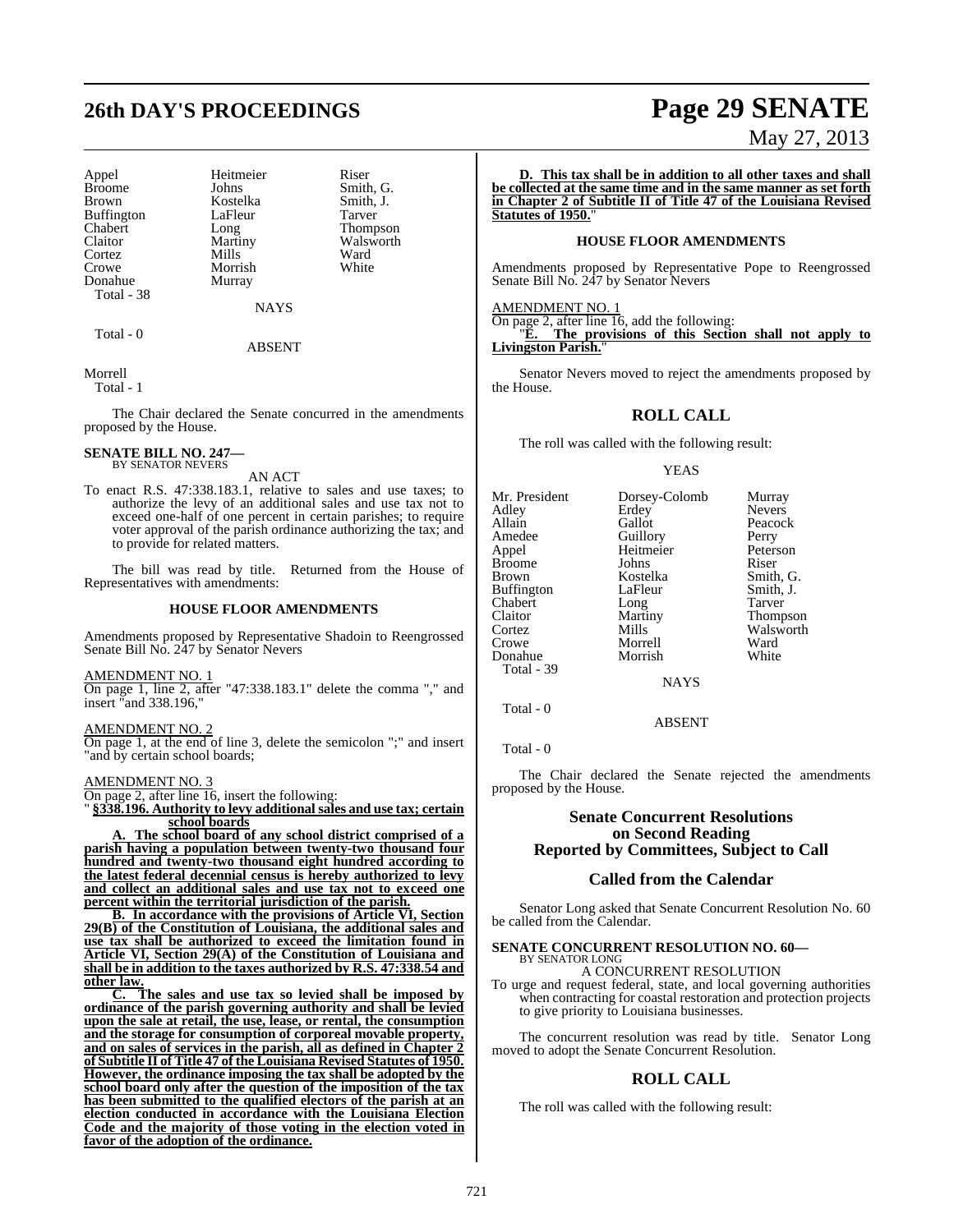### YEAS

| Mr. President     | Dorsey-Colomb | Murray        |
|-------------------|---------------|---------------|
| Adley             | Erdey         | <b>Nevers</b> |
| Allain            | Gallot        | Peacock       |
| Amedee            | Guillory      | Perry         |
| Appel             | Heitmeier     | Peterson      |
| <b>Broome</b>     | Johns         | Riser         |
| Brown             | Kostelka      | Smith, G.     |
| <b>Buffington</b> | LaFleur       | Smith, J.     |
| Chabert           | Long          | Tarver        |
| Claitor           | Martiny       | Thompson      |
| Cortez            | Mills         | Walsworth     |
| Crowe             | Morrell       | Ward          |
| Donahue           | Morrish       | White         |
| Total - 39        |               |               |
|                   | <b>NAYS</b>   |               |
| Total - 0         |               |               |

Total - 0

The Chair declared the Senate adopted the Senate Concurrent Resolution and ordered it sent to the House.

ABSENT

### **Senate Bills and Joint Resolutions on Third Reading and Final Passage**

**SENATE BILL NO. 122—**<br>BY SENATORS CHABERT, JOHNS, LONG, MURRAY, TARVER AND WHITE

AN ACT

To amend and reenact R.S.  $47:6036(B)(8)$  and  $(13)$ ,  $(C)(1)(b)$  and  $(c)$ , (G), the introductory paragraph of  $(I)(1)$ ,  $(I)(1)(c)$ , and  $(2)(a)$ , relative to the Ports of Louisiana tax credit; to provide the term of the credit; to provide for the activities and projects to which the credit applies; to provide with respect to certain determinations and certifications; and to provide for related matters.

#### **Floor Amendments**

Senator Martiny sent up floor amendments.

#### **SENATE FLOOR AMENDMENTS**

Amendments proposed by Senator Martiny on behalf of the Legislative Bureau to Reengrossed Senate Bill No. 122 by Senator Chabert

#### AMENDMENT NO. 1

On page 1, line 2, delete "the introductory"

AMENDMENT NO. 2 On page 1, line 3, change "paragraph of  $(I)(1)$ ,  $(I)(1)(c)$ , and  $(2)(a)$ " to "and  $(I)(2)(a)$ "

AMENDMENT NO. 3 On page 1, lines 8 and 9, delete "the introductory paragraph"

AMENDMENT NO. 4 On page 1, line 9, change "of  $(I)(1)$ ,  $(I)(1)(c)$ , and  $(2)(a)$ " to "and  $(I)(2)(\check{a})$ "

AMENDMENT NO. 5 On page 2, line 23, following "**liquid**" and before "**gas**" change "**/**" to "**or**"

#### AMENDMENT NO. 6

On page 3, delete lines 24-28 in their entirety

# **Page 30 SENATE 26th DAY'S PROCEEDINGS**

#### AMENDMENT NO. 7

On page 4, delete lines 11-27 in their entirety

On motion of Senator Martiny, the amendments were adopted.

#### **Floor Amendments**

Senator Chabert proposed the following amendments.

#### **SENATE FLOOR AMENDMENTS**

Amendments proposed by Senator Chabert to Reengrossed Senate Bill No. 122 by Senator Chabert

AMENDMENT NO. 1 On page 2, line 27, change "issued" to "**granted**"

AMENDMENT NO. 2 On page 3, line 1, after "Budget," delete the remainder of the line and insert "and"

#### AMENDMENT NO. 3

On page 3, delete lines 24 through 28, and insert in lieu thereof:

"(c) The tax credit **Any tax credits granted pursuant to Subparagraph (b) of this Paragraph** shall be earned by investors at the time expenditures are made by an investing company; however, **such** tax credits shall not be applied against a tax liability **before July 1, 2014, and not** until the project is approved by the department after certification from the commissioner with the approval of the committee and the state bond commission and capital cost expenditures are certified by the department. The Department of"

On motion of Senator Chabert, the amendments were adopted.

### **Floor Amendments**

Senator Donahue proposed the following amendments.

#### **SENATE FLOOR AMENDMENTS**

Amendments proposed by Senator Donahue to Reengrossed Senate Bill No. 122 by Senator Chabert

#### AMENDMENT NO. 1

On page 1, line 2, after "reenact" insert "the introductory paragraph of R.S. 47:6036(B)(2),"

## AMENDMENT NO. 2

On page 1, line 8, after "Section 1." insert "The introductory paragraph of R.S. 47:6036(B)(2),"

#### AMENDMENT NO. 3

On page 1, between lines 16 and 17, insert:

"(2) "Capital costs" shall mean and include all costs and expenses incurred **paid after July 1, 2013,** by one or more investing companies in connection with the acquisition, construction, installation, and equipping of a qualifying project during the period commencing with the date on which the acquisition, construction, installation, and equipping commences and ending on the date on which the qualifying project is placed in service. Capital costs shall include, but not be limited to the following: \* \* \*"

#### AMENDMENT NO. 4

On page 3, delete lines 20 through 23, and insert: "of the project. **In addition, the Investor Tax Credits granted by the department to any recipient pursuant to this Section shall be limited to an amount which shall not result in a reduction of tax liability by all recipients of such credits to exceed six million two hundred fifty thousand dollars in any fiscal year.**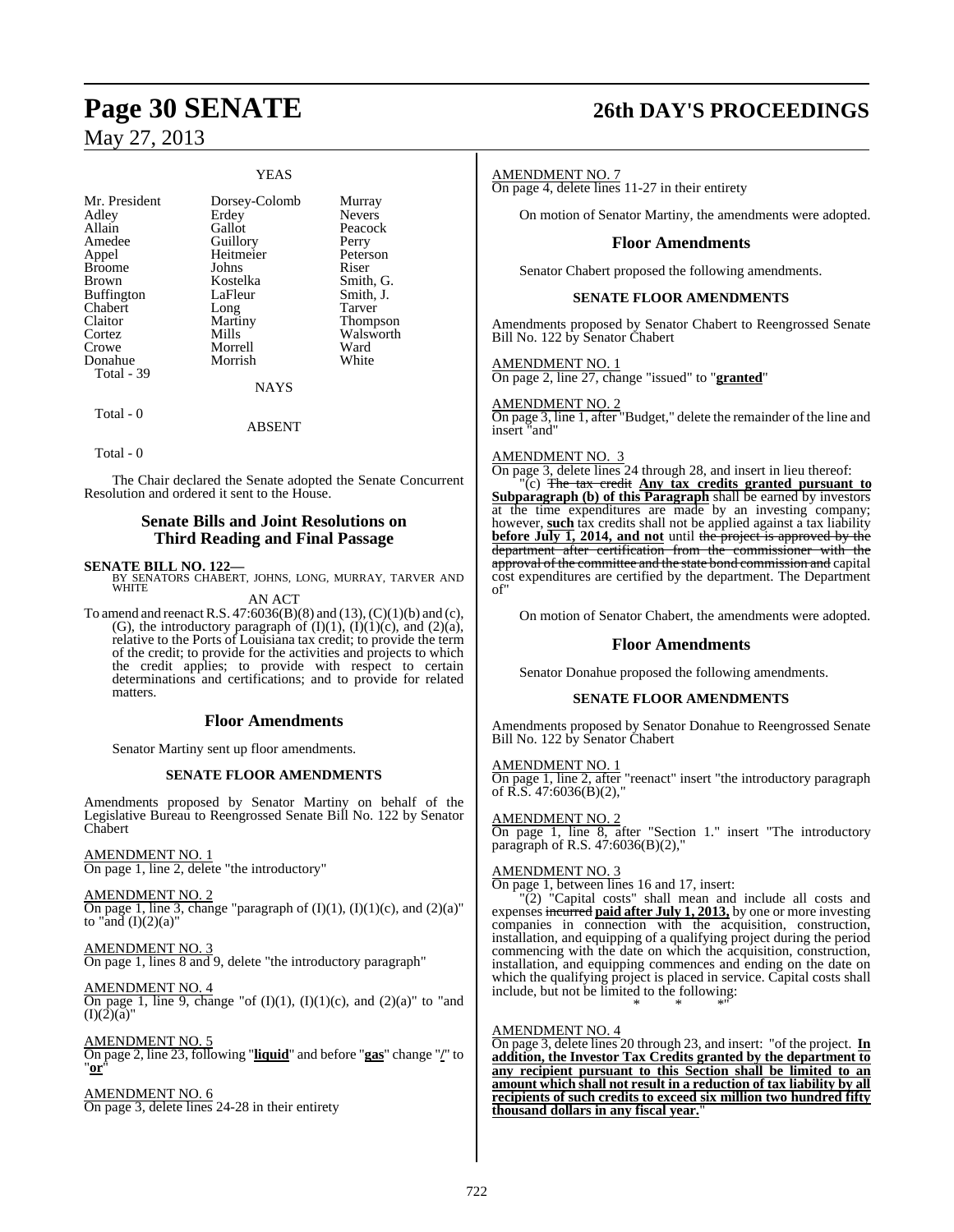# **26th DAY'S PROCEEDINGS Page 31 SENATE**

#### AMENDMENT NO. 5

On page 5, line 7, after "taxable year" insert "**which exceedsthe precontract tonnage**"

#### AMENDMENT NO. 6

On page 5, line 11, after "taxable year" insert "**which exceeds the pre-contract tonnage**"

#### AMENDMENT NO. 7

On page 5, line 13, after "**is less.**" insert: "**For purposes of this Item, "pre-contract tonnage" means the number of tons of cargo which meets the definition of qualified cargo for purposes of this credit, and which was owned by the international business entity receiving the credit, were imported or exported to or from a manufacturing, fabrication, assembly, distribution, processing, or warehouse facility located in Louisiana, and which were so moved by way of an oceangoing vessel berthed at public port facilities in Louisiana during the twelve months immediately preceding the effective date of the certification of the credit.**"

#### AMENDMENT NO. 8

On page 5, line 15, after "**Section**" delete the remainder of the line, insert a period "**.**" and delete lines 16 and 17, and insert: "**In addition, the Import-Export Cargo Credits granted by the department to any recipient pursuant to this Section shall be limited to an amount which shall not result in a reduction of tax liability by all recipients of such credits to exceed six million two hundred fifty thousand dollars in any fiscal year.** 

On motion of Senator Donahue, the amendments were adopted.

The bill was read by title. Senator Chabert moved the final passage of the amended bill.

#### **ROLL CALL**

The roll was called with the following result:

#### YEAS

| Mr. President     | Dorsey-Colomb | Murray        |
|-------------------|---------------|---------------|
| Adley             | Erdey         | <b>Nevers</b> |
| Allain            | Gallot        | Peacock       |
| Amedee            | Guillory      | Perry         |
| Appel             | Heitmeier     | Riser         |
| <b>Broome</b>     | Johns         | Smith, G.     |
| <b>Brown</b>      | Kostelka      | Smith, J.     |
| <b>Buffington</b> | LaFleur       | Tarver        |
| Chabert           | Long          | Thompson      |
| Claitor           | Martiny       | Walsworth     |
| Cortez            | Mills         | Ward          |
| Crowe             | Morrell       | White         |
| Donahue           | Morrish       |               |
| Total - 38        |               |               |
|                   | <b>NAYS</b>   |               |
|                   |               |               |

Peterson Total - 1

#### ABSENT

Total - 0

The Chair declared the amended bill was passed, ordered rereengrossed and sent to the House. Senator Chabert moved to reconsider the vote by which the bill was passed and laid the motion on the table.

## **House Concurrent Resolutions on Second Reading Reported by Committees**

# May 27, 2013

# **HOUSE CONCURRENT RESOLUTION NO. 22—** BY REPRESENTATIVE ST. GERMAIN A CONCURRENT RESOLUTION

To approve the Atchafalaya Basin Annual Basin Plan for Fiscal Year 2013-2014, as adopted by the Atchafalaya Basin Research and Promotion Board and the Coastal Protection and Restoration Authority.

Reported favorably by the Committee on Natural Resources.

The resolution was read by title. Senator Ward moved to concur in the House Concurrent Resolution.

#### **ROLL CALL**

The roll was called with the following result:

#### YEAS

| Mr. President | Dorsey-Colomb | Murray        |
|---------------|---------------|---------------|
| Adley         | Erdey         | <b>Nevers</b> |
| Allain        | Gallot        | Peacock       |
| Amedee        | Guillory      | Perry         |
| Appel         | Heitmeier     | Peterson      |
| <b>Broome</b> | Johns         | Riser         |
| Brown         | Kostelka      | Smith, G.     |
| Buffington    | LaFleur       | Smith, J.     |
| Chabert       | Long          | Tarver        |
| Claitor       | Martiny       | Thompson      |
| Cortez        | Mills         | Walsworth     |
| Crowe         | Morrell       | Ward          |
| Donahue       | Morrish       | White         |
| Total - 39    |               |               |
|               | <b>NAYS</b>   |               |
|               |               |               |

Total - 0

Total - 0

The Chair declared the Senate concurred in the House Concurrent Resolution and ordered it returned to the House.

ABSENT

## **HOUSE CONCURRENT RESOLUTION NO. 30—**

BY REPRESENTATIVES CARTER AND ALFRED WILLIAMS A CONCURRENT RESOLUTION

To urge and request the State Board of Elementary and Secondary Education to study the feasibility and advisability of pursuing a residential charter school model in Louisiana, including identification of potential sources of funding for residential charter schools such as the Minimum Foundation Program or other state, local, and federal funding sources, and to submit a written report of its findings and conclusions, including any recommendations for legislation relative to the issue, to the House Committee on Education and the Senate Committee on Education not later than sixty days prior to the beginning of the 2014 Regular Session of the Legislature of Louisiana.

Reported favorably by the Committee on Education.

The resolution was read by title. Senator Appel moved to concur in the House Concurrent Resolution.

#### **ROLL CALL**

The roll was called with the following result:

#### YEAS

| Mr. President | Dorsey-Colomb | <b>Nevers</b> |
|---------------|---------------|---------------|
| Adley         | Erdey         | Peacock       |
| Allain        | Guillory      | Perry         |
| Appel         | Heitmeier     | Riser         |
| Broome        | Johns         | Smith, G.     |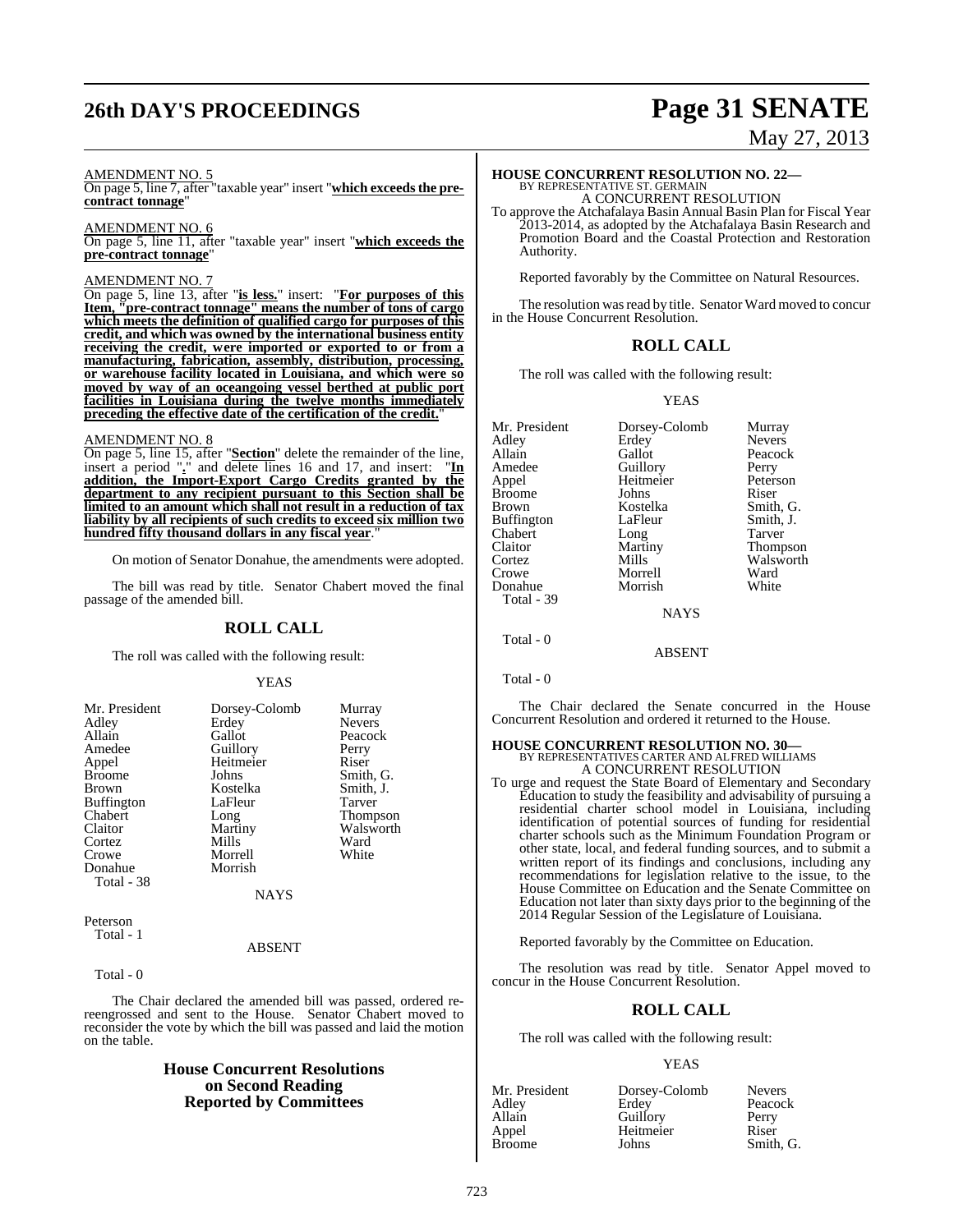| Brown             | LaFleur     | Smith  |
|-------------------|-------------|--------|
| <b>Buffington</b> | Long        | Tarver |
| Chabert           | Martiny     | Thom   |
| Claitor           | Mills       | Walsy  |
| Cortez            | Morrell     | Ward   |
| Crowe             | Morrish     | White  |
| Donahue           | Murray      |        |
| Total $-35$       |             |        |
|                   | <b>NAYS</b> |        |
|                   |             |        |

YS

Gallot Kostelka Peterson

Smith, J. Tarver Thompson Walsworth<br>Ward

ABSENT

Amedee Total - 1

Total - 3

The Chair declared the Senate concurred in the House Concurrent Resolution and ordered it returned to the House.

# **HOUSE CONCURRENT RESOLUTION NO. 42—** BY REPRESENTATIVE LEGER

A CONCURRENT RESOLUTION

To approve the annual integrated coastal protection plan for Fiscal Year 2013-2014, as adopted by the Coastal Protection and Restoration Authority.

Reported favorably by the Committee on Natural Resources.

The concurrent resolution was read by title and recommitted to the Committee on Transportation, Highways and Public Works.

**HOUSE CONCURRENT RESOLUTION NO. 53—** BY REPRESENTATIVES CROMER, HUVAL, LORUSSO, SEABAUGH, AND THIBAUT

A CONCURRENT RESOLUTION

To memorialize the United States Congress to take such actions as are necessary to repeal that portion of the federal health care reform legislation which imposes a health insurance tax.

Reported favorably by the Committee on Insurance.

The resolution was read by title. Senator Morrish moved to concur in the House Concurrent Resolution.

## **ROLL CALL**

The roll was called with the following result:

#### **YEAS**

| Mr. President<br>Adley<br>Allain<br>Amedee<br>Appel<br><b>Brown</b><br><b>Buffington</b><br>Chabert<br>Claitor<br>Cortez<br>Crowe<br>Donahue<br>Total - 35 | Dorsey-Colomb<br>Erdey<br>Gallot<br>Guillory<br>Heitmeier<br>Johns<br>LaFleur<br>Long<br>Martiny<br>Mills<br>Morrell<br>Morrish<br><b>NAYS</b> | <b>Nevers</b><br>Peacock<br>Perry<br>Riser<br>Smith, G.<br>Smith, J.<br><b>Tarver</b><br><b>Thompson</b><br>Walsworth<br>Ward<br>White |
|------------------------------------------------------------------------------------------------------------------------------------------------------------|------------------------------------------------------------------------------------------------------------------------------------------------|----------------------------------------------------------------------------------------------------------------------------------------|
| <b>Broome</b>                                                                                                                                              | Murray                                                                                                                                         | Peterson                                                                                                                               |
| Total - 3                                                                                                                                                  | ABSENT                                                                                                                                         |                                                                                                                                        |

Kostelka Total - 1

The Chair declared the Senate concurred in the House Concurrent Resolution and ordered it returned to the House.

# **Page 32 SENATE 26th DAY'S PROCEEDINGS**

# **HOUSE CONCURRENT RESOLUTION NO. 66—** BY REPRESENTATIVE SCHRODER

A CONCURRENT RESOLUTION

To continue and provide with respect to the Task Force on Legal Representation in Child Protection Cases created in the 2003 Regular Session of the Legislature of Louisiana pursuant to House Concurrent Resolution No. 44 and continued pursuant to House Concurrent Resolution No. 59 of the 2004 Regular Session of the Legislature, House Concurrent Resolution No. 105 of the 2005 Regular Session of the Legislature, House Concurrent Resolution No. 137 of the 2007 Regular Session of the Legislature, and House Concurrent Resolution No. 5 of the 2012 Regular Session of the Legislature.

Reported favorably by the Committee on Health and Welfare.

On motion of Senator Murray the resolution was read by title and returned to the Calendar, subject to call.

## **HOUSE CONCURRENT RESOLUTION NO. 109—** BY REPRESENTATIVE BURFORD A CONCURRENT RESOLUTION

To urge and request that the United States Army Corps of Engineers maintain, through its dredging process, a minimum of a nine foot deep by two hundred foot wide channel to allow safe and reliable barge transportation on the J. Bennett Johnston Waterway on the Red River and to maintain such navigability on the Red River twenty-four hours per day, seven days per week, three hundred sixty-five days per year, as required by Section 101 of the River and Harbor Act of 1968, P.L. 90-483 and to urge and request that the United States Army Corps of Engineers operate all local and dam facilities on the Red River twenty-four hours per day, seven days per week, three hundred sixty-five days per year.

Reported with amendments by the Committee on Transportation, Highways and Public Works.

#### **SENATE COMMITTEE AMENDMENTS**

Amendments proposed by Senate Committee on Transportation, Highways and Public Works to Engrossed House Concurrent Resolution No. 109 by Representative Burford

#### AMENDMENT NO. 1

On page 1, line 3, change "of a nine foot" to "nine feet" and after "hundred" change "foot" to "feet"

AMENDMENT NO. 2 On page 1, line 8, change "local" to "lock"

AMENDMENT NO. 3 On page 1, line 14, after "banks" insert ","

#### AMENDMENT NO. 4

On page 2, line 3, delete "Congressional" and delete line 4 and insert: "mandate that will result in locks and dams Nos. Three, Four, and Five not being fully operational twenty-four hours per day, seven days per week, three hundred sixty-five days per year as required by Section 101 of the River and Harbor Act of 1968, P. L. 90-483; and"

#### AMENDMENT NO. 5

On page 2, line 5, change "nine foot" to "nine feet" and after "hundred" change "foot" to "feet"

## AMENDMENT NO. 6

On page 2, line 6, change "usage of" to "navigability for commercial and recreational development on"

### AMENDMENT NO. 7

On page 2, line 9, change "import" to "important"

#### AMENDMENT NO. 8

On page 2, line 13, change "a nine foot" to "nine feet" and after "hundred" change "foot" to "feet"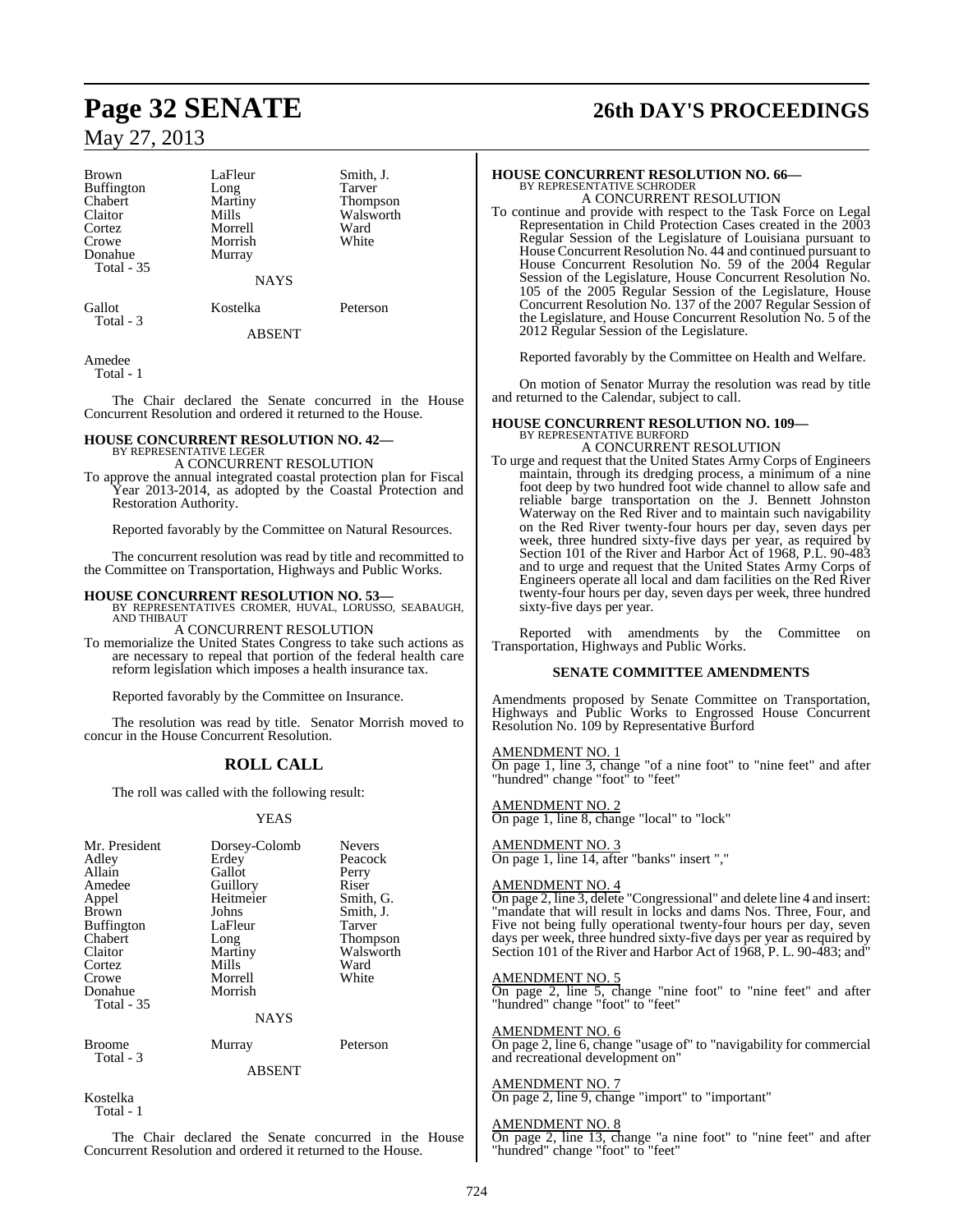# **26th DAY'S PROCEEDINGS Page 33 SENATE**

#### On motion of Senator Adley, the committee amendment was adopted.

The resolution was read by title. Senator Peacock moved to concur in the amended House Concurrent Resolution.

### **ROLL CALL**

The roll was called with the following result:

YEAS

| Mr. President     | Dorsey-Colomb | Murray          |
|-------------------|---------------|-----------------|
| Adley             | Erdey         | <b>Nevers</b>   |
| Allain            | Gallot        | Peacock         |
| Amedee            | Guillory      | Perry           |
| Appel             | Heitmeier     | Peterson        |
| <b>Broome</b>     | Johns         | Riser           |
| Brown             | Kostelka      | Smith, G.       |
| <b>Buffington</b> | LaFleur       | Smith, J.       |
| Chabert           | Long          | Tarver          |
| Claitor           | Martiny       | <b>Thompson</b> |
| Cortez            | Mills         | Walsworth       |
| Crowe             | Morrell       | Ward            |
| Donahue           | Morrish       | White           |
| Total - 39        |               |                 |
|                   | <b>NAYS</b>   |                 |

Total - 0

Total - 0

The Chair declared the Senate had concurred in the amended House Concurrent Resolution and ordered it returned to the House.

ABSENT

#### **HOUSE CONCURRENT RESOLUTION NO. 120—** BY REPRESENTATIVE HARRISON

A CONCURRENT RESOLUTION

To memorialize the United States Congress to take such actions as are necessary to ban the importation into the United States of shrimp from countries that have experienced early mortality syndrome in their shrimp industry.

Reported favorably by the Committee on Natural Resources.

The concurrent resolution was read by title and recommitted to the Committee on Commerce, Consumer Protection, and International Affairs.

## **HOUSE CONCURRENT RESOLUTION NO. 122—** BY REPRESENTATIVE MONTOUCET AND SENATOR THOMPSON A CONCURRENT RESOLUTION

To direct the Department of Health and Hospitals to submit to the Centers for Medicare and Medicaid Services on or before February 1, 2014, an application for a Section 1115 Medicaid demonstration waiver that will allow the use of costs not otherwisematchable authority to receive federal matching funds for designated state and local health programs and to reinvest unencumbered state funds into the Medicaid program.

Reported favorably by the Committee on Health and Welfare.

The concurrent resolution was read by title and recommitted to the Committee on Finance.

#### **HOUSE CONCURRENT RESOLUTION NO. 126—** BY REPRESENTATIVE DIXON

A CONCURRENT RESOLUTION

To urge and request the further development of existing port assets focused on the entire Red River waterway in Rapides Parish.

Reported with amendments by the Committee on Transportation, Highways and Public Works.

### **SENATE COMMITTEE AMENDMENTS**

Amendments proposed by Senate Committee on Transportation, Highways and Public Works to Original House Concurrent Resolution No. 126 by Representative Dixon

#### AMENDMENT NO. 1

On page 2, line 1, change "port authority" to "jurisdiction"

#### AMENDMENT NO. 2

On page 3, line 1, after "Business" insert "and Industry"

On motion of Senator Adley, the committee amendment was adopted.

On motion of Senator Adley the amended resolution was read by title and returned to the Calendar, subject to call.

# **HOUSE CONCURRENT RESOLUTION NO. 128—** BY REPRESENTATIVE TIM BURNS

- A CONCURRENT RESOLUTION To urge and request the State Board of Elementary and Secondary Education to study issues related to the possession by students
	- of Global Positioning System (GPS) tracking devices at school and on school buses and to submit a report of its findings and conclusions, including any recommendations for legislation, to the House Committee on Education and the Senate Committee on Education not later than 60 days prior to the beginning of the 2014 Regular Session of the Legislature.

Reported favorably by the Committee on Education.

On motion of Senator Appel the resolution was read by title and returned to the Calendar, subject to call.

**HOUSE CONCURRENT RESOLUTION NO. 132—**<br>BY REPRESENTATIVES JIM MORRIS, BURFORD, HENRY BURNS,<br>BURRELL, CARMODY, NORTON, REYNOLDS, SEABAUGH,<br>THOMPSON, AND PATRICK WILLIAMS AND SENATORS ADLEY,<br>BUFFINGTON, AND TARVER A CONCURRENT RESOLUTION

To memorialize the United States Congress to take such actions as are necessary to enact legislation that promotes growth of domestic alternative fuel sources, such as natural gas, and reduces dependence on foreign oil.

Reported favorably by the Committee on Natural Resources.

The resolution was read by title. Senator Adley moved to concur in the House Concurrent Resolution.

## **ROLL CALL**

The roll was called with the following result:

#### YEAS

| Mr. President | Dorsey-Colomb | Murray          |
|---------------|---------------|-----------------|
| Adley         | Erdey         | <b>Nevers</b>   |
| Allain        | Gallot        | Peacock         |
| Amedee        | Guillory      | Perry           |
| Appel         | Heitmeier     | Peterson        |
| Broome        | Johns         | Riser           |
| Brown         | Kostelka      | Smith, G.       |
| Buffington    | LaFleur       | Smith, J.       |
| Chabert       | Long          | Tarver          |
| Claitor       | Martiny       | <b>Thompson</b> |
| Cortez        | Mills         | Walsworth       |
| Crowe         | Morrell       | Ward            |
| Donahue       | Morrish       | White           |
| Total - 39    |               |                 |

**NAYS** 

Total - 0

# May 27, 2013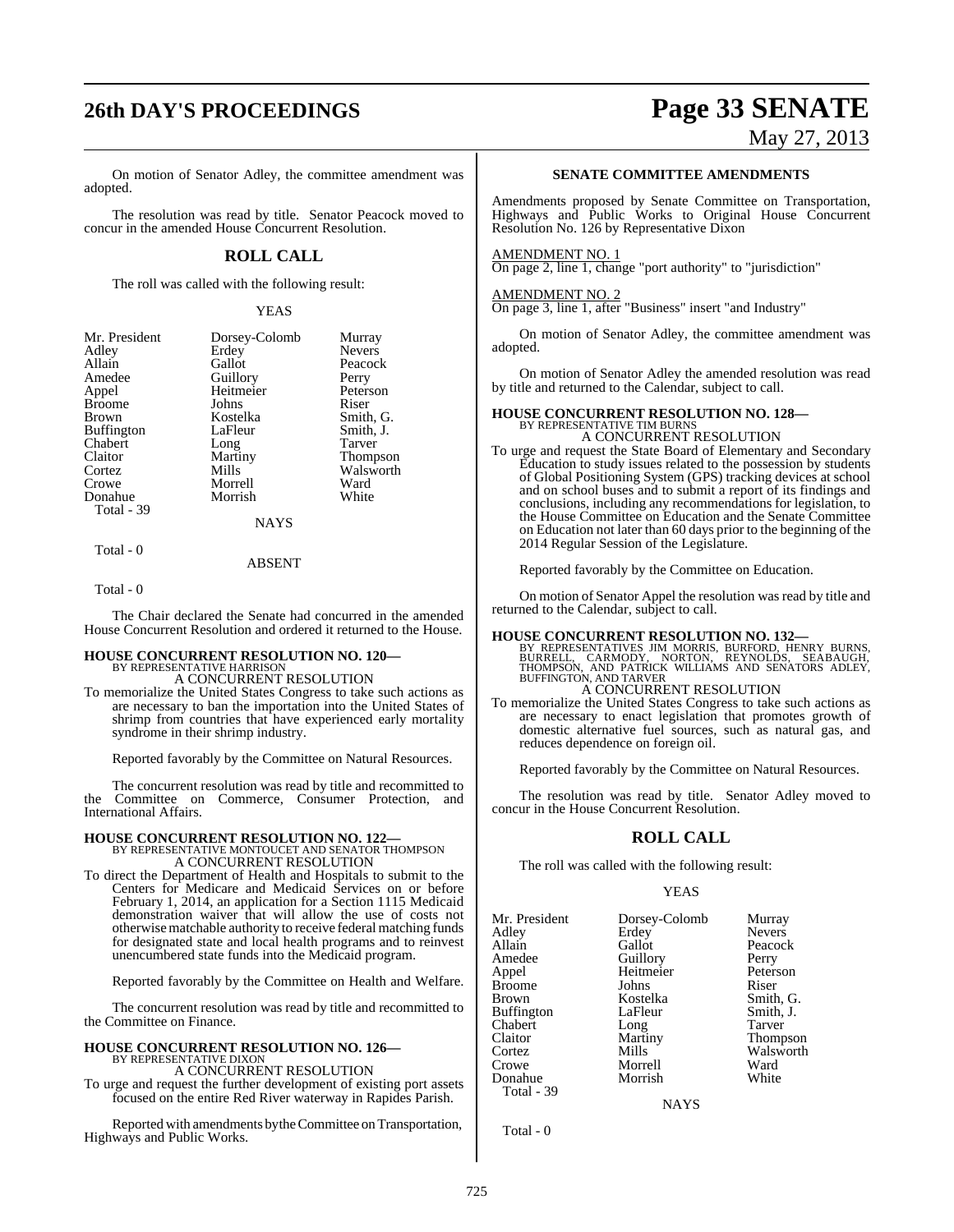#### ABSENT

Total - 0

The Chair declared the Senate concurred in the House Concurrent Resolution and ordered it returned to the House.

#### **HOUSE CONCURRENT RESOLUTION NO. 133—** BY REPRESENTATIVE SCHRODER

A CONCURRENT RESOLUTION

To urge and request the Department of Health and Hospitals, the Department of Children and Family Services, and the State Board of Elementary and Secondary Education to study jointly the feasibility of coordinating statemental health and counseling resources for the purpose of providing supports to public school students and to submit a written report of findings and recommendations to the House Committee on Health and Welfare, the Senate Committee on Health and Welfare, the House Committee on Education, and the Senate Committee on Education not later than sixty days prior to the beginning of the 2014 Regular Session of the Legislature of Louisiana.

Reported favorably by the Committee on Health and Welfare.

The resolution was read by title. Senator Erdey moved to concur in the House Concurrent Resolution.

## **ROLL CALL**

The roll was called with the following result:

#### YEAS

| Mr. President     | Dorsey-Colomb | Murray          |
|-------------------|---------------|-----------------|
| Adley             | Erdey         | <b>Nevers</b>   |
| Allain            | Gallot        | Peacock         |
| Amedee            | Guillory      | Perry           |
| Appel             | Heitmeier     | Peterson        |
| <b>Broome</b>     | Johns         | Riser           |
| Brown             | Kostelka      | Smith, G.       |
| <b>Buffington</b> | LaFleur       | Smith, J.       |
| Chabert           | Long          | Tarver          |
| Claitor           | Martiny       | <b>Thompson</b> |
| Cortez            | Mills         | Walsworth       |
| Crowe             | Morrell       | Ward            |
| Donahue           | Morrish       | White           |
| Total - 39        |               |                 |
|                   | <b>NAYS</b>   |                 |
| Total - 0         |               |                 |

ABSENT

Total - 0

The Chair declared the Senate concurred in the House Concurrent Resolution and ordered it returned to the House.

### **House Concurrent Resolutions to be Adopted, Subject to Call**

#### **Called from the Calendar**

Senator Nevers asked that House Concurrent Resolution No. 66 be called from the Calendar.

#### **HOUSE CONCURRENT RESOLUTION NO. 66—** BY REPRESENTATIVE SCHRODER

A CONCURRENT RESOLUTION

To continue and provide with respect to the Task Force on Legal Representation in Child Protection Cases created in the 2003 Regular Session of the Legislature of Louisiana pursuant to House Concurrent Resolution No. 44 and continued pursuant to House Concurrent Resolution No. 59 of the 2004 Regular Session of the Legislature, House Concurrent Resolution No.

# **Page 34 SENATE 26th DAY'S PROCEEDINGS**

105 of the 2005 Regular Session of the Legislature, House Concurrent Resolution No. 137 of the 2007 Regular Session of the Legislature, and House Concurrent Resolution No. 5 of the 2012 Regular Session of the Legislature.

The resolution was read by title. Senator Nevers moved to concur in the House Concurrent Resolution.

## **ROLL CALL**

The roll was called with the following result:

|  | v |
|--|---|
|--|---|

| Mr. President | Dorsey-Colomb | Murray          |
|---------------|---------------|-----------------|
| Adlev         | Erdey         | <b>Nevers</b>   |
| Allain        | Gallot        | Peacock         |
| Amedee        | Guillory      | Perry           |
| Appel         | Heitmeier     | Peterson        |
| Broome        | Johns         | Riser           |
| Brown         | Kostelka      | Smith, G.       |
| Buffington    | LaFleur       | Smith, J.       |
| Chabert       | Long          | Tarver          |
| Claitor       | Martiny       | <b>Thompson</b> |
| Cortez        | Mills         | Walsworth       |
| Crowe         | Morrell       | Ward            |
| Donahue       | Morrish       | White           |
| Total - 39    |               |                 |
|               | <b>NAYS</b>   |                 |
|               |               |                 |

Total - 0

Total - 0

The Chair declared the Senate concurred in the House Concurrent Resolution and ordered it returned to the House.

ABSENT

### **Rules Suspended**

Senator Kostelka asked for and obtained a suspension of the rules to recommit a bill.

#### **HOUSE BILL NO. 607—**

BY REPRESENTATIVE MORENO

AN ACT To amend and reenact R.S. 13:1568.3, 1595, and 1595.1, relative to Orleans Parish Juvenile Court judges; to designate special divisions of the Orleans Parish Juvenile Court; to abolish specific judgeships upon the expiration of terms or vacancy in the Orleans Parish Juvenile Court; to provide relative to funding; and to provide for related matters.

Senator Kostelka moved to recommit the bill from the Committee on Judiciary A to the Committee on Judiciary C.

Without objection, so ordered.

#### **Bagneris Rule**

Senator Thompson moved to suspend the rules to temporarily pass over controversial House Bills on Third Reading and Final Passage with the intention of taking them up later, in their regular order.

Without objection, so ordered.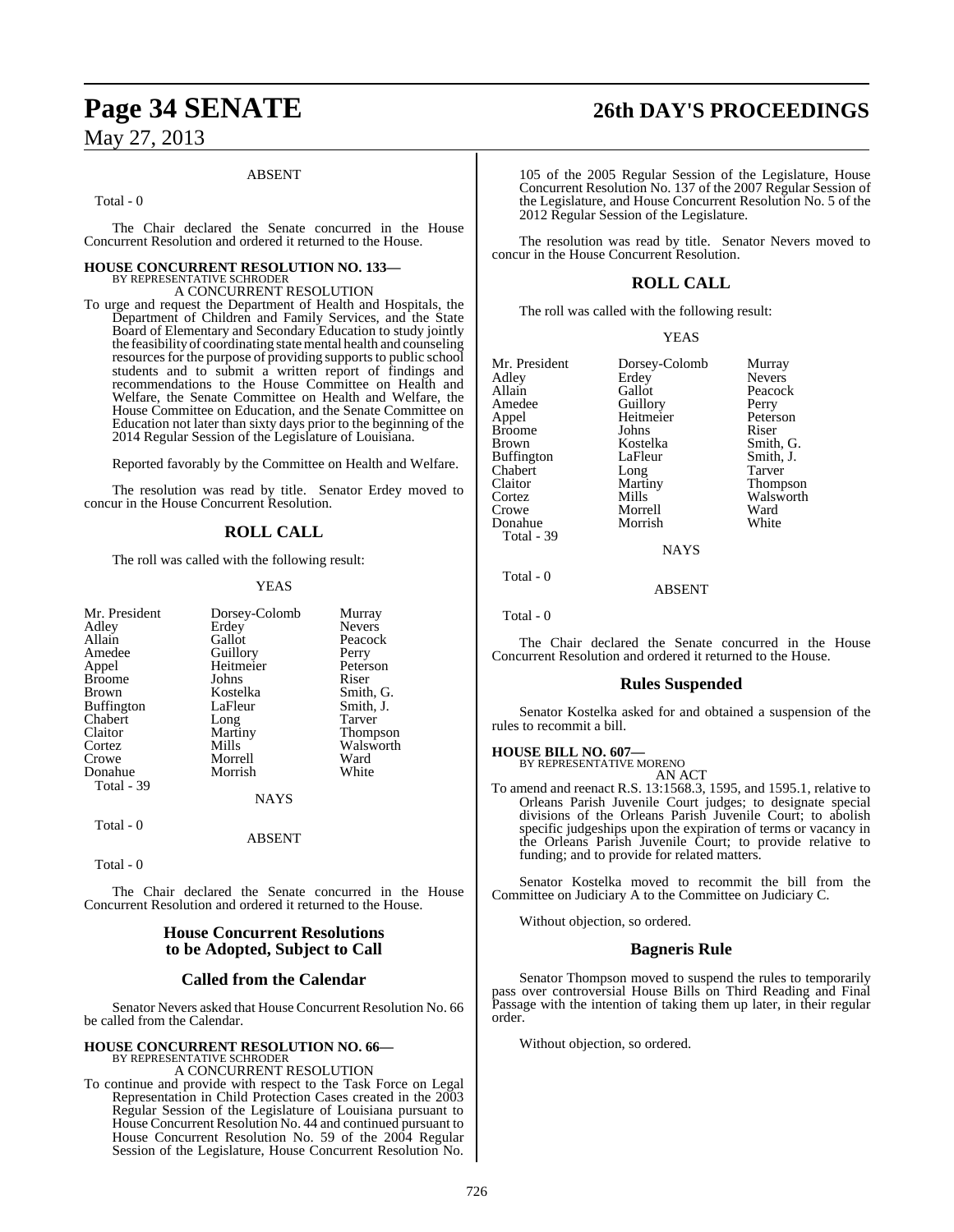# **26th DAY'S PROCEEDINGS Page 35 SENATE**

# May 27, 2013

#### **House Bills and Joint Resolutions on Third Reading and Final Passage**

#### **HOUSE BILL NO. 348—**

BY REPRESENTATIVE ARNOLD AN ACT

To amend and reenact R.S. 9:173(A) and to enact R.S. 9:171(C) and 173(C), relative to the Uniform Unclaimed Property Act; to limit the time within which to bring certain actions; to limit the time required to retain certain records; and to provide for related matters.

#### **Floor Amendments**

Senator Heitmeier proposed the following amendments.

#### **SENATE FLOOR AMENDMENTS**

Amendments proposed bySenator Heitmeier to Engrossed House Bill No. 348 by Representative Arnold

#### AMENDMENT NO. 1

On page 1, line 2, change "R.S. 9:171(C) and 173(C)" to "R.S. 9:154. 2,  $171(C)$ , and  $173(C)$ <sup>"</sup>

#### AMENDMENT NO. 2

Delete Senate Committee Amendment Nos. 1 and 2 proposed by the Senate Committee on Judiciary A and adopted by the Senate on May 15, 2013

#### AMENDMENT NO. 3

On page 1, line 3, after "Act;" insert "to declare certain funds as abandoned unclaimed property; to provide for disposition of certain abandoned unclaimed funds; to create the Geaux Pass Transition Fund as a special fund in the state treasury and provide for the disposition of monies in the fund;"

#### AMENDMENT NO. 4

On page 1, between lines 6 and 7, insert

Section 1. R.S. 9:154.2 is hereby enacted to read as follows: §154.2. Crescent City Connection; Geaux Pass accounts and deposits; tolls; Geaux Pass Transition Fund; disposition

A. Notwithstanding the provisions of R.S. 9:154 or any other provision of law to the contrary, the provisions of this Section shall apply to account balances and toll tag deposits for all Geaux Pass accounts with the primary designation of the Crescent City Connection Bridge that have had no activity on Louisiana Highway 1 since July 1, 2012, and all tolls paid to cross the Crescent City Connection Bridge for the period beginning January 1, 2013, and continuing through March 5, 2013.

B. On July 1, 2013, any monetary funds remaining in any Geaux Pass account, any monetary funds remaining for toll tag deposits for all Geaux Pass accounts with the primary designation of the Crescent City Connection Bridge that have had no activity on Louisiana Highway 1 on or after July 1, 2012, and any monetary funds paid as a toll to cross the Crescent City Connection Bridge from January 1, 2013, through March 5, 2013, and which monetary funds have not been claimed by any person as of June 15, 2013, shall be deemed abandoned funds for the purposes of treatment as unclaimed property in accordance with the provisions of this Section.

C. Funds that are deemed abandoned funds pursuant to this Section shall be immediately reported and transferred from the Department of Transportation and Development to the state treasurer in his capacity as administrator of the Uniform Unclaimed Property Act. The state treasurer shall deposit these funds into the Geaux Pass Transition Fund as provided in this Section, and shall through June 30, 2014, provide for the return of such funds to their owners in accordance with the Uniform Unclaimed Property Act. The state treasurer shall further provide for the payment of all unexpended and unencumbered funds remaining in the Geaux Pass Transition Fund on June 30, 2014, in accordance with the provisions of this Section.

D. (1) There is hereby created the Geaux Pass Transition Fund as a special fund in the state treasury, hereinafter referred to as the

"fund". The source of monies for the fund shall be the monies transferred fromthe Department of Transportation and Development to the state treasurer in his capacity as administrator of the Uniform Unclaimed Property Act pursuant to the provisions of this Section.

(2)After compliance with the requirements of Article VII, Section 9(B) of the Constitution of Louisiana, relative to the Bond Security and Redemption Fund, an amount equal to that deposited into the state treasury from the foregoing sources shall be deposited in and credited to the fund. The monies in the fund shall be invested by the treasurer in the same manner as the state general fund, and interest earnings shall be deposited into the fund.

(3) All unexpended and unencumbered monies remaining in the fund on June 30, 2014, shall be appropriated as follows:

(a) An amount not to exceed thirty percent of the monies in the fund shall be appropriated to the Department of Transportation and Development for operational and maintenance costs for the New Orleans ferries, formerly operated by its Crescent City Connection Division.

 $\overline{(b)}$  The balance of the monies in the fund as of June 30, 2014, shall be appropriated to the New Orleans Regional Planning Commission for lighting of the eastbank and westbank approaches to the Crescent City Connection Bridge, including General DeGaulle and the Westbank Expressway approach through ground level, improvements to ingress and egress points, lighting, maintenance, grass cutting, and landscaping of the Westbank Expressway and its connecting arteries.

(c) The state treasurershall be relieved of all liability which may arise with respect to such distribution of funds.

E. All data associated with funds transferred to the state treasurer pursuant to this Section shall be provided to the Unclaimed Property Division in an electronic format as designated by such division.

F. For the purposes of this Section, holder requirements under R.S. 9:159 shall be deemed waived and the Department of Transportation and Development shall be deemed a holder in good faith pursuant to provisions of the Uniform Unclaimed Property Act.

G. The state treasurer in his capacity as administrator of the Uniform Unclaimed Property Act may establish policies and procedures as necessary to implement the provisions of this Section.

H. All books, papers, and records transferred to the state treasurer pursuant to this Section or as a result of the Act originating as House Bill 348 of the 2013 Regular Session of the Legislature shall be retained for a period of no less than five years following such transfer.

I. The provisions of this Section shall supersede and control to the extent of conflict with any other provision of law.

#### AMENDMENT NO. 5

On page 1, line 7, change "Section 1." to "Section 2."

#### AMENDMENT NO. 6

On page 2, after line 9, insert:

"Section 3. The provisions of Section 1 and this Section of this Act shall become effective upon signature by the governor or, if not signed by the governor, upon expiration of the time for bills to become law without signature by the governor, as provided by Article III, Section 18 of the Constitution of Louisiana. If vetoed by the governor and subsequently approved by the legislature, the provisions of Section 1and this Section of this Act shall become effective on the day following such approval."

On motion of Senator Heitmeier, the amendments were adopted.

The bill was read by title. Senator Murray moved the final passage of the amended bill.

#### **ROLL CALL**

The roll was called with the following result:

#### YEAS

Mr. President Erdey Nevers<br>
Adley Gallot Peacoc

Peacock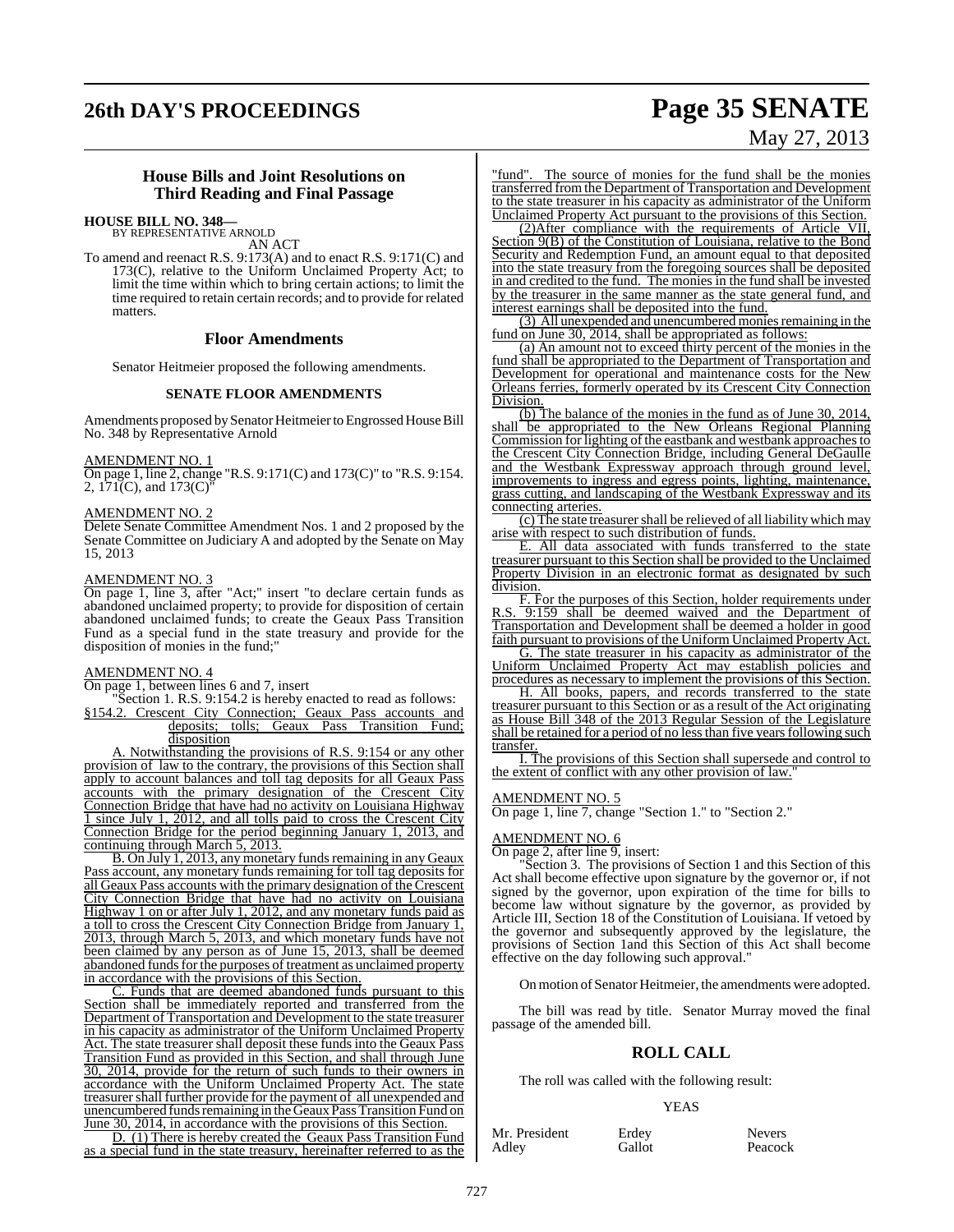| Allain        | Guillory    | Perry     |
|---------------|-------------|-----------|
| Amedee        | Heitmeier   | Peterson  |
| Appel         | Johns       | Riser     |
| Broome        | Kostelka    | Smith, G. |
| Brown         | LaFleur     | Smith, J. |
| Buffington    | Long        | Tarver    |
| Chabert       | Martiny     | Thompson  |
| Cortez        | Mills       | Walsworth |
| Crowe         | Morrell     | Ward      |
| Donahue       | Morrish     | White     |
| Dorsey-Colomb | Murray      |           |
| Total - 38    |             |           |
|               | <b>NAYS</b> |           |
|               |             |           |

Claitor Total - 1

#### ABSENT

#### Total - 0

The Chair declared the amended bill was passed and ordered it returned to the House. Senator Murray moved to reconsider the vote by which the bill was passed and laid the motion on the table.

#### **HOUSE BILL NO. 361—**

BY REPRESENTATIVE RITCHIE AN ACT

To amend and reenact R.S. 14:323(C)(4), relative to prohibited uses of tracking devices; to provide relative to the crime prohibiting certain uses of tracking devices; to amend the exception for parents of a minor child; to require the consent of both parents of the minor child in certain situationsin order for the exception to apply; and to provide for related matters.

The bill was read by title. Senator Nevers moved the final passage of the bill.

## **ROLL CALL**

The roll was called with the following result:

#### YEAS

| Mr. President<br>Adley<br>Amedee<br>Appel<br><b>Broome</b><br><b>Brown</b><br><b>Buffington</b><br>Chabert<br>Crowe<br>Donahue<br>Dorsey-Colomb | Erdey<br>Gallot<br>Guillory<br>Heitmeier<br>Johns<br>Kostelka<br>LaFleur<br>Martiny<br>Mills<br>Morrell<br>Morrish | Murray<br><b>Nevers</b><br>Peacock<br>Peterson<br>Riser<br>Smith, G.<br>Smith, J.<br>Tarver<br><b>Thompson</b><br>Walsworth<br>White |
|-------------------------------------------------------------------------------------------------------------------------------------------------|--------------------------------------------------------------------------------------------------------------------|--------------------------------------------------------------------------------------------------------------------------------------|
| Total - 33                                                                                                                                      | <b>NAYS</b>                                                                                                        |                                                                                                                                      |
| Allain<br>Claitor<br>Total - 5                                                                                                                  | Cortez<br>Long<br>ABSENT                                                                                           | Perry                                                                                                                                |

Ward

Total - 1

The Chair declared the bill was passed and ordered it returned to the House. Senator Nevers moved to reconsider the vote by which the bill was passed and laid the motion on the table.

#### **HOUSE BILL NO. 489—** BY REPRESENTATIVE COX

AN ACT

To amend and reenact R.S. 26:73(H) and 272(H), relative to certain permits for local historic districts; to require the issuance of certain permits by the commissioner and the municipal or parish

# **Page 36 SENATE 26th DAY'S PROCEEDINGS**

governing authority for the sale of low and high alcohol beverages in areas designated as local historic districts; and to provide for related matters.

The bill was read by title. Senator Gallot moved the final passage of the bill.

## **ROLL CALL**

The roll was called with the following result:

#### YEAS

| Mr. President     | Dorsey-Colomb | Murray        |
|-------------------|---------------|---------------|
| Adley             | Erdey         | <b>Nevers</b> |
| Allain            | Gallot        | Peacock       |
| Amedee            | Guillory      | Perry         |
| Appel             | Heitmeier     | Peterson      |
| <b>Broome</b>     | Johns         | Riser         |
| <b>Brown</b>      | Kostelka      | Smith, G.     |
| <b>Buffington</b> | LaFleur       | Smith, J.     |
| Chabert           | Long          | <b>Tarver</b> |
| Claitor           | Martiny       | Thompson      |
| Cortez            | Mills         | Walsworth     |
| Crowe             | Morrell       | Ward          |
| Donahue           | Morrish       | White         |
| Total - 39        |               |               |
|                   | NAVS          |               |

NAYS

ABSENT

Total - 0

Total - 0

The Chair declared the bill was passed and ordered it returned to the House. Senator Gallot moved to reconsider the vote by which the bill was passed and laid the motion on the table.

**HOUSE BILL NO. 425—** BY REPRESENTATIVE HENRY AN ACT

To enact R.S. 6:1013.1, relative to check cashing facilities; to provide for cashing certain government checks; to provide for records retention; and to provide for related matters.

#### **Floor Amendments**

Senator Martiny proposed the following amendments.

#### **SENATE FLOOR AMENDMENTS**

Amendments proposed by Senator Martiny to Engrossed House Bill No. 425 by Representative Henry

AMENDMENT NO. 1 On page 1, line 8, after "Treasury" insert "tax refund"

AMENDMENT NO. 2 On page 2, line 15, after "Treasury" insert "tax refund"

#### AMENDMENT NO. 3

On page 2, after line 26, insert: "Section 2. This Act shall become effective on November 1, 2013."

On motion of Senator Martiny, the amendments were adopted.

The bill was read by title. Senator Martiny moved the final passage of the amended bill.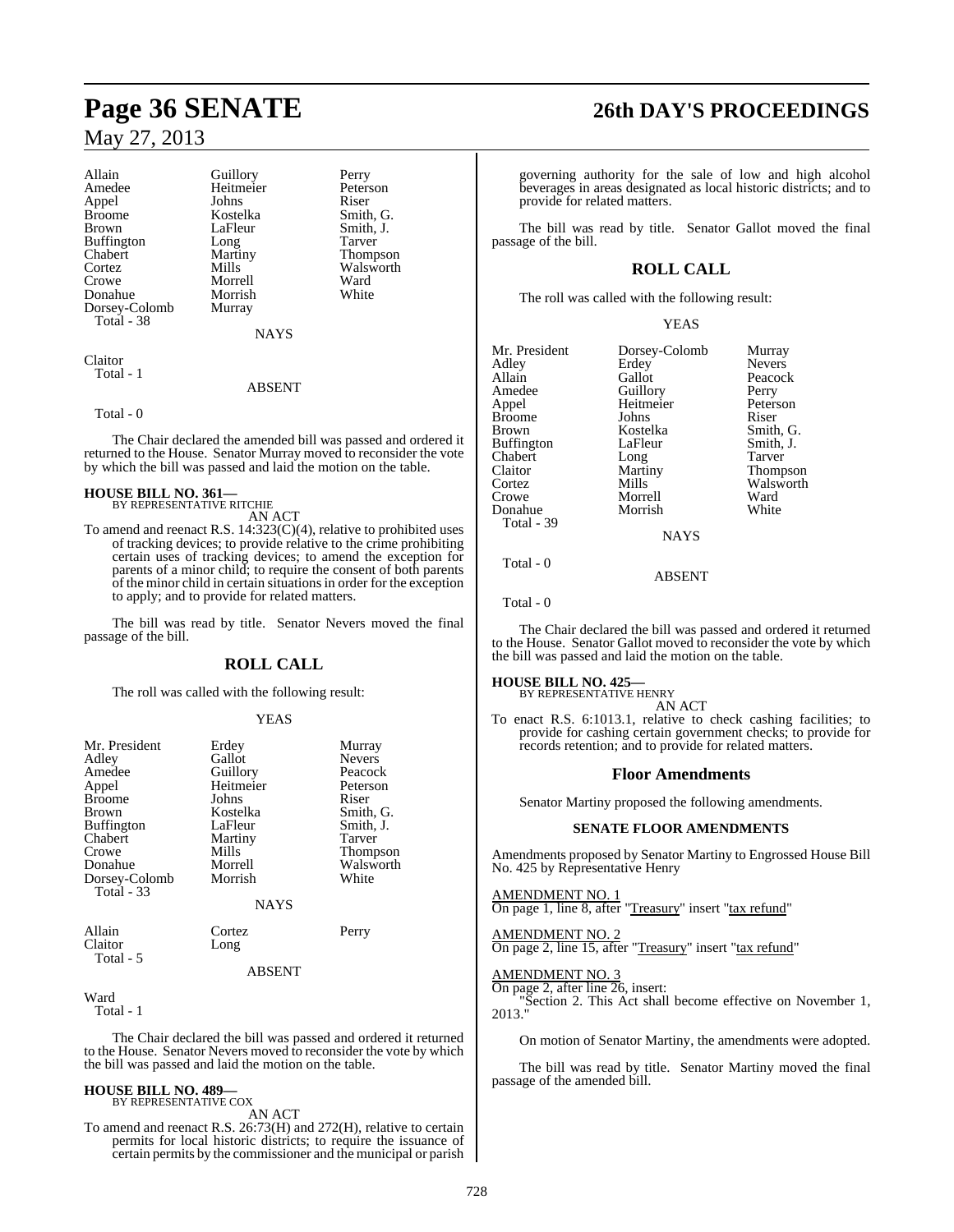# **26th DAY'S PROCEEDINGS Page 37 SENATE**

## **ROLL CALL**

The roll was called with the following result:

#### YEAS

| Mr. President<br>Adley<br>Allain<br>Amedee<br>Appel<br><b>Broome</b><br><b>Brown</b><br><b>Buffington</b><br>Chabert<br>Claitor<br>Cortez | Dorsey-Colomb<br>Erdey<br>Guillory<br>Heitmeier<br>Johns<br>Kostelka<br>LaFleur<br>Long<br>Martiny<br>Mills<br>Morrell | <b>Nevers</b><br>Peacock<br>Perry<br>Peterson<br>Riser<br>Smith, G.<br>Smith, J.<br>Tarver<br><b>Thompson</b><br>Walsworth<br>Ward |
|-------------------------------------------------------------------------------------------------------------------------------------------|------------------------------------------------------------------------------------------------------------------------|------------------------------------------------------------------------------------------------------------------------------------|
|                                                                                                                                           |                                                                                                                        |                                                                                                                                    |
| Crowe<br>Donahue                                                                                                                          | Morrish                                                                                                                | White                                                                                                                              |
| Total - 38                                                                                                                                | Murray<br>NAYS                                                                                                         |                                                                                                                                    |

Total - 0

Gallot

Total - 1

The Chair declared the amended bill was passed and ordered it returned to the House. Senator Martiny moved to reconsider the vote by which the bill was passed and laid the motion on the table.

ABSENT

# **HOUSE BILL NO. 465—** BY REPRESENTATIVE SHADOIN

AN ACT

To amend and reenact R.S.  $32:393(B)(2)$  and  $(C)(1)(b)$  and  $414.2(A)(1)(c)$  and to enact R.S. 32:414.2(A)(1)(d)(xi), relative to commercial driver's licenses; to provide for reports to be sent to the Department of Public Safety and Corrections regarding violations by holders of commercial driver'slicenses; to provide relative to the disqualification of commercial driver's licenses; to provide for definitions; and to provide for related matters.

The bill was read by title. Senator Kostelka moved the final passage of the bill.

### **ROLL CALL**

The roll was called with the following result:

#### YEAS

| Mr. President     | Dorsey-Colomb | Murray          |
|-------------------|---------------|-----------------|
| Adley             | Erdey         | <b>Nevers</b>   |
| Allain            | Gallot        | Peacock         |
| Amedee            | Guillory      | Perry           |
| Appel             | Heitmeier     | Peterson        |
| <b>Broome</b>     | Johns         | Riser           |
| Brown             | Kostelka      | Smith, G.       |
| <b>Buffington</b> | LaFleur       | Smith, J.       |
| Chabert           | Long          | <b>Tarver</b>   |
| Claitor           | Martiny       | <b>Thompson</b> |
| Cortez            | Mills         | Walsworth       |
| Crowe             | Morrell       | Ward            |
| Donahue           | Morrish       | White           |
| Total - 39        |               |                 |
|                   | NAYS          |                 |
|                   |               |                 |

ABSENT

Total - 0

Total - 0

The Chair declared the bill was passed and ordered it returned

# May 27, 2013

to the House. Senator Kostelka moved to reconsider the vote by which the bill was passed and laid the motion on the table.

# **HOUSE BILL NO. 628—** BY REPRESENTATIVE BARRAS

AN ACT To amend and reenact R.S. 9:400(A)(introductory paragraph), (B), (D), and (E), R.S. 11:22(D), 143(C)(introductory paragraph), 701(10), 1115(C), 1345.4, 1345.6, 1632(D)(1), 1633(B)(1),  $1644(\text{C})(2)$ ,  $2132$ ,  $2218(\text{J})(4)$ ,  $2220(\text{A})(1)(\text{g})(i)$ , (ii), and (iv),  $2221(K)(3)$ ,  $2241.8(1)(b)$ , and  $2242.8(1)(b)$ , R.S. 14:26 and 63.4(A) and (C), R.S. 15:1084(D) and 1173, R.S. 17:7.2(A)(introductory paragraph), 1684(A)(2), 1809(A), 1812(A), 1813(A), the heading of Part IV of Chapter 5 of Title 17 of the Louisiana Revised Statutes of 1950, R.S.17:1970.2(5),  $1970.4(D)(1)(b)$ , (c), and (d),  $2054(A)$ ,  $2757(B)(9)$ , 3022(A)(1)(a)(introductory paragraph) and (i), 3130(A), 3218, 3226(B), 3351(A)(5)(c), 3351.1(A)(1), 3381(A), 3382(A), and 3387(A), R.S. 22:1071(D)(2)(c), R.S. 24:31.1(C)(2), (D), and (E), R.S. 27:220(C), R.S. 28:2(32)(b), 54(D)(1)(introductory paragraph), 874(A)(introductory paragraph),  $894(A)$ (introductory paragraph) and (B)(5), and 912(B), R.S.  $30:4(I)(4)$  and  $9I(B)(1)$ , R.S.  $33:4720.56(23)(a)$ ,  $4720.58.1(F)(1)$ ,  $4720.151(K)(6)(a)$ ,  $4720.161(K)(3)$  and (6)(a),  $4720.171(K)(3)$  and  $(6)(a)$ ,  $4720.181(K)(6)(a)$ , and 4720.191(K)(6)(a), R.S. 35:191.2(4), R.S. 36:109(V), 204(A)(8), 209(W)(introductory paragraph) and (2), 234(A)(13), 239(C), 254(A)(8) and (F)(1), 354(A)(12), 404(A)(9),  $454(A)(8)$ ,  $605(A)(8)$ ,  $624(A)(7)$ ,  $629(C)(3)$ ,  $645(A)(7)$ , 682(B)(6), 702(6), 722(6), 742(6), and 764(A)(7), R.S.  $37:791(A)(3)$  and  $3259(A)(9)$  and (B), R.S. 39:102(C) and  $103(A)(2)$ , R.S.  $39:1533(A)$  as most recently amended by Section 3 of Act No. 449 and Section 3 of Act No. 631 of the 2006 Regular Session of the Legislature, R.S. 40:4(A)(3)(b), 32(12), 33(A), 61(A)(4), 1155, 1232(C), 1232.4(2) and (7), 1232.9(2) and (7), 1300.198(B)(4), and 2022(D), R.S. 42:447, R.S.  $44:4(4)(a)$ ,  $(14)$ ,  $(31)$ , and  $(37)$  and  $4.1(B)(20)$ , R.S. 46:2(A) and (B), 448(A)(1) and (B) through (E), 2111(C), 2402(6), and 2405(B), R.S. 47:332.9(A), 337.95(B)(1)(a), 337.96, 337.99(H)(1) and (I), 4331(F), 4352, and 6103(A)(2), R.S.  $48:1671(C)(1)$ , R.S.  $49:214.5.3(B)(3)$ ,  $952(1)$ ,  $953(B)(1)(a)$  and  $(2)$  and  $(F)(3)(b)$  and  $(h)$ ,  $954(A)$  and  $(B)(2)$ , 954.1, 966(C), 968(D)(1)(c), (H)(1), (I), and (J), 981, 982, 983(A)(introductory paragraph) and (B), 984, 985, 986, 987, and 1101(A), R.S. 51:3115 and 3121(G), Children's Code Articles 1302.1(7) and 1437(B), and Code of Criminal Procedure Articles 405, 406, 409, and 410, to enact R.S. 17:4015(7)(e) and R.S. 36:409(R), and to repeal R.S. 11:231(A)(3), 449(A) and (B), 450(B), and 788(C)(introductory paragraph) all as amended by Act No. 714 of the 2008 Regular Session of the Legislature and R.S. 11:788(C)(4) as enacted by Act No. 714 of the 2008 Regular Session of the Legislature, and R.S. 18:1505.2(T), relative to the various provisions of the Louisiana Revised Statutes of 1950, the Children's Code, and the Code of Criminal Procedure; to provide for various technical corrections, including corrections in legal citations, corrections in names of publications, agencies, department offices, officers, and other entities, removing of references to agencies that have been repealed or no longer exist, listing agencies in the appropriate provisions for each department in executive reorganization provisions, listing of a human services district in appropriate provisions for such districts, designating undesignated statutory provisions,making conforming changes, and clarifying language; and to provide for related matters.

#### **Floor Amendments**

Senator Cortez proposed the following amendments.

#### **SENATE FLOOR AMENDMENTS**

Amendments proposed by Senator Cortez to Reengrossed House Bill No. 628 by Representative Barras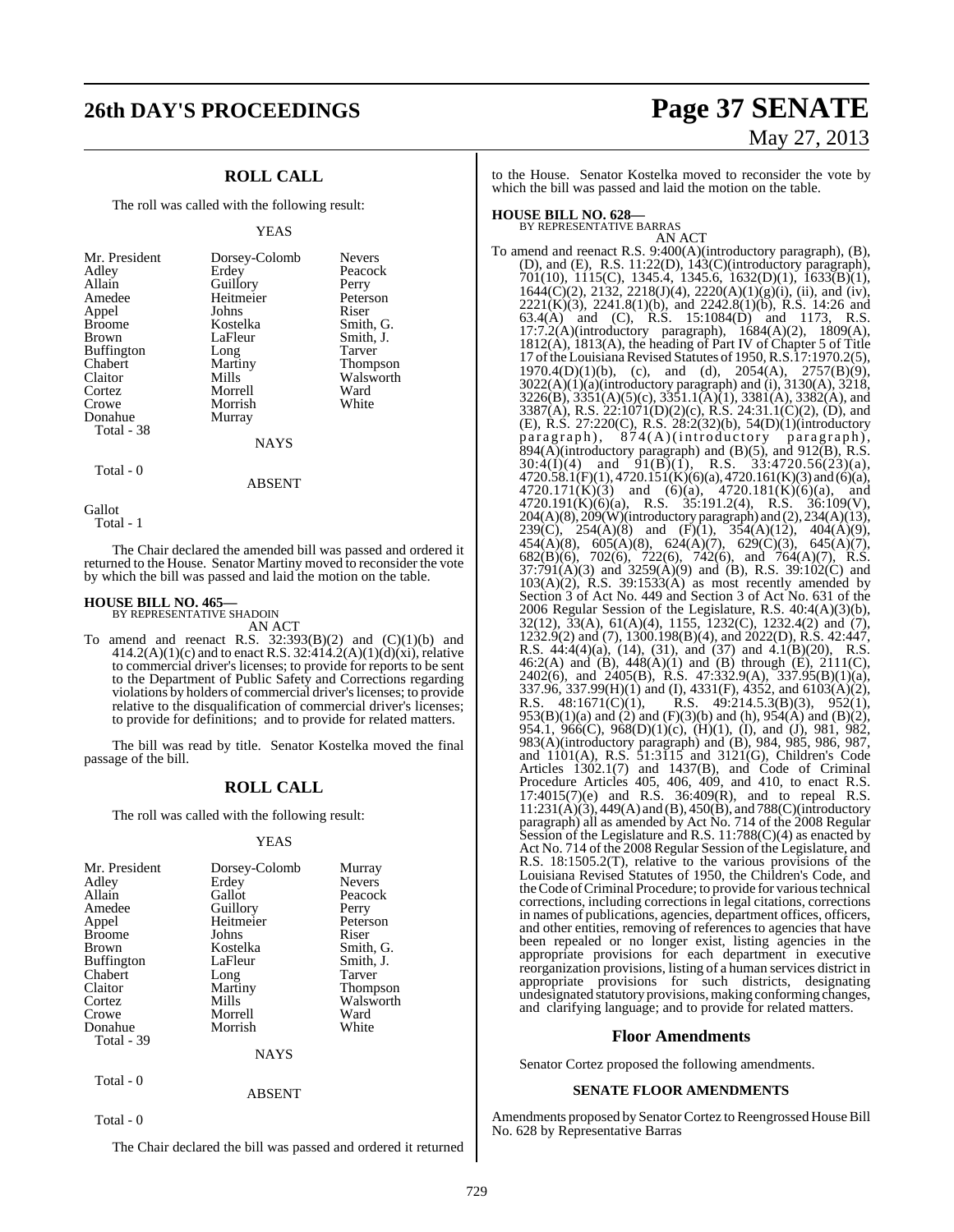#### AMENDMENT NO. 1

On page 73, after line 14, add the following:

"Section 30. This Act shall become effective upon signature by the governor or, if not signed by the governor, upon expiration of the time for bills to become law without signature by the governor, as provided by Article III, Section 18 of the Constitution of Louisiana. If vetoed by the governor and subsequently approved by the legislature, this Act shall become effective on the day following such approval."

On motion of Senator Perry, the amendments were adopted.

The bill was read by title. Senator Perry moved the final passage of the amended bill.

### **ROLL CALL**

The roll was called with the following result:

#### YEAS

| Mr. President     | Erdey     | <b>Nevers</b>   |
|-------------------|-----------|-----------------|
| Adley             | Gallot    | Peacock         |
| Allain            | Guillory  | Perry           |
| Amedee            | Heitmeier | Peterson        |
| Appel             | Johns     | Riser           |
| <b>Broome</b>     | Kostelka  | Smith, G.       |
| Brown             | LaFleur   | Smith, J.       |
| <b>Buffington</b> | Long      | Tarver          |
| Chabert           | Martiny   | <b>Thompson</b> |
| Cortez            | Mills     | Walsworth       |
| Crowe             | Morrell   | Ward            |
| Donahue           | Morrish   | White           |
| Dorsey-Colomb     | Murray    |                 |
| Total - 38        |           |                 |
|                   | NAYS      |                 |

Claitor Total - 1

#### ABSENT

Total - 0

The Chair declared the amended bill was passed and ordered it returned to the House. Senator Perry moved to reconsider the vote by which the bill was passed and laid the motion on the table.

# **HOUSE BILL NO. 540—** BY REPRESENTATIVE JONES

AN ACT

To amend and reenact R.S. 17:421.6(C), 421.8(A), and 421.9(G), relative to salary adjustments for certain school personnel; to modify certain provisions of law relative to limitations on salary adjustments for school teachers, counselors, and psychologists; and to provide for related matters.

The bill was read by title. Senator Nevers moved the final passage of the bill.

#### **ROLL CALL**

The roll was called with the following result:

#### YEAS

| Mr. President     | Dorsey-Colomb | Murray        |
|-------------------|---------------|---------------|
| Adley             | Erdey         | <b>Nevers</b> |
| Allain            | Gallot        | Peacock       |
| Amedee            | Guillory      | Perry         |
| Appel             | Heitmeier     | Peterson      |
| <b>Broome</b>     | Johns         | Riser         |
| <b>Brown</b>      | Kostelka      | Smith, G.     |
| <b>Buffington</b> | LaFleur       | Smith, J.     |
| Chabert           | Long          | Tarver        |

# **Page 38 SENATE 26th DAY'S PROCEEDINGS**

| Claitor<br>Cortez<br>Crowe<br>Donahue | Martiny<br>Mills<br>Morrell<br>Morrish | Thompson<br>Walsworth<br>Ward<br>White |
|---------------------------------------|----------------------------------------|----------------------------------------|
| Total - 39                            | <b>NAYS</b>                            |                                        |
| Total - 0                             | <b>ABSENT</b>                          |                                        |

Total - 0

The Chair declared the bill was passed and ordered it returned to the House. Senator Nevers moved to reconsider the vote by which the bill was passed and laid the motion on the table.

**HOUSE BILL NO. 256—** BY REPRESENTATIVE PATRICK WILLIAMS AND SENATOR JOHNS A JOINT RESOLUTION

Proposing to add Article VII, Section 25(B)(3) of the Constitution of Louisiana, relative to tax sales occurring in certain parishes; to provide for the redemption period for certain blighted or abandoned property sold at tax sale; to provide for submission of the proposed amendment to the electors; and to provide for related matters.

The bill was read by title. Senator Long moved the final passage of the bill.

### **ROLL CALL**

The roll was called with the following result:

#### YEAS

| Mr. President        | Dorsey-Colomb | Morrell       |
|----------------------|---------------|---------------|
| Adlev                | Erdey         | Morrish       |
| Allain               | Gallot        | Murray        |
| Amedee               | Guillory      | <b>Nevers</b> |
| Appel                | Heitmeier     | Perry         |
| Broome               | Johns         | Peterson      |
| Brown                | Kostelka      | Smith, G.     |
| Buffington           | LaFleur       | Smith, J.     |
| Chabert              | Long          | Tarver        |
| Cortez               | Martiny       | Ward          |
| Crowe                | Mills         | White         |
| Total - 33           |               |               |
|                      | <b>NAYS</b>   |               |
|                      |               |               |
| Claitor              | Peacock       | Walsworth     |
| Total - 3            |               |               |
|                      | <b>ABSENT</b> |               |
|                      |               |               |
| Donahue<br>Total - 3 | Riser         | Thompson      |

The Chair declared the bill was passed and ordered it returned to the House. Senator Long moved to reconsider the vote by which the bill was passed and laid the motion on the table.

# **HOUSE BILL NO. 262—** BY REPRESENTATIVE ST. GERMAIN

AN ACT

To amend and reenact R.S. 40:1563.1(A)(17) and to enact R.S.  $40:1563.1(A)(18)$  and  $(19)$ , relative to the authority of fire marshals to conduct investigations and make arrests; to add failure to register as a convicted arsonist and violation of a fire marshal's orders to the list of offenses for which a fire marshal may conduct investigations and make arrests; and to provide for related matters.

The bill was read by title. Senator Ward moved the final passage of the bill.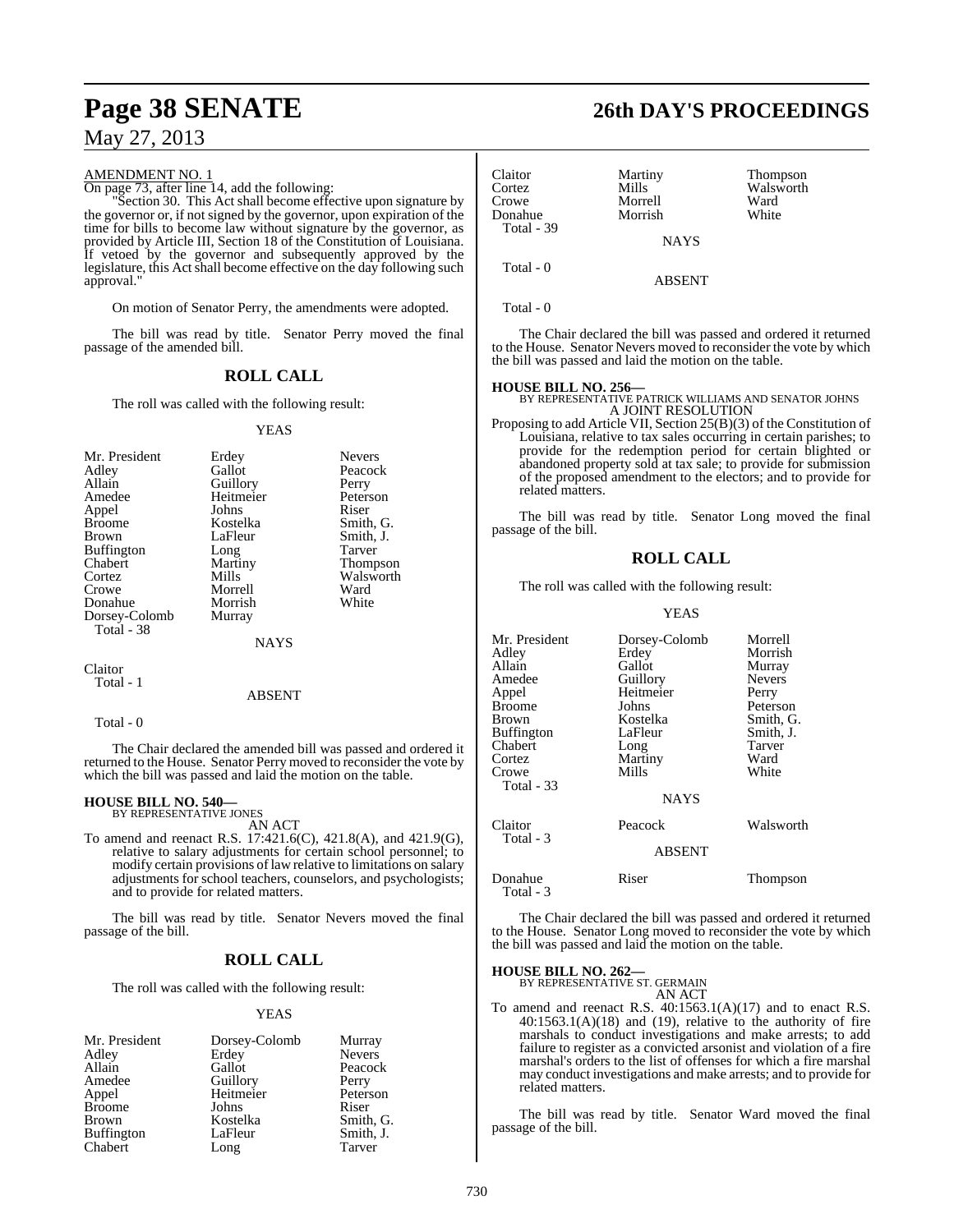## **ROLL CALL**

The roll was called with the following result:

#### YEAS

| Mr. President     | Dorsey-Colomb | Murray          |
|-------------------|---------------|-----------------|
| Adley             | Erdey         | <b>Nevers</b>   |
| Allain            | Gallot        | Peacock         |
| Amedee            | Guillory      | Perry           |
| Appel             | Heitmeier     | Peterson        |
| <b>Broome</b>     | Johns         | Riser           |
| <b>Brown</b>      | Kostelka      | Smith, G.       |
| <b>Buffington</b> | LaFleur       | Smith, J.       |
| Chabert           | Long          | Tarver          |
| Claitor           | Martiny       | <b>Thompson</b> |
| Cortez            | Mills         | Walsworth       |
| Crowe             | Morrell       | Ward            |
| Donahue           | Morrish       | White           |
| Total - 39        |               |                 |
|                   | <b>NAYS</b>   |                 |

Total - 0

Total - 0

The Chair declared the bill was passed and ordered it returned to the House. Senator Ward moved to reconsider the vote by which the bill was passed and laid the motion on the table.

ABSENT

# **HOUSE BILL NO. 295—** BY REPRESENTATIVE JOHNSON

AN ACT

To enact R.S. 33:447.11, relative to the mayor's court of the town of Mansura; to authorize an increase in court costsfor violations of municipal ordinances; and to provide for related matters.

The bill was read by title. Senator Johns moved the final passage of the bill.

#### **ROLL CALL**

The roll was called with the following result:

#### YEAS

| Mr. President | Dorsey-Colomb | Murray          |
|---------------|---------------|-----------------|
| Adley         | Erdey         | <b>Nevers</b>   |
| Allain        | Gallot        | Peacock         |
| Amedee        |               |                 |
|               | Guillory      | Perry           |
| Appel         | Heitmeier     | Peterson        |
| <b>Broome</b> | Johns         | Riser           |
| <b>Brown</b>  | Kostelka      | Smith, G.       |
| Buffington    | LaFleur       | Smith, J.       |
| Chabert       | Long          | Tarver          |
| Claitor       | Martiny       | <b>Thompson</b> |
| Cortez        | Mills         | Walsworth       |
| Crowe         | Morrell       | Ward            |
| Donahue       | Morrish       | White           |
| Total - 39    |               |                 |
|               | NAYS          |                 |
| Total - 0     |               |                 |

ABSENT

Total - 0

The Chair declared the bill was passed and ordered it returned to the House. Senator Johns moved to reconsider the vote by which the bill was passed and laid the motion on the table.

# **26th DAY'S PROCEEDINGS Page 39 SENATE** May 27, 2013

#### **HOUSE BILL NO. 360—**

BY REPRESENTATIVE SHADOIN AN ACT

To enact R.S. 13:5554(CC), relative to the premium costs of group insurance for retired sheriffs and employees of Lincoln Parish Sheriff's Office; to provide for eligibility for payment of premium costs; and to provide for related matters.

The bill was read by title. Senator Kostelka moved the final passage of the bill.

#### **ROLL CALL**

The roll was called with the following result:

#### YEAS

| Mr. President | Dorsey-Colomb | Murray        |
|---------------|---------------|---------------|
| Adlev         | Erdey         | <b>Nevers</b> |
| Allain        | Gallot        | Peacock       |
| Amedee        | Guillory      | Perry         |
| Appel         | Heitmeier     | Peterson      |
| Broome        | Johns         | Riser         |
| Brown         | Kostelka      | Smith, G.     |
| Buffington    | LaFleur       | Smith, J.     |
| Chabert       | Long          | Tarver        |
| Claitor       | Martiny       | Thompson      |
| Cortez        | Mills         | Walsworth     |
| Crowe         | Morrell       | Ward          |
| Donahue       | Morrish       | White         |
| Total - 39    |               |               |
|               | <b>NAYS</b>   |               |
| Total - 0     |               |               |
|               | ABSENT        |               |

Total - 0

The Chair declared the bill was passed and ordered it returned to the House. Senator Kostelka moved to reconsider the vote by which the bill was passed and laid the motion on the table.

**HOUSE BILL NO. 369—** BY REPRESENTATIVE KLECKLEY AND SENATOR JOHNS AN ACT

To amend and reenact R.S. 47:1987(B)(2), relative to notices related to ad valorem property taxes; to require certain information to be included in such notices; to provide relative to the uniformity of such notices; to provide for an effective date; and to provide for related matters.

The bill was read by title. Senator Johns moved the final passage of the bill.

#### **ROLL CALL**

The roll was called with the following result:

### YEAS

| Mr. President | Dorsey-Colomb | Murray        |
|---------------|---------------|---------------|
| Adley         | Erdey         | <b>Nevers</b> |
| Allain        | Gallot        | Peacock       |
| Amedee        | Guillory      | Perry         |
| Appel         | Heitmeier     | Peterson      |
| <b>Broome</b> | Johns         | Riser         |
| <b>Brown</b>  | Kostelka      | Smith, G.     |
| Buffington    | LaFleur       | Smith, J.     |
| Chabert       | Long          | Tarver        |
| Claitor       | Martiny       | Thompson      |
| Cortez        | Mills         | Walsworth     |
| Crowe         | Morrell       | Ward          |
| Donahue       | Morrish       | White         |
| Total - 39    |               |               |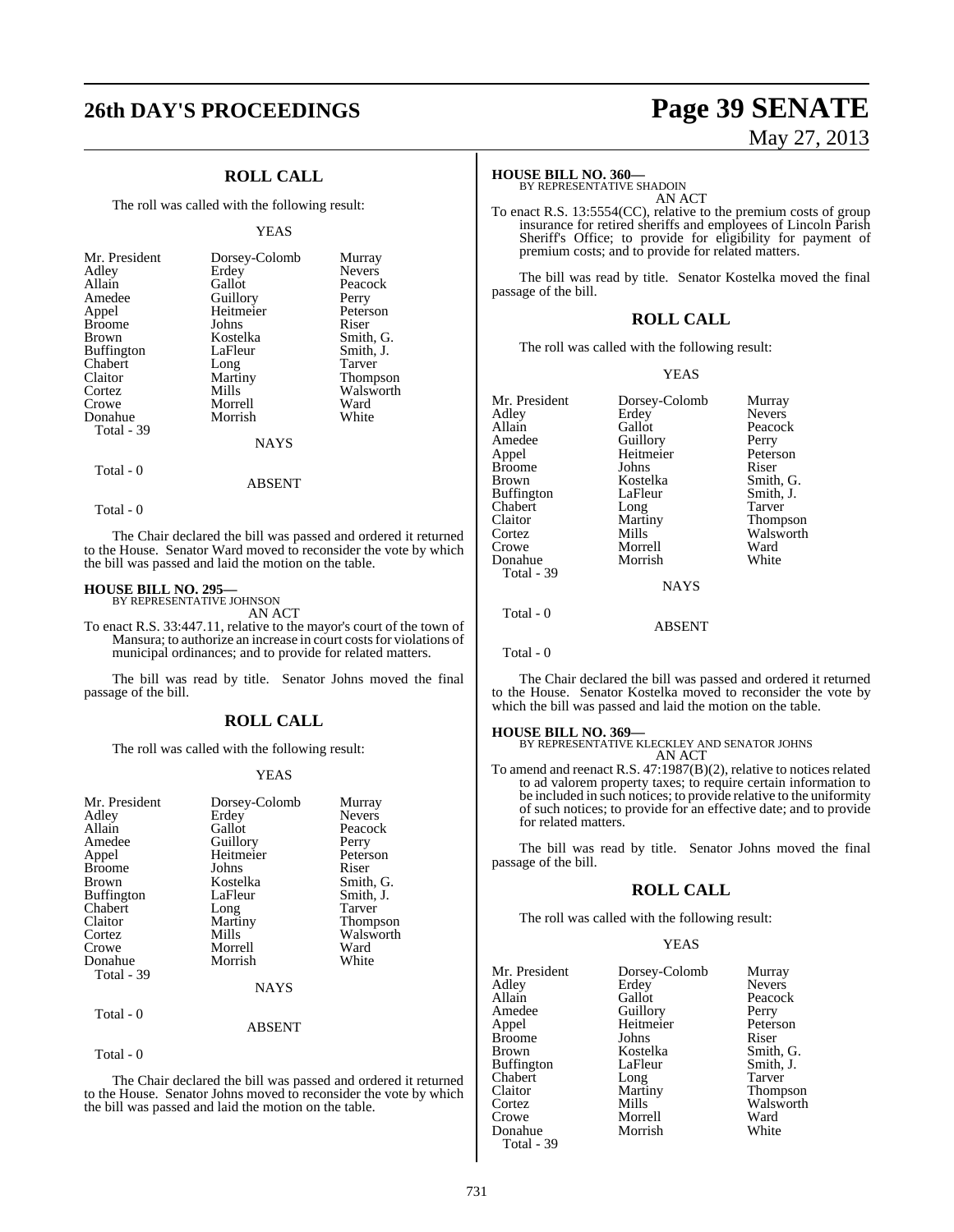#### **NAYS**

#### Total - 0

#### ABSENT

Total - 0

The Chair declared the bill was passed and ordered it returned to the House. Senator Johns moved to reconsider the vote by which the bill was passed and laid the motion on the table.

# **HOUSE BILL NO. 371—** BY REPRESENTATIVES LOPINTO AND HONORE

AN ACT

To amend and reenact Code of Criminal Procedure Articles 716, 717, 718, 719(A), 720, 721, 722, 723, 724, 725, 725.1, and 728 and to enact Code of Criminal Procedure Article 729.7, relative to discovery in criminal cases; to amend provisions relative to the discovery of statements made by defendants to include statements by any codefendant; to provide for protection of the identity of certain witnesses; to provide relative to the disclosure of criminal records of defendants, codefendants, and witnesses; to amend provisions relative to the discovery of documents and other tangible objects; to provide relative to the discovery of reports and results of examinations and tests and the form of disclosure for such information; to provide relative to the discovery of statements of coconspirators; to provide relative to the discovery of confessions and statements of codefendants; to provide relative to the discovery of internal documents made by the state, the defendant, or agents of the state or defendant; to provide for prospective application; and to provide for related matters.

The bill was read by title. Senator Kostelka moved the final passage of the bill.

#### **ROLL CALL**

The roll was called with the following result:

#### YEAS

| Mr. President     | Dorsey-Colomb | Murray          |
|-------------------|---------------|-----------------|
| Adley             | Erdey         | <b>Nevers</b>   |
| Allain            | Gallot        | Peacock         |
| Amedee            | Guillory      | Perry           |
| Appel             | Heitmeier     | Peterson        |
| <b>Broome</b>     | Johns         | Riser           |
| <b>Brown</b>      | Kostelka      | Smith, G.       |
| <b>Buffington</b> | LaFleur       | Smith, J.       |
| Chabert           | Long          | Tarver          |
| Claitor           | Martiny       | <b>Thompson</b> |
| Cortez            | Mills         | Walsworth       |
| Crowe             | Morrell       | Ward            |
| Donahue           | Morrish       | White           |
| <b>Total - 39</b> |               |                 |
|                   | <b>NAYS</b>   |                 |

#### ABSENT

Total - 0

Total - 0

The Chair declared the bill was passed and ordered it returned to the House. Senator Kostelka moved to reconsider the vote by which the bill was passed and laid the motion on the table.

#### **HOUSE BILL NO. 418—** BY REPRESENTATIVE EDWARDS

AN ACT

To amend and reenact R.S. 47:305.14(C), relative to sales and use tax; to provide with respect to the exemption for sales of tangible personal property and services at events sponsored by certain nonprofit organizations; to provide with regard to

# **Page 40 SENATE 26th DAY'S PROCEEDINGS**

exemption certificates; to authorize reviews for compliance; and to provide for related matters.

The bill was read by title. Senator Nevers moved the final passage of the bill.

### **ROLL CALL**

The roll was called with the following result:

#### YEAS

| Mr. President | Dorsey-Colomb | Murray          |
|---------------|---------------|-----------------|
| Adley         | Erdey         | <b>Nevers</b>   |
| Allain        | Gallot        | Peacock         |
| Amedee        | Guillory      | Perry           |
| Appel         | Heitmeier     | Peterson        |
| Broome        | Johns         | Riser           |
| Brown         | Kostelka      | Smith, G.       |
| Buffington    | LaFleur       | Smith, J.       |
| Chabert       | Long          | Tarver          |
| Claitor       | Martiny       | <b>Thompson</b> |
| Cortez        | Mills         | Walsworth       |
| Crowe         | Morrell       | Ward            |
| Donahue       | Morrish       | White           |
| Total - 39    |               |                 |
|               | <b>NAYS</b>   |                 |
|               |               |                 |

Total - 0

Total - 0

The Chair declared the bill was passed and ordered it returned to the House. Senator Nevers moved to reconsider the vote by which the bill was passed and laid the motion on the table.

ABSENT

#### **HOUSE BILL NO. 423—**

BY REPRESENTATIVE BILLIOT

AN ACT To enact R.S. 15:544.1, relative to petitions for injunctive relief or declaratory judgments regarding the registration and notification requirements of sex offenders; to provide for the procedure by which such petitions must be filed; to provide for the jurisdiction where such petitions must be filed; and to provide for related matters.

The bill was read by title. Senator Kostelka moved the final passage of the bill.

#### **ROLL CALL**

The roll was called with the following result:

#### YEAS

**NAYS** 

| Mr. President<br>Adley<br>Allain<br>Amedee<br>Appel<br>Broome<br>Brown<br>Buffington<br>Chabert<br>Claitor<br>Cortez<br>Crowe | Dorsey-Colomb<br>Erdey<br>Gallot<br>Guillory<br>Heitmeier<br>Johns<br>Kostelka<br>LaFleur<br>Long<br>Martiny<br>Mills<br>Morrell | Murray<br><b>Nevers</b><br>Peacock<br>Perry<br>Peterson<br>Riser<br>Smith, G.<br>Smith, J.<br>Tarver<br><b>Thompson</b><br>Walsworth<br>Ward |
|-------------------------------------------------------------------------------------------------------------------------------|----------------------------------------------------------------------------------------------------------------------------------|----------------------------------------------------------------------------------------------------------------------------------------------|
| Donahue                                                                                                                       | Morrish                                                                                                                          | White                                                                                                                                        |
| Total - 39                                                                                                                    |                                                                                                                                  |                                                                                                                                              |

Total - 0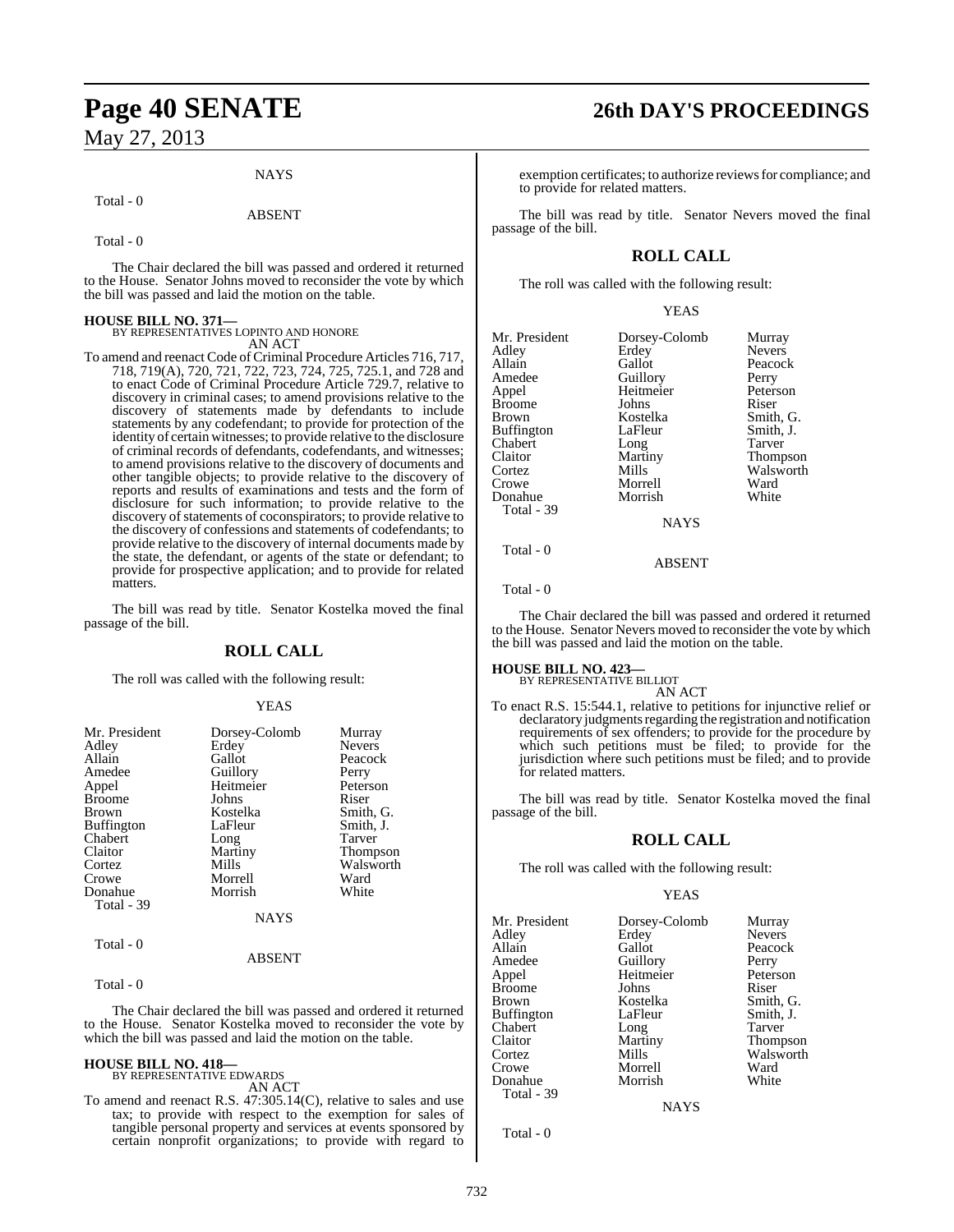# **26th DAY'S PROCEEDINGS Page 41 SENATE**

#### ABSENT

Total - 0

The Chair declared the bill was passed and ordered it returned to the House. Senator Kostelka moved to reconsider the vote by which the bill was passed and laid the motion on the table.

**HOUSE BILL NO. 469—**<br>BY REPRESENTATIVES ADAMS, ANDERS, ARMES, ARNOLD, WESLEY<br>BISHOP, BURFORD, HENRY BURNS, TIM BURNS, CARMODY,<br>CHANEY, COX, DANAHAY, DIXON, DOVE, GAROFALO, GUILLORY,<br>HARRISON, GIROD JACKSON, KATRINA JACKSO THIERRY

AN ACT

To amend and reenact R.S. 37:1735, relative to volunteer firemen; to state the public policy of Louisiana relative to volunteer firefighting; to provide with respect to immunity from liability for volunteer firemen; to provide exceptions; to provide definitions; and to provide for related matters.

The bill was read by title. Senator Morrell moved the final passage of the bill.

#### **ROLL CALL**

The roll was called with the following result:

#### YEAS

| Mr. President<br>Adley<br>Allain<br>Amedee<br>Appel<br><b>Broome</b><br>Brown<br><b>Buffington</b><br>Chabert<br>Claitor<br>Cortez<br>Crowe<br>Donahue<br>Total - 38 | Dorsey-Colomb<br>Erdey<br>Gallot<br>Guillory<br>Heitmeier<br>Johns<br>Kostelka<br>LaFleur<br>Long<br>Martiny<br>Mills<br>Morrish<br>Murray<br><b>NAYS</b> | <b>Nevers</b><br>Peacock<br>Perry<br>Peterson<br>Riser<br>Smith, G.<br>Smith, J.<br>Tarver<br>Thompson<br>Walsworth<br>Ward<br>White |
|----------------------------------------------------------------------------------------------------------------------------------------------------------------------|-----------------------------------------------------------------------------------------------------------------------------------------------------------|--------------------------------------------------------------------------------------------------------------------------------------|
| Total - 0                                                                                                                                                            |                                                                                                                                                           |                                                                                                                                      |

ABSENT

#### Morrell

Total - 1

The Chair declared the bill was passed and ordered it returned to the House. Senator Morrell moved to reconsider the vote by which the bill was passed and laid the motion on the table.

#### **HOUSE BILL NO. 513—** BY REPRESENTATIVE MORENO

AN ACT

To enact R.S. 13:1595.3, relative to court costs and fees; to provide for additional court costs for certain filings in the Orleans Parish Juvenile Court; to provide for the use of additional funds; to establish a fee on filings in the Orleans Parish Juvenile Court; to provide for the remittance of the fee to be used for the maintenance of the Orleans Parish Juvenile Court facility; and to provide for related matters.

The bill was read by title. Senator Murray moved the final passage of the bill.

# May 27, 2013

## **ROLL CALL**

The roll was called with the following result:

YEAS

| Mr. President | Dorsey-Colomb | Murray          |
|---------------|---------------|-----------------|
| Adlev         | Erdey         | <b>Nevers</b>   |
| Allain        | Gallot        | Peacock         |
| Amedee        | Guillory      | Perry           |
| Appel         | Heitmeier     | Peterson        |
| Broome        | Johns         | Riser           |
| Brown         | Kostelka      | Smith, G.       |
| Buffington    | LaFleur       | Smith, J.       |
| Chabert       | Long          | Tarver          |
| Claitor       | Martiny       | <b>Thompson</b> |
| Cortez        | Mills         | Walsworth       |
| Crowe         | Morrell       | Ward            |
| Donahue       | Morrish       | White           |
| Total - 39    |               |                 |
|               | <b>NAYS</b>   |                 |
|               |               |                 |

Total - 0

Total - 0

The Chair declared the bill was passed and ordered it returned to the House. Senator Murray moved to reconsider the vote by which the bill was passed and laid the motion on the table.

ABSENT

#### **HOUSE BILL NO. 561—**

BY REPRESENTATIVES TIM BURNS, ADAMS, BADON, BERTHELOT,<br>WESLEY BISHOP, BROADWATER, BROSSETT, BURFORD, CARTER,<br>CROMER, GAROFALO, GISCLAIR, HENRY, HODGES, LEGER,<br>LEOPOLD, LORUSSO, MACK, MILLER, MORENO, PEARSON, RITCHIE,<br>SCHRO AN ACT

To enact R.S. 13:5725 and to repeal R.S. 13:5724, relative to the coroner of St. Tammany Parish; to require the governing authority of St. Tammany Parish to collect certain tax revenues levied for purposes of the St. Tammany Parish coroner's office; to require all collected revenues to be deposited into a special account for designated use; to require the governing authority to establish an annual salary for the St. Tammany Parish coroner; to require the governing authority to establish the salaries of employees of the coroner's office; to provide for certain responsibilities of the governing authority relative to the use of the tax proceeds; to provide for an effective date; and to provide for related matters.

The bill was read by title. Senator Donahue moved the final passage of the bill.

#### **ROLL CALL**

The roll was called with the following result:

#### YEAS

| Mr. President | Dorsey-Colomb | <b>Nevers</b> |
|---------------|---------------|---------------|
| Adley         | Erdey         | Peacock       |
| Allain        | Gallot        | Perry         |
| Amedee        | Guillory      | Peterson      |
| Appel         | Heitmeier     | Riser         |
| <b>Broome</b> | Johns         | Smith, G.     |
| <b>Brown</b>  | LaFleur       | Smith, J.     |
| Buffington    | Long          | Tarver        |
| Chabert       | Martiny       | Thompson      |
| Claitor       | Mills         | Walsworth     |
| Cortez        | Morrell       | Ward          |
| Crowe         | Morrish       | White         |
| Donahue       | Murray        |               |
| Total - 38    |               |               |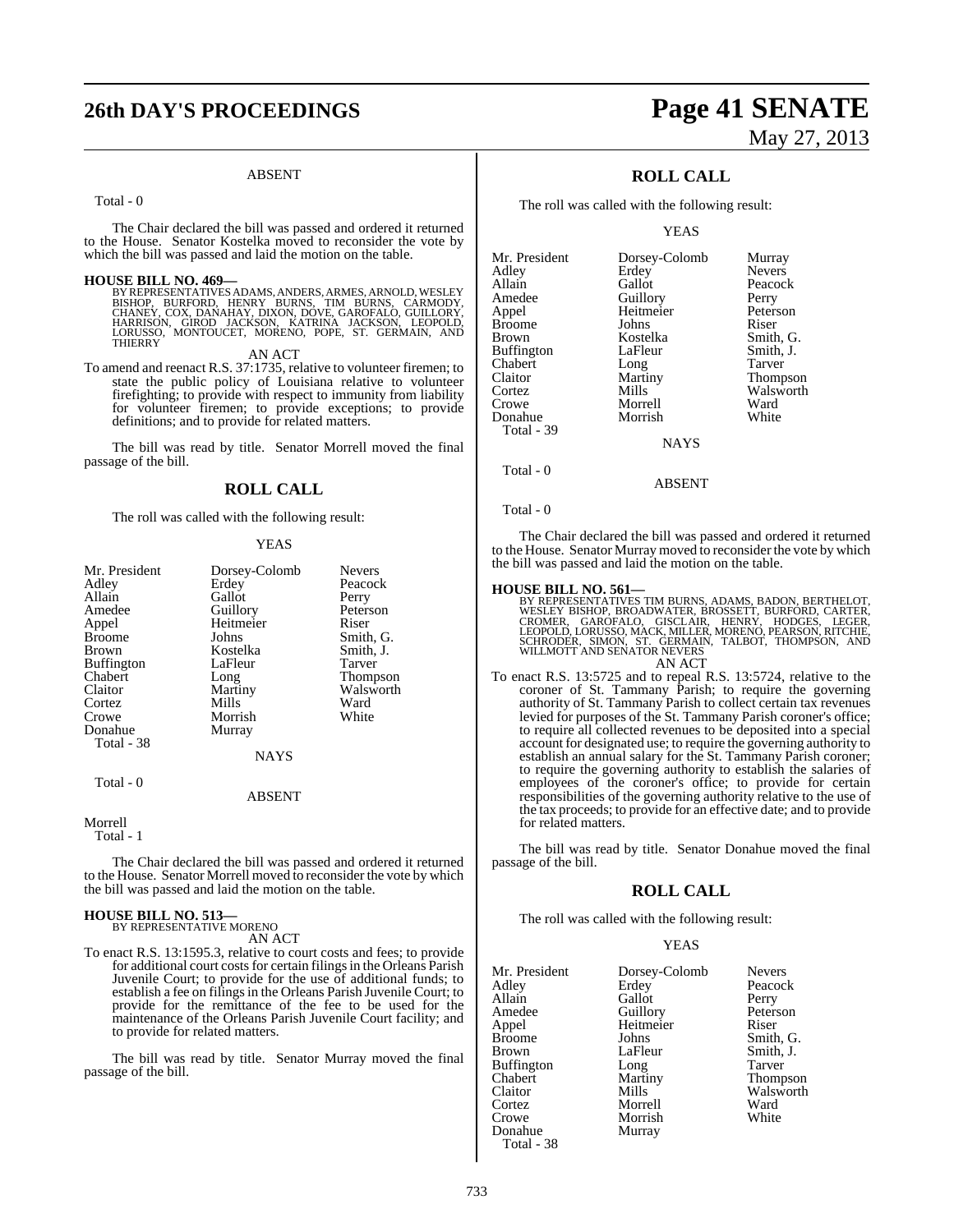#### **NAYS**

#### Total - 0

ABSENT

Kostelka

Total - 1

The Chair declared the bill was passed and ordered it returned to the House. Senator Donahue moved to reconsider the vote by which the bill was passed and laid the motion on the table.

## **HOUSE BILL NO. 722— (Substitute for HouseBill No. 313 by Representative Honore)** BY REPRESENTATIVE HONORE

AN ACT

To enact R.S. 15:85.4, relative to posting of criminal bonds; to provide for an additional fee to be assessed for criminal bonds posted in the city court of Baton Rouge; to provide for collection of fees by the constable of the Baton Rouge City Court; to provide for allocation of funds to the constable's fund; to provide for use of funds for the operational expenses of the constable's office; to provide for a refund of the fee in certain cases; and to provide for related matters.

The bill was read by title. Senator Broome moved the final passage of the bill.

## **ROLL CALL**

The roll was called with the following result:

#### YEAS

| Mr. President     | Dorsey-Colomb | Murray        |
|-------------------|---------------|---------------|
| Adley             | Erdey         | <b>Nevers</b> |
| Allain            | Gallot        | Peacock       |
| Amedee            | Guillory      | Perry         |
| Appel             | Heitmeier     | Peterson      |
| <b>Broome</b>     | Johns         | Riser         |
| Brown             | Kostelka      | Smith, G.     |
| <b>Buffington</b> | LaFleur       | Smith, J.     |
| Chabert           | Long          | Tarver        |
| Claitor           | Martiny       | Thompson      |
| Cortez            | Mills         | Walsworth     |
| Crowe             | Morrell       | Ward          |
| Donahue           | Morrish       | White         |
| Total - 39        |               |               |
|                   | <b>NAYS</b>   |               |
| Total - 0         |               |               |
|                   | ABSENT        |               |

Total - 0

The Chair declared the bill was passed and ordered it returned to the House. Senator Broome moved to reconsider the vote by which the bill was passed and laid the motion on the table.

#### **Rules Suspended**

Senator Adley asked for and obtained a suspension of the rules to revert to the Morning Hour.

#### **Introduction of Senate Concurrent Resolutions**

## **SENATE CONCURRENT RESOLUTION NO. 112—**

BY SENATOR BROOME A CONCURRENT RESOLUTION

To recognize and commend Dr. Rama Mohanty on a lifetime of achievements and for his commitment to promoting world peace.

# **Page 42 SENATE 26th DAY'S PROCEEDINGS**

The resolution was read by title and placed on the Calendar for a second reading.

#### **Rules Suspended**

Senator Nevers asked for and obtained a suspension of the rules to recall House Concurrent Resolution No. 107 from the Committee on Judiciary A.

# **HOUSE CONCURRENT RESOLUTION NO. 107—** BY REPRESENTATIVE JAY MORRIS

A CONCURRENT RESOLUTION

To authorize and direct the Louisiana State LawInstitute to study and make recommendations relative to the feasibility of creating a central database for testaments and to report its findings and recommendations to the Louisiana Legislature no later than January 1, 2015.

The resolution was read by title. Senator Nevers moved to concur in the House Concurrent Resolution.

### **ROLL CALL**

The roll was called with the following result:

YEAS

Mr. President Erdey Nevers<br>Adley Gallot Peacoc Adley Gallot Peacock Allain Guillory<br>
Amedee Heitmei Appel Johns<br>Broome Kostelka Broome Kostelka Smith, G. Buffington Long<br>Chabert Martiny Chabert Martiny Thompson Cortez Mills Walsworth<br>Crowe Morrell Ward Donahue Dorsey-Colomb Murray Total - 38

Heitmeier Peterson<br>
Johns Riser LaFleur Smith, J.<br>Long Tarver Morrell Ward<br>
Morrish White

Claitor Total - 1

ABSENT

Total - 0

The Chair declared the Senate had concurred in the House Concurrent Resolution, and ordered it returned to the House.

NAYS

### **Privilege Report of the Committee on Senate and Governmental Affairs**

### **ENROLLMENTS**

Senator Amedee, Chairman on behalf of the Committee on Senate and Governmental Affairs, submitted the following report:

May 27, 2013

To the President and Members of the Senate:

I am directed by your Committee on Senate and Governmental Affairs to submit the following report:

The following Senate Concurrent Resolutions have been properly enrolled: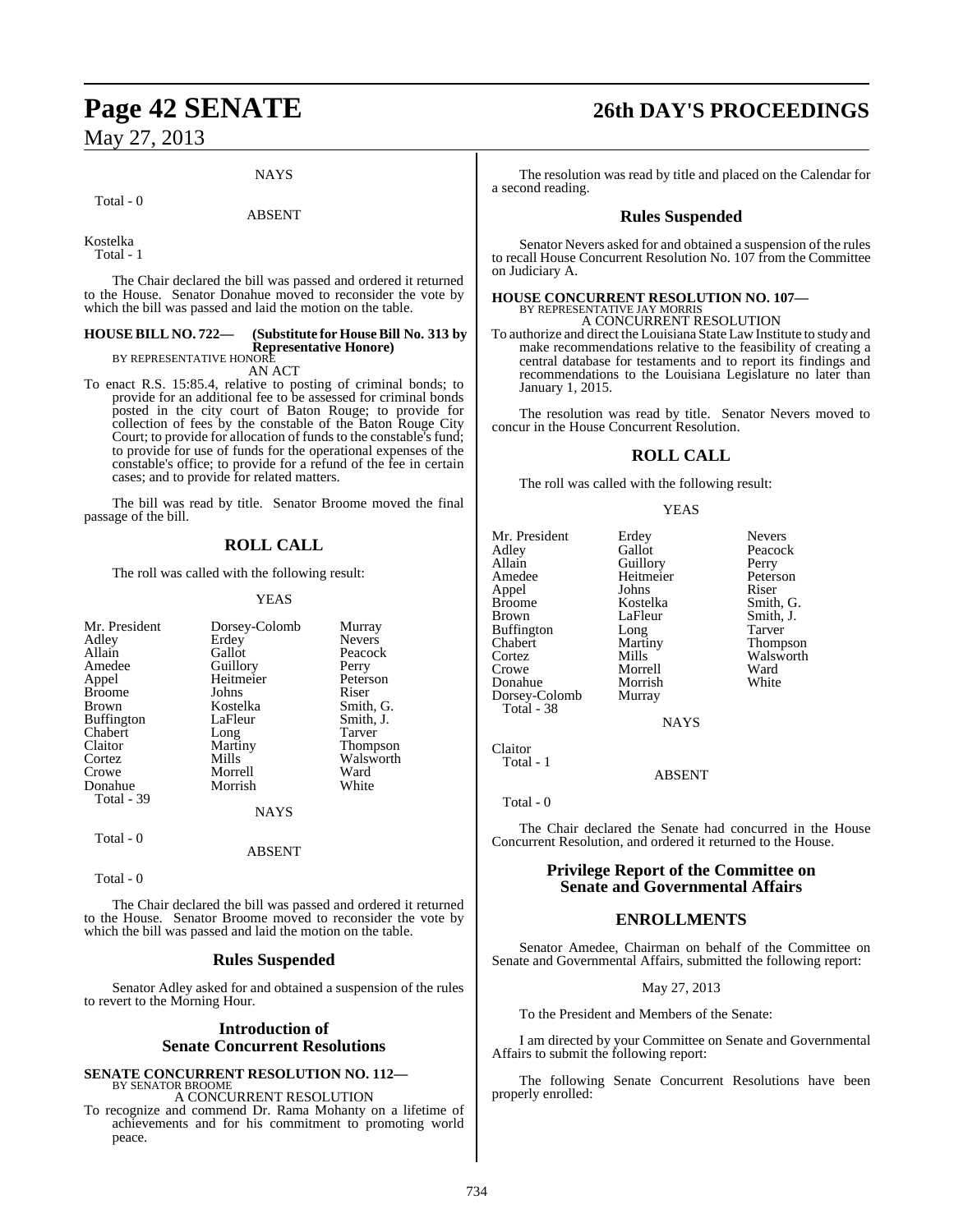# **26th DAY'S PROCEEDINGS Page 43 SENATE**

# May 27, 2013

#### **SENATE CONCURRENT RESOLUTION NO. 6—**

#### BY SENATOR CROWE A CONCURRENT RESOLUTION

To urge and request the Louisiana State Law Institute to study and make recommendations on the feasibility of requiring clerks of court to accept electronic signatures on documents for filing.

# **SENATE CONCURRENT RESOLUTION NO. 55—** BY SENATOR BROOME

### A CONCURRENT RESOLUTION

To express the intent of the Legislature of Louisiana regarding the allocation and distribution of juvenile detention facility beds, and to recommend that the Juvenile Justice Reform Act Implementation Commission order a study to evaluate how to ensure adequate access to beds for youth in juvenile detention facilities.

#### **SENATE CONCURRENT RESOLUTION NO. 106—**

BY SENATORS JOHNS AND LAFLEUR AND REPRESENTATIVE LEBAS A CONCURRENT RESOLUTION

To commend United States Air Force Master Sergeant Vinence M. Robinson upon her retirement from active duty after a distinguished, twenty-five year career of service to her country.

## **SENATE CONCURRENT RESOLUTION NO. 109—** BY SENATOR JOHNS AND REPRESENTATIVE GEYMANN A CONCURRENT RESOLUTION

To commend the St. Louis Catholic High School Lady Saints track team on winning the 2013 Class 4A Girls Outdoor Track and Field state championship.

# **SENATE CONCURRENT RESOLUTION NO. 110—**<br>BY SENATOR JOHNS AND REPRESENTATIVE GEYMANN A CONCURRENT RESOLUTION

To commend the Sam Houston High School Lady Broncos softball team on winning their third consecutive state championship.

> Respectfully submitted, "JODY" AMEDEE Chairman

The foregoing Senate Concurrent Resolutions were signed by the President of the Senate.

#### **Privilege Report of the Committee on Senate and Governmental Affairs**

### **ENROLLMENTS**

Senator Amedee, Chairman on behalf of the Committee on Senate and Governmental Affairs, submitted the following report:

May 27, 2013

To the President and Members of the Senate:

I am directed by your Committee on Senate and Governmental Affairs to submit the following report:

The following Senate Bills have been properly enrolled:

#### **SENATE BILL NO. 14—** BY SENATOR MARTINY

#### AN ACT

To amend and reenact R.S. 11:143, relative to transfers of service credit between public retirement systems; to provide for benefit calculation after transfer; to provide relative to reverse transfers; to allow reverse transfers to be made during active service in certain circumstances; to authorize purchase of the accrual rate of the receiving system; to allow the funding of certain accrual rate purchases by an employer; to provide limitations and requirements for an employer-funded purchase; to provide for an effective date; and to provide for related matters.

# **SENATE BILL NO. 57—**<br>BY SENATORS DORSEY-COLOMB, ALARIO, ALLAIN, AMEDEE,<br>APPEL, BROOME, BROWN, BUFFINGTON, CLAITOR, CROWE, ERDEY,<br>GUILLORY, HEITMEIER, LONG, MARTINY, MILLS, MURRAY, NEVERS,<br>PETERSON, GARY SMITH, TARVER, THO AN ACT

To enact R.S. 36:259(NN) and R.S. 40:2018.3, relative to the creation of the Louisiana Sickle Cell Commission within the Department of Health and Hospitals; to provide for membership and terms; to provide for the functions of the commission; and to provide for related matters.

#### **SENATE BILL NO. 62—** BY SENATOR MURRAY

AN ACT

To amend and reenact Code of Civil Procedure Articles 4461 and 4464, and to enact Code of Civil Procedure Article 4463(C), relative to small tutorships; to provide certain definitions, procedures, requirements, terms, and conditions; to provide relative to certain costs; and to provide for related matters.

# **SENATE BILL NO. 99—** BY SENATOR MORRISH

AN ACT

To enact R.S. 33:423.25, relative to the town of Welsh; to provide for the chief of police's authority regarding discipline of police personnel; and to provide for related matters.

# **SENATE BILL NO. 103—** BY SENATOR WHITE

### AN ACT

To amend and reenact the introductory paragraph of R.S.  $32:415.1(A)(1)$  and to enact R.S.  $32:415.1(A)(3)$ , relative to drivers licenses; to provide for issuance of a restricted license for economic and medical hardship under certain conditions; and to provide for related matters.

#### **SENATE BILL NO. 113—**

BY SENATOR GALLOT

AN ACT To amend and reenact R.S. 15:147(E), 149.2(B)(1) and (D),  $154(A)(2)$  and  $(B)(1)$ , and  $158(A)(3)$ , relative to the Louisiana Public Defender Board; to provide for the status of persons who are employed by or serve under contract in a district public defender office; to provide for the number and location of board meetings; to provide for the qualifications and duties of certain employees; and to provide for related matters.

**SENATE BILL NO. 131—** BY SENATORS JOHN SMITH AND JOHNS

- AN ACT
- To amend and reenact R.S. 37:1973(A) and (C), relative to scrap metal recyclers; to provide for the forms of payment for copper or other metals; to provide terms and conditions; and to provide for related matters.

# **SENATE BILL NO. 141—** BY SENATOR BROWN

AN ACT

To amend and reenact R.S. 27:421(B), relative to the licensing and operation of video draw poker devices in qualified truck stop facilities; to provide authority for the temporary operation of video draw poker devices; to provide with respect to force majeure; to provide for applicability; and to provide for related matters.

#### **SENATE BILL NO. 144—** BY SENATOR MORRELL

#### AN ACT

To enact R.S. 47:13, relative to tax exemptions; to provide for renewal of certain tax exemption certificates once granted; to require the Department of Revenue to promulgate necessary rules and regulations; to provide for an effective date; and to provide for related matters.